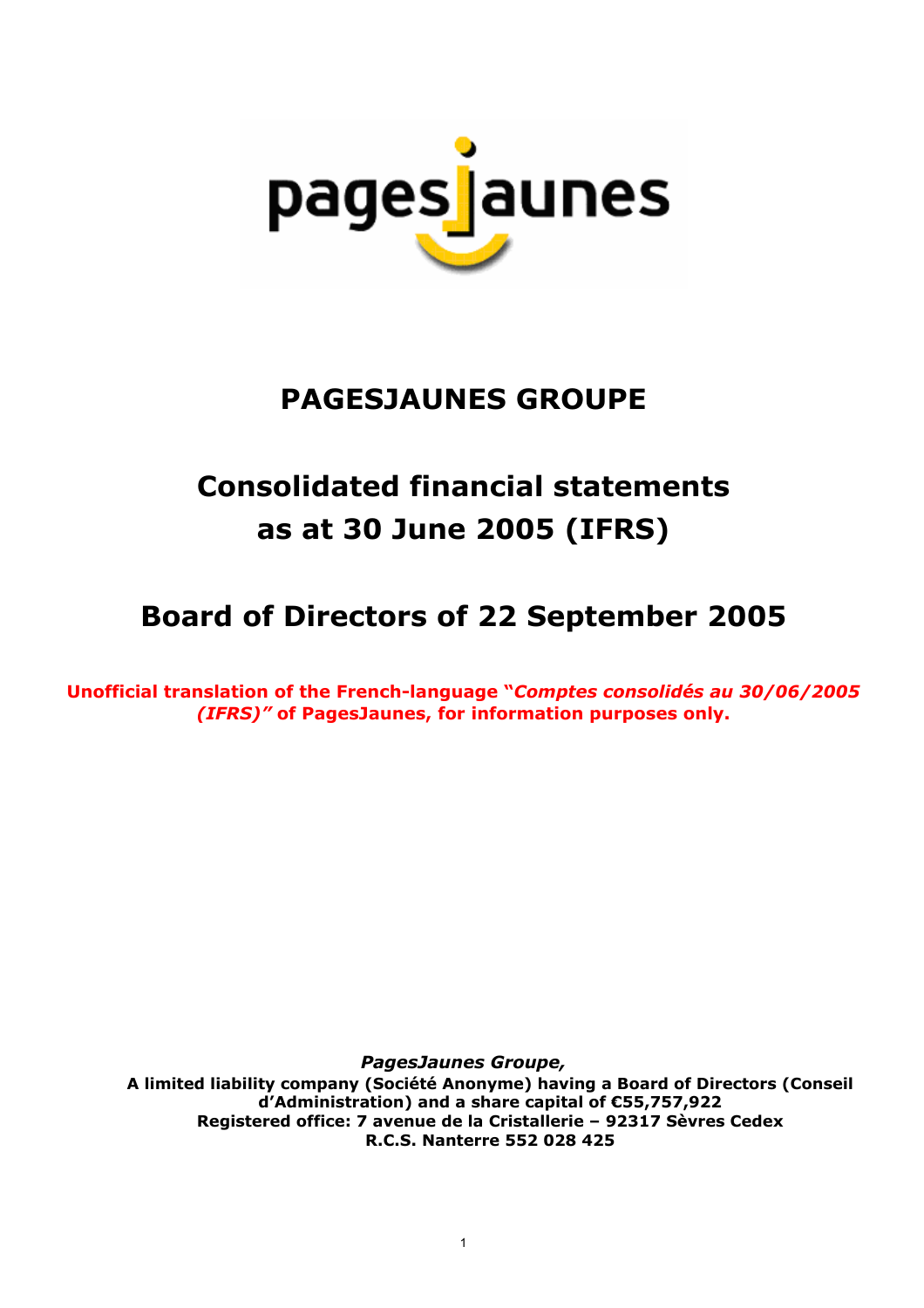| Description of the business                               | 3 |
|-----------------------------------------------------------|---|
| Consolidated income statement                             | 4 |
| Consolidated balance sheet                                | 5 |
| Consolidated statement of changes in shareholders' equity | 6 |
| Consolidated cash flow statement                          |   |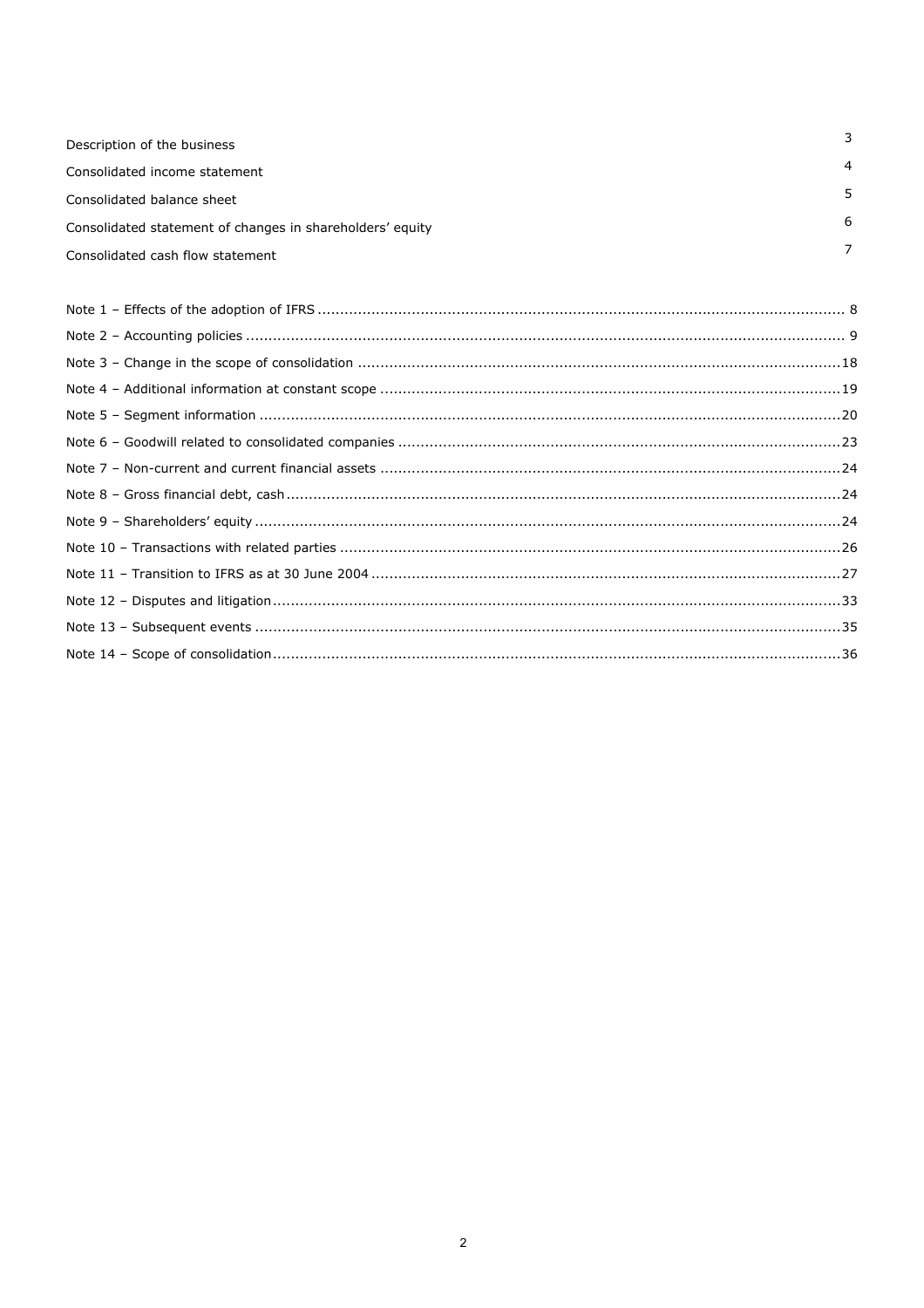## **DESCRIPTION OF THE BUSINESS**

The PagesJaunes Group has for more than 50 years provided a diversified range of products and services for the general public and business customers, with, as its core business, directories in France and abroad.

In these financial statements, unless indicated otherwise, the terms "company" and "PagesJaunes SA" refer to PagesJaunes SA, the terms "PagesJaunes Groupe" and "the company" refer to the company PagesJaunes Groupe and the terms "PagesJaunes", "the Group" and "the PagesJaunes Group" refer to PagesJaunes Groupe and its consolidated subsidiaries.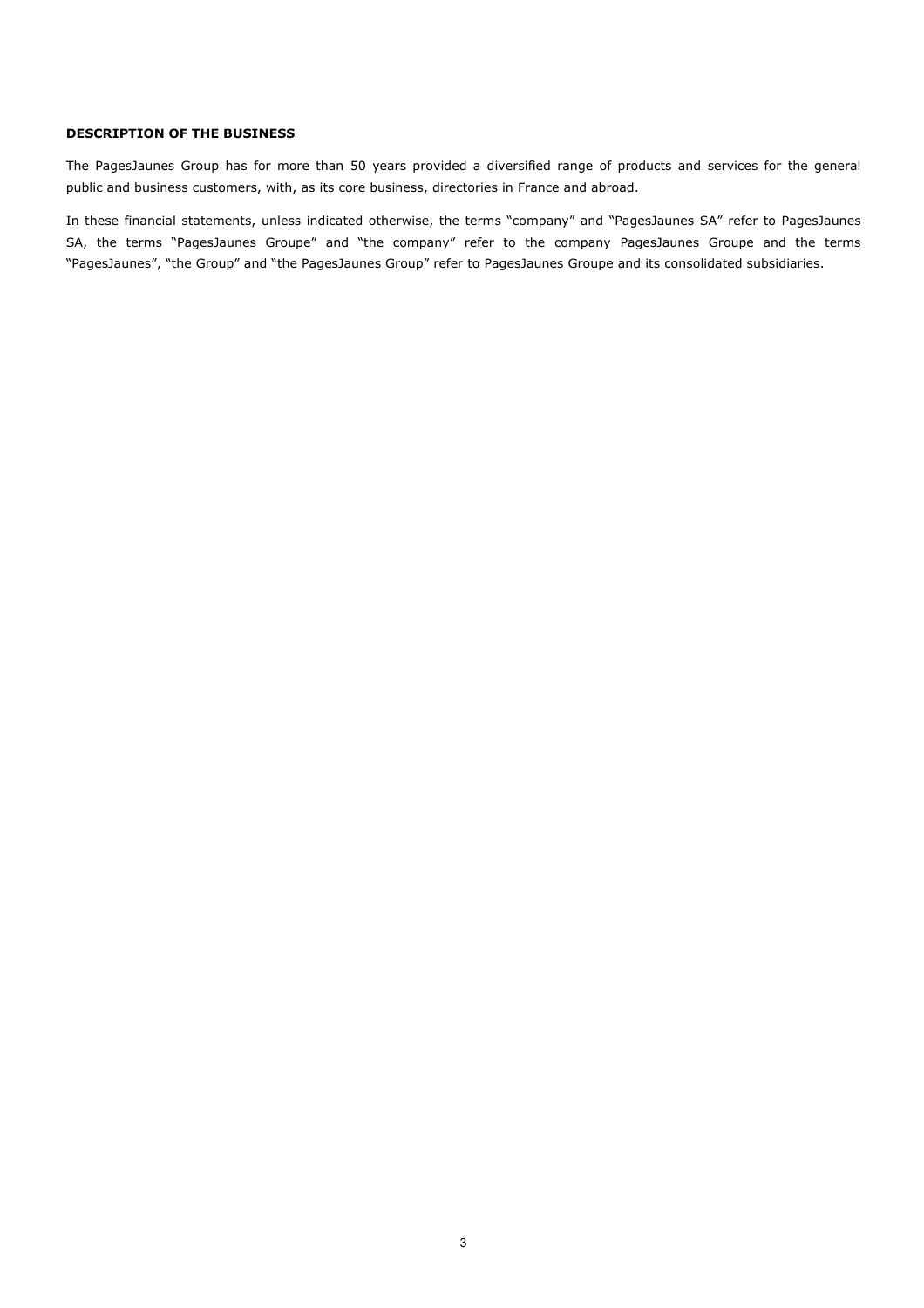#### **IFRS CONSOLIDATED INCOME STATEMENT**

*(Amounts in thousands of euros, except for data relating to shares)*

|                                                                                                                                                                                  | (Amounts in thousands or edios, except for data relating to shares) | 30 June<br>2005                                                | 31<br><b>December</b><br>2004                                                   | 30 June<br>2004                                                         |
|----------------------------------------------------------------------------------------------------------------------------------------------------------------------------------|---------------------------------------------------------------------|----------------------------------------------------------------|---------------------------------------------------------------------------------|-------------------------------------------------------------------------|
| Net revenues                                                                                                                                                                     |                                                                     | 481,650                                                        | 967,160                                                                         | 422,263                                                                 |
| External purchases<br>Other operating income<br>Other operating expenses<br>Personnel expenses:                                                                                  | - Salaries and charges                                              | (145, 759)<br>23,354<br>(13, 582)<br>(142, 174)                | (317, 582)<br>55,249<br>(28, 353)<br>(268, 992)                                 | (143, 834)<br>25,830<br>(15, 504)<br>(123, 171)                         |
| <b>Gross operating margin</b>                                                                                                                                                    |                                                                     | 203,489                                                        | 407,482                                                                         | 165,584                                                                 |
| Depreciation and amortisation<br>Impairment of goodwill<br>Impairment of fixed assets<br>Result of asset disposals<br>Restructuring costs<br>Results of equity method associates | - Employee profit-sharing<br>- Share-based payment                  | (14, 476)<br>(4, 154)<br>(4, 387)<br>$\Omega$<br>(435)<br>(75) | (29, 926)<br>(25, 274)<br>(10,066)<br>$\Omega$<br>$\Omega$<br>(363)<br>0<br>774 | (12, 831)<br>(5,404)<br>(4,880)<br>$\Omega$<br>$\Omega$<br>(423)<br>553 |
| <b>Operating income</b>                                                                                                                                                          |                                                                     | 179,962                                                        | 342,627                                                                         | 142,599                                                                 |
| Financial income<br>Financial expense<br>Gain (loss) on foreign exchange                                                                                                         |                                                                     | 7,071<br>(3,034)<br>18                                         | 20,784<br>(444)<br>(51)                                                         | 7,582<br>(118)<br>11                                                    |
| <b>Financial result</b>                                                                                                                                                          |                                                                     | 4,055                                                          | 20,289                                                                          | 7,475                                                                   |
| Corporate income tax                                                                                                                                                             |                                                                     | (63,959)                                                       | (149, 314)                                                                      | (60, 040)                                                               |
| <b>Net income</b>                                                                                                                                                                |                                                                     | 120,058                                                        | 213,602                                                                         | 90,034                                                                  |
| Attributable to:<br>- Shareholders of PagesJaunes Groupe<br>- Minority interests                                                                                                 |                                                                     | 120,058<br>$\Omega$                                            | 213,602<br>$\Omega$                                                             | 90,034<br>$\Omega$                                                      |
| Earnings per share (in euros)                                                                                                                                                    |                                                                     |                                                                |                                                                                 |                                                                         |
| Net income                                                                                                                                                                       |                                                                     |                                                                |                                                                                 |                                                                         |
|                                                                                                                                                                                  | - basic<br>- diluted                                                | 0.43<br>0.42                                                   | 0.77<br>0.76                                                                    | 0.32<br>0.32                                                            |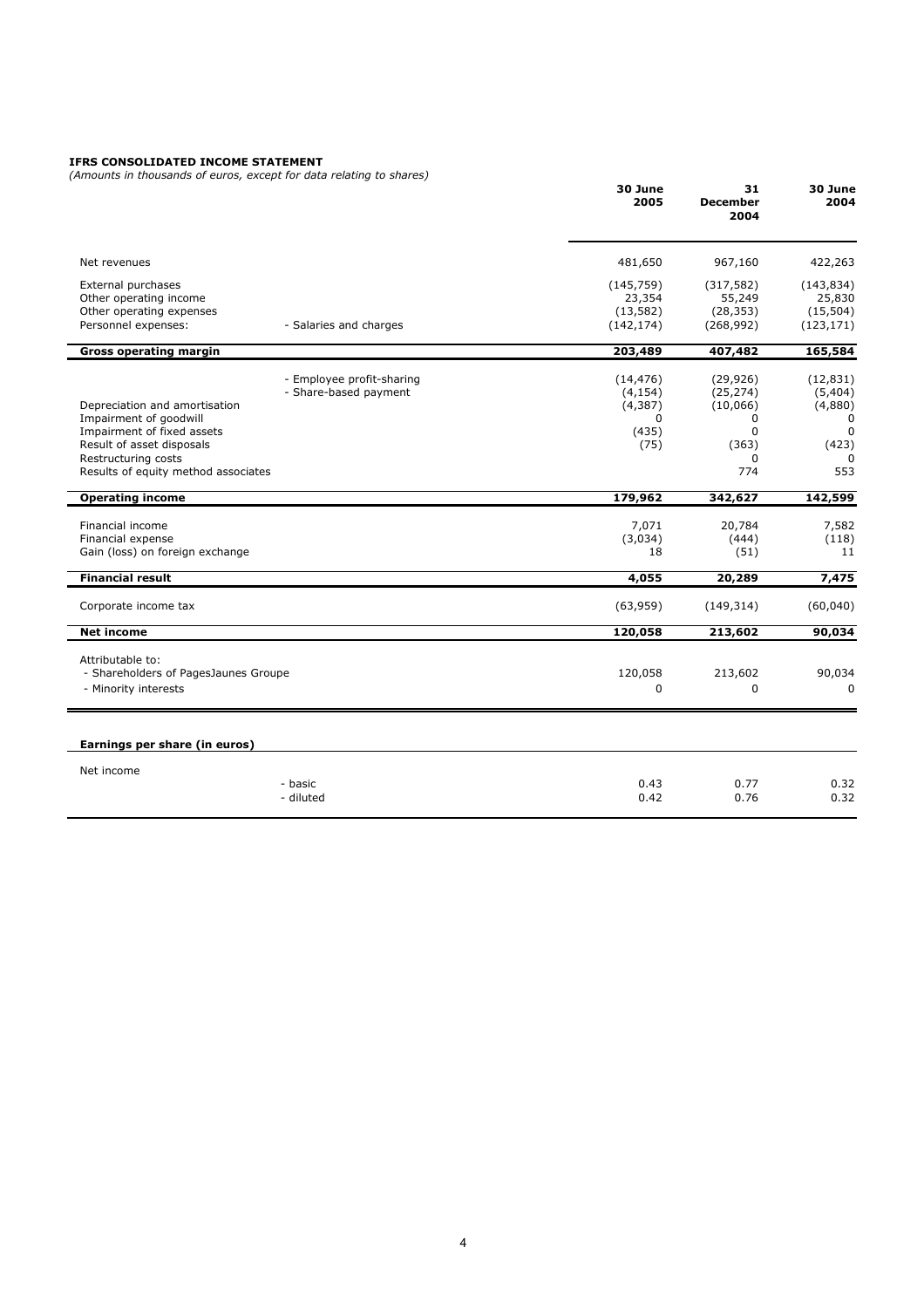## **IFRS CONSOLIDATED BALANCE SHEET**

*(Amounts in thousands of euros)*

| <b>ASSETS</b><br>6<br>102,598<br>77,475<br>77,475<br>Net goodwill<br>9,422<br>9,287<br>Other net intangible fixed assets<br>8,419<br>Net tangible fixed assets<br>18,716<br>16,816<br>16,131<br>15,493<br>2,662<br>Investments accounted for using the equity method<br>$\overline{7}$<br>Other non-current financial assets<br>43,862<br>3,784<br>3,561<br>Other non-current assets<br>629<br>21,918<br>25,510<br>Deferred income taxes, net<br>26,144<br><b>Total non-current assets</b><br>197,145<br>148,131<br>134,626<br>Net inventories<br>12,313<br>12,373<br>6,954<br>Net trade accounts receivable<br>404,234<br>430,793<br>356,727<br>Other receivables<br>24,514<br>26,784<br>53,639<br>Current taxation<br>8,057<br>133<br>171<br>41,190<br>Prepaid expenses and other current assets<br>66,248<br>57,410<br>Other current financial assets<br>7<br>24,637<br>1,259<br>861<br>8<br>Cash and cash equivalents<br>489,648<br>644,077<br>486,376<br>1,029,651<br>946,315<br><b>Total current assets</b><br>1,172,431<br><b>TOTAL ASSETS</b><br>1,226,796<br>1,080,941<br>1,320,562<br><b>LIABILITIES</b><br>55,758<br>55,758<br>54,810<br>Share capital<br>68,335<br>68,335<br>Issue premium<br>8,331<br>46,854<br>49,848<br>Reserves<br>120,058<br>90,034<br>Net income<br>213,602<br>Foreign currency translation adjustment<br>9<br>252,482<br>Shareholders' equity<br>387,543<br>191,698<br>Debentures or exchangeable loan stock<br>$\mathbf 0$<br>0<br>$\mathbf 0$<br>37<br>32<br>32<br>Long-term financial debts and derivatives<br>18,146<br>Employee benefits - non-current<br>24,056<br>22,062<br>Provisions - non-current<br>7,493<br>8,329<br>8,462<br>Other non-current liabilities<br>0<br>$\Omega$<br>3<br>26,643<br>31,586<br>30,423<br><b>Total non-current liabilities</b><br>Current portion of long- and medium-term debt (maturing in less than one year)<br>3,822<br>3,822<br>Bank overdrafts and other short-term borrowings<br>8<br>58,928<br>10,730<br>52,922<br>Accrued interest not yet due<br>45<br>18<br>7<br>602<br>236<br>203<br>Provisions - current<br>107,026<br>Trade accounts payable<br>108,630<br>102,308<br>Employee benefits - current<br>66,913<br>82,021<br>62,356<br>Sundry payables<br>96,082<br>87,157<br>81,015<br>Other current liabilities<br>2,745<br>4,104<br>3,334<br>1,112<br>8,828<br>Corporate income tax<br>72,112<br>535,370<br>Deferred income<br>607,671<br>547,806<br>942,728<br>902,596<br><b>Total current liabilities</b><br>862,600<br>1,226,796<br><b>TOTAL LIABILITIES</b><br>1,320,562<br>1,080,941 | <b>Notes</b> | 30 June<br>2005 | 31<br><b>December</b><br>2004 | 30 June<br>2004 |
|---------------------------------------------------------------------------------------------------------------------------------------------------------------------------------------------------------------------------------------------------------------------------------------------------------------------------------------------------------------------------------------------------------------------------------------------------------------------------------------------------------------------------------------------------------------------------------------------------------------------------------------------------------------------------------------------------------------------------------------------------------------------------------------------------------------------------------------------------------------------------------------------------------------------------------------------------------------------------------------------------------------------------------------------------------------------------------------------------------------------------------------------------------------------------------------------------------------------------------------------------------------------------------------------------------------------------------------------------------------------------------------------------------------------------------------------------------------------------------------------------------------------------------------------------------------------------------------------------------------------------------------------------------------------------------------------------------------------------------------------------------------------------------------------------------------------------------------------------------------------------------------------------------------------------------------------------------------------------------------------------------------------------------------------------------------------------------------------------------------------------------------------------------------------------------------------------------------------------------------------------------------------------------------------------------------------------------------------------------------------------------------------------------------------------------------------------------------------------------------------------------------------------------------------------------------------------------|--------------|-----------------|-------------------------------|-----------------|
|                                                                                                                                                                                                                                                                                                                                                                                                                                                                                                                                                                                                                                                                                                                                                                                                                                                                                                                                                                                                                                                                                                                                                                                                                                                                                                                                                                                                                                                                                                                                                                                                                                                                                                                                                                                                                                                                                                                                                                                                                                                                                                                                                                                                                                                                                                                                                                                                                                                                                                                                                                                 |              |                 |                               |                 |
|                                                                                                                                                                                                                                                                                                                                                                                                                                                                                                                                                                                                                                                                                                                                                                                                                                                                                                                                                                                                                                                                                                                                                                                                                                                                                                                                                                                                                                                                                                                                                                                                                                                                                                                                                                                                                                                                                                                                                                                                                                                                                                                                                                                                                                                                                                                                                                                                                                                                                                                                                                                 |              |                 |                               |                 |
|                                                                                                                                                                                                                                                                                                                                                                                                                                                                                                                                                                                                                                                                                                                                                                                                                                                                                                                                                                                                                                                                                                                                                                                                                                                                                                                                                                                                                                                                                                                                                                                                                                                                                                                                                                                                                                                                                                                                                                                                                                                                                                                                                                                                                                                                                                                                                                                                                                                                                                                                                                                 |              |                 |                               |                 |
|                                                                                                                                                                                                                                                                                                                                                                                                                                                                                                                                                                                                                                                                                                                                                                                                                                                                                                                                                                                                                                                                                                                                                                                                                                                                                                                                                                                                                                                                                                                                                                                                                                                                                                                                                                                                                                                                                                                                                                                                                                                                                                                                                                                                                                                                                                                                                                                                                                                                                                                                                                                 |              |                 |                               |                 |
|                                                                                                                                                                                                                                                                                                                                                                                                                                                                                                                                                                                                                                                                                                                                                                                                                                                                                                                                                                                                                                                                                                                                                                                                                                                                                                                                                                                                                                                                                                                                                                                                                                                                                                                                                                                                                                                                                                                                                                                                                                                                                                                                                                                                                                                                                                                                                                                                                                                                                                                                                                                 |              |                 |                               |                 |
|                                                                                                                                                                                                                                                                                                                                                                                                                                                                                                                                                                                                                                                                                                                                                                                                                                                                                                                                                                                                                                                                                                                                                                                                                                                                                                                                                                                                                                                                                                                                                                                                                                                                                                                                                                                                                                                                                                                                                                                                                                                                                                                                                                                                                                                                                                                                                                                                                                                                                                                                                                                 |              |                 |                               |                 |
|                                                                                                                                                                                                                                                                                                                                                                                                                                                                                                                                                                                                                                                                                                                                                                                                                                                                                                                                                                                                                                                                                                                                                                                                                                                                                                                                                                                                                                                                                                                                                                                                                                                                                                                                                                                                                                                                                                                                                                                                                                                                                                                                                                                                                                                                                                                                                                                                                                                                                                                                                                                 |              |                 |                               |                 |
|                                                                                                                                                                                                                                                                                                                                                                                                                                                                                                                                                                                                                                                                                                                                                                                                                                                                                                                                                                                                                                                                                                                                                                                                                                                                                                                                                                                                                                                                                                                                                                                                                                                                                                                                                                                                                                                                                                                                                                                                                                                                                                                                                                                                                                                                                                                                                                                                                                                                                                                                                                                 |              |                 |                               |                 |
|                                                                                                                                                                                                                                                                                                                                                                                                                                                                                                                                                                                                                                                                                                                                                                                                                                                                                                                                                                                                                                                                                                                                                                                                                                                                                                                                                                                                                                                                                                                                                                                                                                                                                                                                                                                                                                                                                                                                                                                                                                                                                                                                                                                                                                                                                                                                                                                                                                                                                                                                                                                 |              |                 |                               |                 |
|                                                                                                                                                                                                                                                                                                                                                                                                                                                                                                                                                                                                                                                                                                                                                                                                                                                                                                                                                                                                                                                                                                                                                                                                                                                                                                                                                                                                                                                                                                                                                                                                                                                                                                                                                                                                                                                                                                                                                                                                                                                                                                                                                                                                                                                                                                                                                                                                                                                                                                                                                                                 |              |                 |                               |                 |
|                                                                                                                                                                                                                                                                                                                                                                                                                                                                                                                                                                                                                                                                                                                                                                                                                                                                                                                                                                                                                                                                                                                                                                                                                                                                                                                                                                                                                                                                                                                                                                                                                                                                                                                                                                                                                                                                                                                                                                                                                                                                                                                                                                                                                                                                                                                                                                                                                                                                                                                                                                                 |              |                 |                               |                 |
|                                                                                                                                                                                                                                                                                                                                                                                                                                                                                                                                                                                                                                                                                                                                                                                                                                                                                                                                                                                                                                                                                                                                                                                                                                                                                                                                                                                                                                                                                                                                                                                                                                                                                                                                                                                                                                                                                                                                                                                                                                                                                                                                                                                                                                                                                                                                                                                                                                                                                                                                                                                 |              |                 |                               |                 |
|                                                                                                                                                                                                                                                                                                                                                                                                                                                                                                                                                                                                                                                                                                                                                                                                                                                                                                                                                                                                                                                                                                                                                                                                                                                                                                                                                                                                                                                                                                                                                                                                                                                                                                                                                                                                                                                                                                                                                                                                                                                                                                                                                                                                                                                                                                                                                                                                                                                                                                                                                                                 |              |                 |                               |                 |
|                                                                                                                                                                                                                                                                                                                                                                                                                                                                                                                                                                                                                                                                                                                                                                                                                                                                                                                                                                                                                                                                                                                                                                                                                                                                                                                                                                                                                                                                                                                                                                                                                                                                                                                                                                                                                                                                                                                                                                                                                                                                                                                                                                                                                                                                                                                                                                                                                                                                                                                                                                                 |              |                 |                               |                 |
|                                                                                                                                                                                                                                                                                                                                                                                                                                                                                                                                                                                                                                                                                                                                                                                                                                                                                                                                                                                                                                                                                                                                                                                                                                                                                                                                                                                                                                                                                                                                                                                                                                                                                                                                                                                                                                                                                                                                                                                                                                                                                                                                                                                                                                                                                                                                                                                                                                                                                                                                                                                 |              |                 |                               |                 |
|                                                                                                                                                                                                                                                                                                                                                                                                                                                                                                                                                                                                                                                                                                                                                                                                                                                                                                                                                                                                                                                                                                                                                                                                                                                                                                                                                                                                                                                                                                                                                                                                                                                                                                                                                                                                                                                                                                                                                                                                                                                                                                                                                                                                                                                                                                                                                                                                                                                                                                                                                                                 |              |                 |                               |                 |
|                                                                                                                                                                                                                                                                                                                                                                                                                                                                                                                                                                                                                                                                                                                                                                                                                                                                                                                                                                                                                                                                                                                                                                                                                                                                                                                                                                                                                                                                                                                                                                                                                                                                                                                                                                                                                                                                                                                                                                                                                                                                                                                                                                                                                                                                                                                                                                                                                                                                                                                                                                                 |              |                 |                               |                 |
|                                                                                                                                                                                                                                                                                                                                                                                                                                                                                                                                                                                                                                                                                                                                                                                                                                                                                                                                                                                                                                                                                                                                                                                                                                                                                                                                                                                                                                                                                                                                                                                                                                                                                                                                                                                                                                                                                                                                                                                                                                                                                                                                                                                                                                                                                                                                                                                                                                                                                                                                                                                 |              |                 |                               |                 |
|                                                                                                                                                                                                                                                                                                                                                                                                                                                                                                                                                                                                                                                                                                                                                                                                                                                                                                                                                                                                                                                                                                                                                                                                                                                                                                                                                                                                                                                                                                                                                                                                                                                                                                                                                                                                                                                                                                                                                                                                                                                                                                                                                                                                                                                                                                                                                                                                                                                                                                                                                                                 |              |                 |                               |                 |
|                                                                                                                                                                                                                                                                                                                                                                                                                                                                                                                                                                                                                                                                                                                                                                                                                                                                                                                                                                                                                                                                                                                                                                                                                                                                                                                                                                                                                                                                                                                                                                                                                                                                                                                                                                                                                                                                                                                                                                                                                                                                                                                                                                                                                                                                                                                                                                                                                                                                                                                                                                                 |              |                 |                               |                 |
|                                                                                                                                                                                                                                                                                                                                                                                                                                                                                                                                                                                                                                                                                                                                                                                                                                                                                                                                                                                                                                                                                                                                                                                                                                                                                                                                                                                                                                                                                                                                                                                                                                                                                                                                                                                                                                                                                                                                                                                                                                                                                                                                                                                                                                                                                                                                                                                                                                                                                                                                                                                 |              |                 |                               |                 |
|                                                                                                                                                                                                                                                                                                                                                                                                                                                                                                                                                                                                                                                                                                                                                                                                                                                                                                                                                                                                                                                                                                                                                                                                                                                                                                                                                                                                                                                                                                                                                                                                                                                                                                                                                                                                                                                                                                                                                                                                                                                                                                                                                                                                                                                                                                                                                                                                                                                                                                                                                                                 |              |                 |                               |                 |
|                                                                                                                                                                                                                                                                                                                                                                                                                                                                                                                                                                                                                                                                                                                                                                                                                                                                                                                                                                                                                                                                                                                                                                                                                                                                                                                                                                                                                                                                                                                                                                                                                                                                                                                                                                                                                                                                                                                                                                                                                                                                                                                                                                                                                                                                                                                                                                                                                                                                                                                                                                                 |              |                 |                               |                 |
|                                                                                                                                                                                                                                                                                                                                                                                                                                                                                                                                                                                                                                                                                                                                                                                                                                                                                                                                                                                                                                                                                                                                                                                                                                                                                                                                                                                                                                                                                                                                                                                                                                                                                                                                                                                                                                                                                                                                                                                                                                                                                                                                                                                                                                                                                                                                                                                                                                                                                                                                                                                 |              |                 |                               |                 |
|                                                                                                                                                                                                                                                                                                                                                                                                                                                                                                                                                                                                                                                                                                                                                                                                                                                                                                                                                                                                                                                                                                                                                                                                                                                                                                                                                                                                                                                                                                                                                                                                                                                                                                                                                                                                                                                                                                                                                                                                                                                                                                                                                                                                                                                                                                                                                                                                                                                                                                                                                                                 |              |                 |                               |                 |
|                                                                                                                                                                                                                                                                                                                                                                                                                                                                                                                                                                                                                                                                                                                                                                                                                                                                                                                                                                                                                                                                                                                                                                                                                                                                                                                                                                                                                                                                                                                                                                                                                                                                                                                                                                                                                                                                                                                                                                                                                                                                                                                                                                                                                                                                                                                                                                                                                                                                                                                                                                                 |              |                 |                               |                 |
|                                                                                                                                                                                                                                                                                                                                                                                                                                                                                                                                                                                                                                                                                                                                                                                                                                                                                                                                                                                                                                                                                                                                                                                                                                                                                                                                                                                                                                                                                                                                                                                                                                                                                                                                                                                                                                                                                                                                                                                                                                                                                                                                                                                                                                                                                                                                                                                                                                                                                                                                                                                 |              |                 |                               |                 |
|                                                                                                                                                                                                                                                                                                                                                                                                                                                                                                                                                                                                                                                                                                                                                                                                                                                                                                                                                                                                                                                                                                                                                                                                                                                                                                                                                                                                                                                                                                                                                                                                                                                                                                                                                                                                                                                                                                                                                                                                                                                                                                                                                                                                                                                                                                                                                                                                                                                                                                                                                                                 |              |                 |                               |                 |
|                                                                                                                                                                                                                                                                                                                                                                                                                                                                                                                                                                                                                                                                                                                                                                                                                                                                                                                                                                                                                                                                                                                                                                                                                                                                                                                                                                                                                                                                                                                                                                                                                                                                                                                                                                                                                                                                                                                                                                                                                                                                                                                                                                                                                                                                                                                                                                                                                                                                                                                                                                                 |              |                 |                               |                 |
|                                                                                                                                                                                                                                                                                                                                                                                                                                                                                                                                                                                                                                                                                                                                                                                                                                                                                                                                                                                                                                                                                                                                                                                                                                                                                                                                                                                                                                                                                                                                                                                                                                                                                                                                                                                                                                                                                                                                                                                                                                                                                                                                                                                                                                                                                                                                                                                                                                                                                                                                                                                 |              |                 |                               |                 |
|                                                                                                                                                                                                                                                                                                                                                                                                                                                                                                                                                                                                                                                                                                                                                                                                                                                                                                                                                                                                                                                                                                                                                                                                                                                                                                                                                                                                                                                                                                                                                                                                                                                                                                                                                                                                                                                                                                                                                                                                                                                                                                                                                                                                                                                                                                                                                                                                                                                                                                                                                                                 |              |                 |                               |                 |
|                                                                                                                                                                                                                                                                                                                                                                                                                                                                                                                                                                                                                                                                                                                                                                                                                                                                                                                                                                                                                                                                                                                                                                                                                                                                                                                                                                                                                                                                                                                                                                                                                                                                                                                                                                                                                                                                                                                                                                                                                                                                                                                                                                                                                                                                                                                                                                                                                                                                                                                                                                                 |              |                 |                               |                 |
|                                                                                                                                                                                                                                                                                                                                                                                                                                                                                                                                                                                                                                                                                                                                                                                                                                                                                                                                                                                                                                                                                                                                                                                                                                                                                                                                                                                                                                                                                                                                                                                                                                                                                                                                                                                                                                                                                                                                                                                                                                                                                                                                                                                                                                                                                                                                                                                                                                                                                                                                                                                 |              |                 |                               |                 |
|                                                                                                                                                                                                                                                                                                                                                                                                                                                                                                                                                                                                                                                                                                                                                                                                                                                                                                                                                                                                                                                                                                                                                                                                                                                                                                                                                                                                                                                                                                                                                                                                                                                                                                                                                                                                                                                                                                                                                                                                                                                                                                                                                                                                                                                                                                                                                                                                                                                                                                                                                                                 |              |                 |                               |                 |
|                                                                                                                                                                                                                                                                                                                                                                                                                                                                                                                                                                                                                                                                                                                                                                                                                                                                                                                                                                                                                                                                                                                                                                                                                                                                                                                                                                                                                                                                                                                                                                                                                                                                                                                                                                                                                                                                                                                                                                                                                                                                                                                                                                                                                                                                                                                                                                                                                                                                                                                                                                                 |              |                 |                               |                 |
|                                                                                                                                                                                                                                                                                                                                                                                                                                                                                                                                                                                                                                                                                                                                                                                                                                                                                                                                                                                                                                                                                                                                                                                                                                                                                                                                                                                                                                                                                                                                                                                                                                                                                                                                                                                                                                                                                                                                                                                                                                                                                                                                                                                                                                                                                                                                                                                                                                                                                                                                                                                 |              |                 |                               |                 |
|                                                                                                                                                                                                                                                                                                                                                                                                                                                                                                                                                                                                                                                                                                                                                                                                                                                                                                                                                                                                                                                                                                                                                                                                                                                                                                                                                                                                                                                                                                                                                                                                                                                                                                                                                                                                                                                                                                                                                                                                                                                                                                                                                                                                                                                                                                                                                                                                                                                                                                                                                                                 |              |                 |                               |                 |
|                                                                                                                                                                                                                                                                                                                                                                                                                                                                                                                                                                                                                                                                                                                                                                                                                                                                                                                                                                                                                                                                                                                                                                                                                                                                                                                                                                                                                                                                                                                                                                                                                                                                                                                                                                                                                                                                                                                                                                                                                                                                                                                                                                                                                                                                                                                                                                                                                                                                                                                                                                                 |              |                 |                               |                 |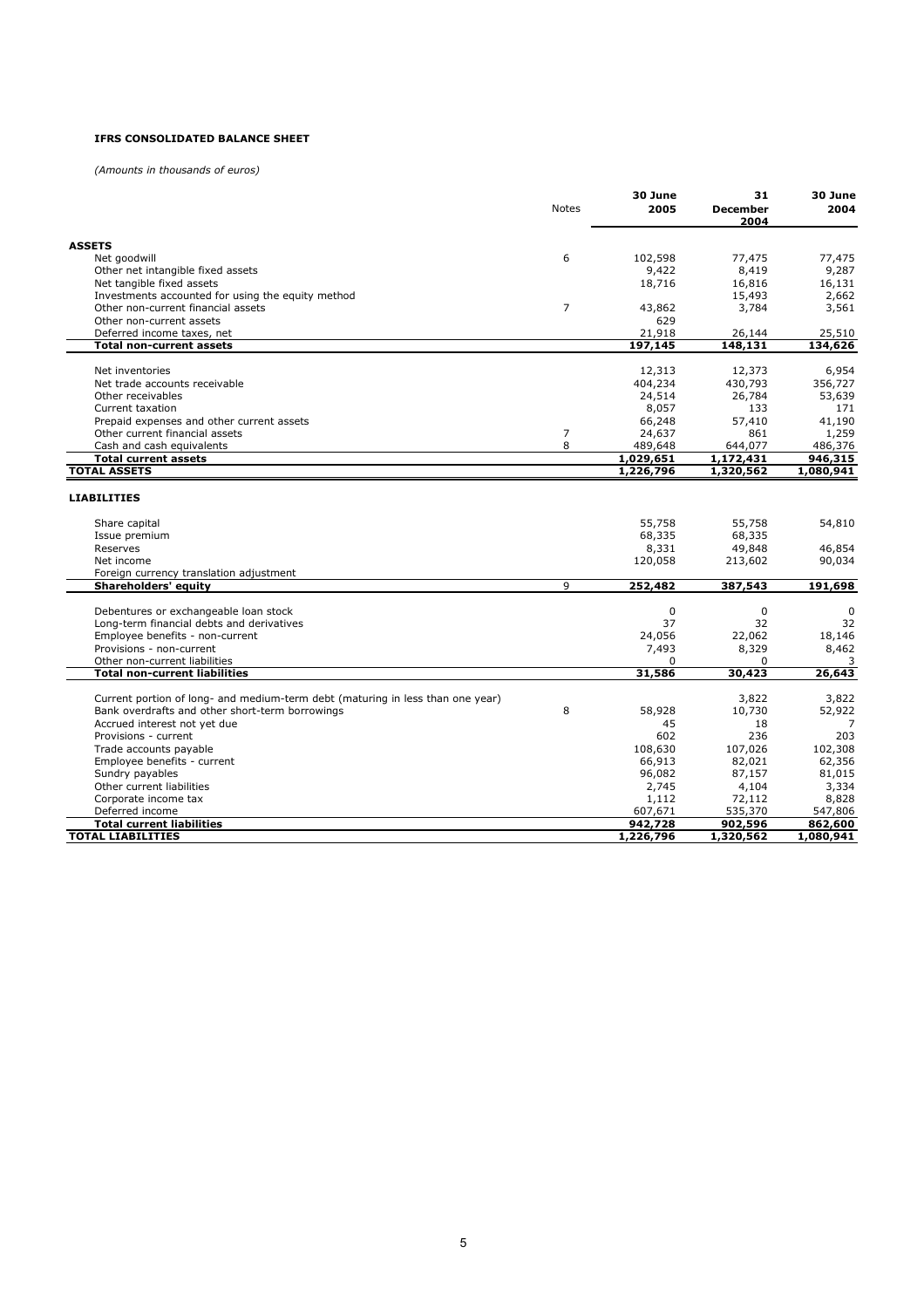#### **STATEMENT OF CHANGES IN IFRS CONSOLIDATED SHAREHOLDERS' EQUITY**

*(Amounts in thousands of euros)*

|                                                                               | <b>Share</b><br>capital | <b>Issue</b><br>premium | <b>Income</b><br>&<br><b>Reserves</b> | <b>Total</b><br>shareholders'<br>equity |
|-------------------------------------------------------------------------------|-------------------------|-------------------------|---------------------------------------|-----------------------------------------|
| Balance as at 1 January 2004                                                  | 54,810                  | 42,249                  | 235,159                               | 332,218                                 |
| Income for the first half of 2004<br>Share-based payment<br>Dividends paid    |                         | (42, 249)               | 90,034<br>5,404<br>(193, 710)         | 90,034<br>5,404<br>(235, 959)           |
| Balance as at 30 June 2004                                                    | 54,810                  | 0                       | 136,888                               | 191,698                                 |
| Capital increase<br>Income for the second half of 2004<br>Share-based payment | 948                     | 68,335                  | 123,568<br>2,995                      | 69,283<br>123,568<br>2,995              |
| Balance as at 31 December 2004                                                | 55,758                  | 68,335                  | 263,450                               | 387,543                                 |
| Income as at 30/06/2005<br>Share-based payment<br>Dividends paid              |                         |                         | 120,058<br>4,154<br>(259, 273)        | 120,058<br>4,154<br>(259, 273)          |
| Balance as at 30 June 2005                                                    | 55,758                  | 68,335                  | 128,389                               | 252,482                                 |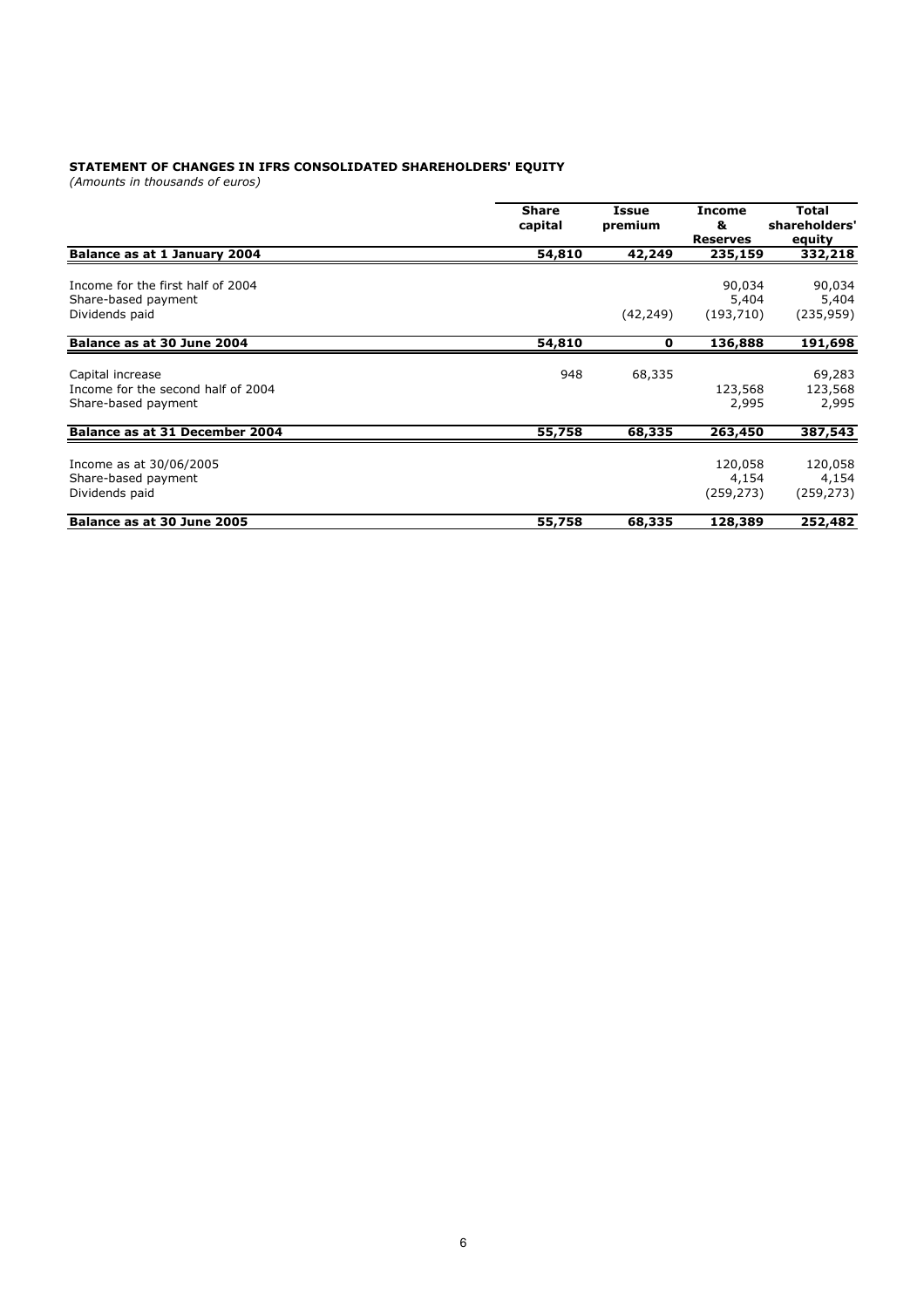# **CONSOLIDATED CASH FLOW STATEMENT**

| (Amounts in thousands of euros)                                                           | 30 June 2005 | 31 December<br>2004 | 30 June 2004 |
|-------------------------------------------------------------------------------------------|--------------|---------------------|--------------|
| Consolidated net attributable income                                                      | 120,058      | 213,602             | 90,034       |
| Depreciation and amortisation of fixed assets                                             | 4,822        | 10,065              | 4,880        |
| Capital gains or losses on asset disposals                                                | 56           | 411                 | 383          |
| Change in provisions                                                                      | 1,032        | (4,081)             | (2,522)      |
| Undistributed earnings of companies accounted for using the equity method                 | 0            | 512                 | (158)        |
| Tax charge for the period                                                                 | 59,735       | 150,893             | 60,985       |
| Deferred income taxes                                                                     | 4,224        | (1, 579)            | (945)        |
| Minority interests                                                                        | $\Omega$     | $\mathbf 0$         | $\Omega$     |
| Unrealised exchange difference                                                            | (9)          | $\mathbf 0$         | $\Omega$     |
| Other non-monetary items                                                                  | 0            | $\Omega$            | $\Omega$     |
| Share-based payment                                                                       | 4,154        | 24,124              | 5,404        |
| Decrease (increase) in inventories                                                        | 70           | (5,086)             | 333          |
| Decrease (increase) in trade accounts receivables                                         | 36,847       | (36, 325)           | 32,456       |
| Decrease (increase) in other receivables                                                  | (7, 332)     | 18,138              | 12,905       |
| Increase (decrease) in trade accounts payable                                             | (452)        | (10, 810)           | (15,650)     |
| Increase (decrease) in other payables                                                     | 51,182       | 70,229              | 56,278       |
| Taxes paid                                                                                | (139, 025)   | (67, 859)           | (41, 272)    |
| Net cash from operations                                                                  | 135,362      | 362,234             | 203,111      |
| Acquisition of tangible and intangible fixed assets, net of changes in suppliers of fixed | (5, 727)     | (8,376)             | (3,098)      |
| assets                                                                                    |              |                     |              |
| Proceeds from sale of tangible and intangible assets                                      | 73           | 215                 | 92           |
| Acquisitions of investment securities and subsidiaries, net of cash acquired              | (7, 542)     | (21, 981)           | (21, 905)    |
| Investments in equity method associates                                                   | 0            | (13,500)            | 0            |
| Income from sales of investment securities and subsidiaries, net of cash transferred      | $\Omega$     | $\Omega$            | $\Omega$     |
| Decreases (increases) in marketable securities and other long-term assets                 | (66, 689)    | 11,509              | 8,333        |
| Net cash used in investing activities                                                     | (79, 885)    | (32,133)            | (16, 578)    |
| Increase (decrease) in long-term borrowings                                               | (41)         | (89, 326)           | (89, 326)    |
| Increase (decrease) in bank overdrafts and short-term borrowings                          | 44,366       | (1, 167)            | 40,891       |
| Capital increase                                                                          | 5,040        | 58,492              |              |
| Dividends paid                                                                            | (259, 273)   | (235, 958)          | (235, 958)   |
| Net cash provided by (used in) financing activities                                       | (209, 908)   | (267, 959)          | (284, 393)   |
|                                                                                           |              |                     |              |
| Net increase (decrease) in cash and cash equivalents                                      | (154, 430)   | 62,142              | (97, 860)    |
| Effect of changes in exchange rates on cash and cash equivalents                          |              | 0                   |              |
| Cash and cash equivalents at beginning of period                                          | 644,077      | 581,935             | 581,935      |
| Cash and cash equivalents at end of period                                                | 489,647      | 644,077             | 484,075      |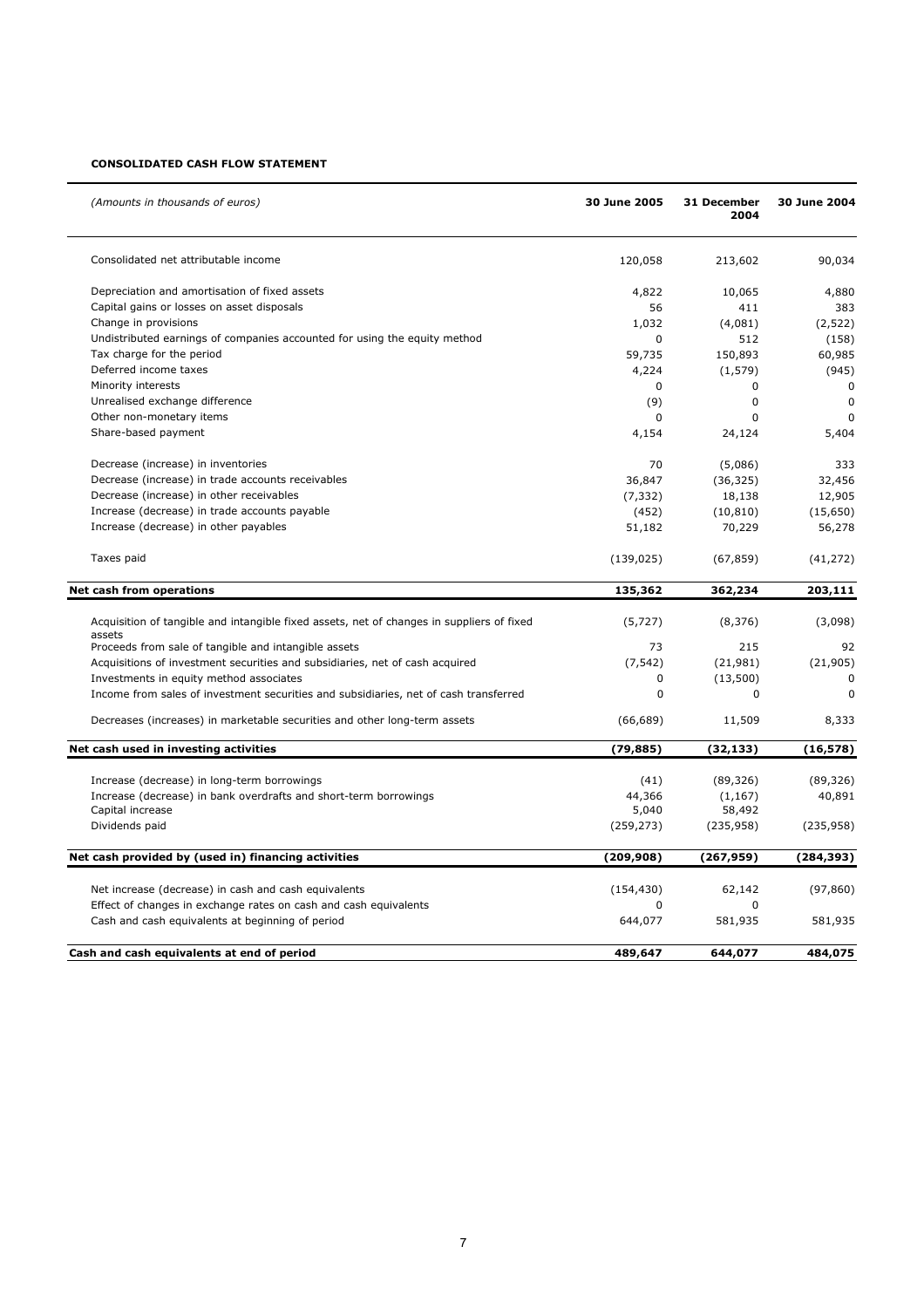## **Note 1 – Effects of the adoption of IFRS**

## **Positions adopted by PagesJaunes Group on issues currently being analysed by the IFRIC or the CNC**

In the absence of standards or interpretations applicable to the transactions described below, the management of the Group has used its judgment to define and apply the most appropriate accounting methods. The Group's judgement-based interpretations are as follows:

## Employee share issues

The Group considers that the grant date in respect of shares granted to employees corresponds to the date on which the main terms of the offer are announced. This treatment complies with the recommended method set out in the CNC circular dated 21 December 2004 on employee share ownership plans (Plans d'épargne d'entreprise – PEE), which interprets the announcement date as being the grant date defined in IFRS 2 – Share-based Payment.

According to generally accepted practice under US GAAP (FAS 123), which is similar to IFRS 2, the benefit granted is measured at the end of the subscription period.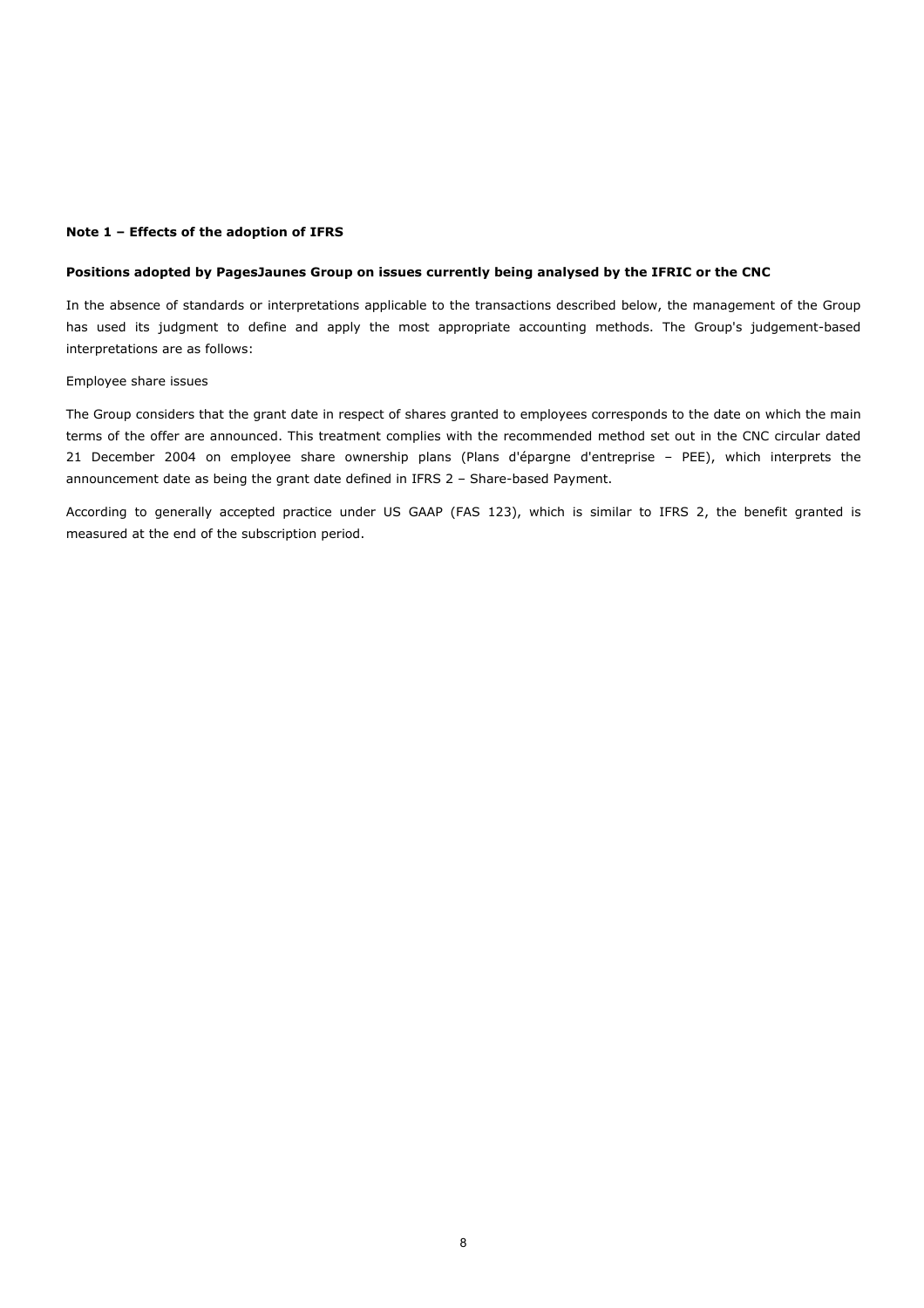## **Note 2 – Accounting policies**

## **2.1 Basis for the preparation of the financial statements**

This note describes the principles applied in preparing the IFRS balance sheet as at 30 June 2005 as well as their evolution since publication on 27 April 2005 of the 2004 financial information on the transition to IFRS.

The first half 2005 financial information has been prepared in accordance with IFRS 1 "First-time adoption of IFRS" and IAS 34 "Interim Financial Reporting".

Accounting principles applied are the same as those described in note 11 of the present document showing transition to IFRS of first half 2004 financial information:

- application of all standards and interpretations adopted by European Commission at 30 June 2005, show that no additional standard and interpretation has been adopted since 31 December 2004;

- early application of IFRIC 4 "Determining whether an arrangement contains a lease";

- accounting positions adopted by the Group for which discussions are in progress at IASB (IFRIC) or French CNC level as mentioned below.

Furthermore, in order to optimize costs, publishing dates of print directories (determining revenue recognition) can be different from one half year to other, each print directory being be published once a year.

The preparation of financial statements in accordance with IFRS requires the management of PagesJaunes Groupe to make estimates and apply assumptions that affect the reported amounts of assets and liabilities and contingent liabilities at the date of preparation of the financial statements and reported income and expenses for the period.

The management reviews these estimates and assessments on a continuous basis, by reference to past experience and various other factors considered as reasonable which form the basis for assessing the book value of assets and liabilities. Actual results may differ significantly from these estimates, if different assumptions or circumstances apply.

Certain standards within the accounting framework set out by the IASB offer alternative methods of measuring and recognising assets and liabilities. The Group has chosen:

- To continue to recognize inventories at their original cost, determined by the weighted average unit cost method, in accordance with IAS 2 "Inventories".
- To measure tangible and intangible assets using amortised historical cost instead of remeasuring tangible and intangible assets at each closing date.
- To recognise actuarial gains and losses on pension and other post-employment benefit obligations according to the corridor method. This method consists of recognising a specified portion of the net cumulative actuarial gains and losses that exceed 10% of the greater of the present value of the commitment and the value of plan assets, over the average expected remaining working lives of the employees participating in the plan.
- To continue to consolidate jointly controlled companies using the proportional method, as provided for in IAS 31 "Interests in joint ventures".

Finally, where a specific transaction is not dealt with in any standards or interpretations, the management of the Group applies judgment to define and apply accounting policies that will lead to relevant and reliable information, so that the financial statements:

- Give a true and fair view of the Group's financial position, financial performance and cash flows
- Reflect the substance of transactions
- Are neutral
- Are prepared on a prudent basis
- Are complete in all material respects.

The half-year consolidated financial statements are drawn up in accordance with standard IAS 34 "Interim financial reporting".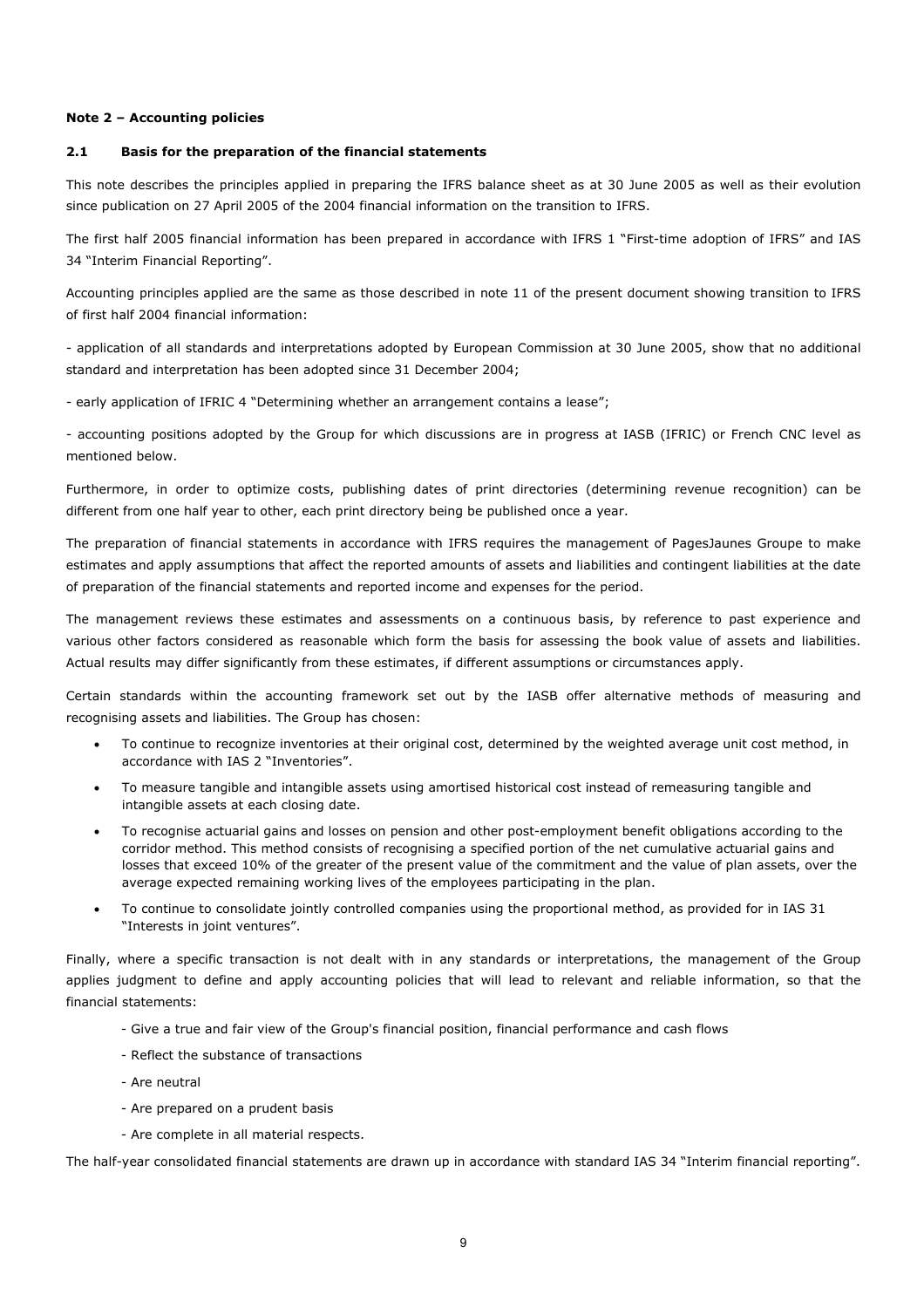## **2.2 Consolidation**

Subsidiaries which are controlled exclusively by PagesJaunes Groupe, directly or indirectly, are fully consolidated.

Companies which are controlled jointly by PagesJaunes Groupe and a limited number of other shareholders are proportionally consolidated.

Companies not controlled by PagesJaunes Groupe but over which the Group exercises significant influence (generally corresponding to an ownership interest of 20% to 50%) are consolidated using the equity method.

When assessing the level of control or significant influence exercised, account is taken of the existence and effect of any exercisable or convertible potential voting rights at the end of the period.

In accordance with IFRS 5, the assets and liabilities of controlled entities that are considered as being held for sale are reported on a separate line in the balance sheet. Profits or losses of discontinued operations are reported on a separate line of the income statement. IFRS 5 defines a discontinued operation as a component of an entity comprising cash flows that can be clearly distinguished from the rest of the entity, that either has been disposed of, or is classified as held for sale, and represents a separate major line of business or geographical area of operations.

Material intercompany transactions and balances are eliminated in consolidation.

## **2.3 Transactions in foreign currencies**

The principles covering the measurement and recognition of transactions in foreign currencies are set out in IAS 21 "Effects of Changes in Foreign Exchange Rates". In accordance with this standard, transactions in foreign currencies are converted by the subsidiary into its operating currency at the exchange rate at the transaction date. Monetary assets and liabilities are remeasured at each balance sheet date at the period-end exchange rate and the differences arising from remeasurement are recorded in the income statement:

- In operating income for commercial transactions.
- In financial income or expenses for financial transactions.

## **2.4 Presentation of the financial statements**

As permitted under IAS 1 "Presentation of Financial Statements", the Group presents the income statement by type. The presentation of the income statement under IFRS is significantly different from that under French GAAP, in particular with the elimination of the notion of non-operating income and expenses and the reincorporation in operating income of expenses associated with goodwill.

Operating income corresponds to net income before:

- Financial income;
- Financial expenses;
- Current and deferred income taxes;
- Profits and losses of discontinued operations and operations held for sale.

Gross operating margin corresponds to operating income before:

- Employee profit-sharing;
- Share-based payment;
- Depreciation and amortisation expense;
- Impairment of goodwill and fixed assets;
- Results of asset disposals;
- Restructuring costs;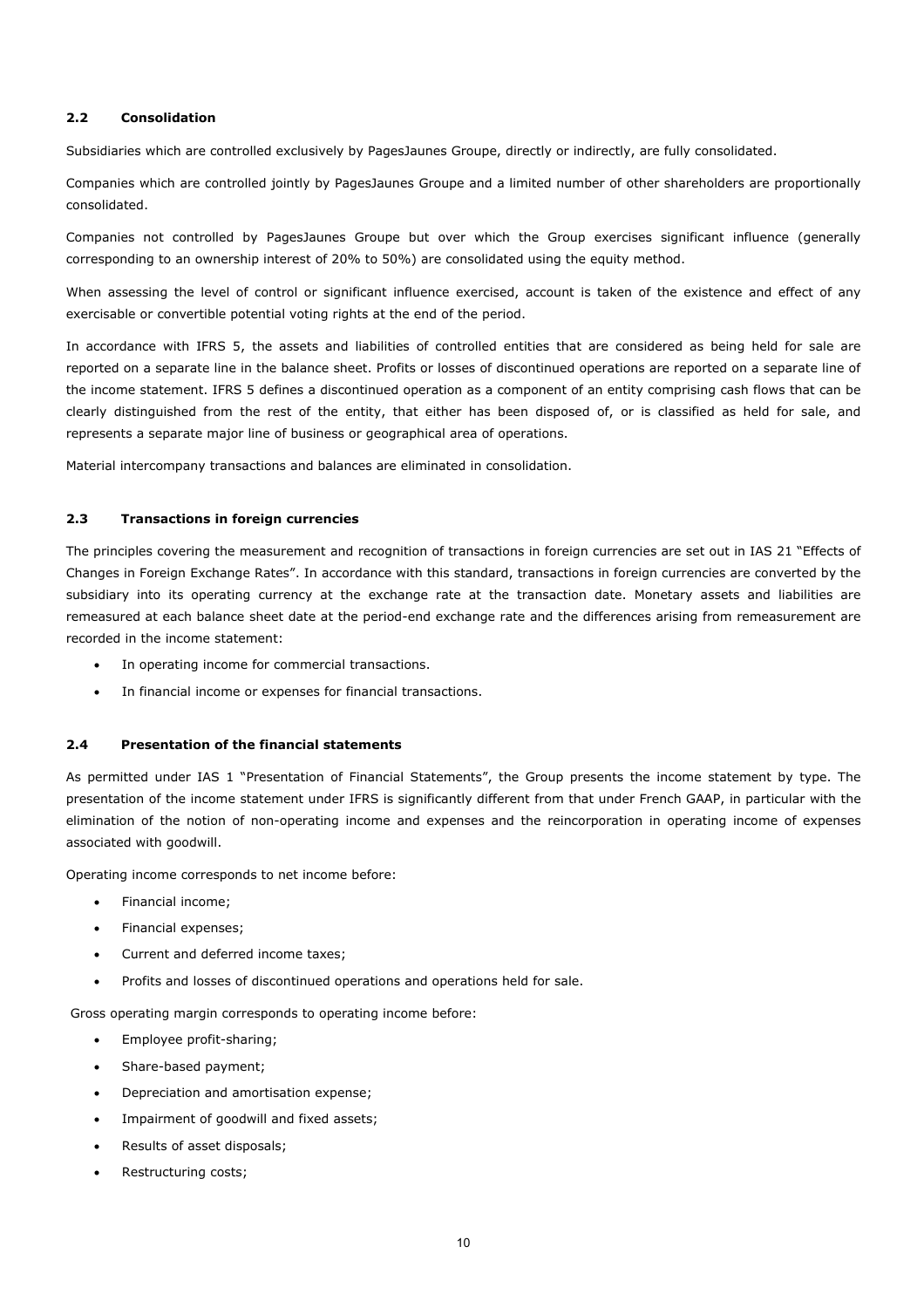- Share in profits (losses) of equity-method associates;
- Impairment of goodwill in respect of equity-method associates.

## **2.5 Revenues**

Revenues from the activities of PagesJaunes Groupe are recognised and presented as follows, in accordance with IAS 18 "Revenue":

*• Revenues from the sale of advertising space in printed directories are recognised at the time of publication. Consequently, sales of advertising space billed in respect of future directories are stated in the balance sheet under the heading of "Deferred income".* 

Income from the sale of advertising space in online directories is apportioned over the display period, which is *generally 12 months.* 

*• The expenses which are directly attributable to the directory publication campaigns for a particular financial year are associated with the corresponding revenues stated for the year in question; this concerns commissions for sales and telesales personnel as well as the publication fee.* 

## **2.6 Advertising and similar expenses**

Expenses for advertising, promotion, sponsorship, communication and brand development are stated in full in the expenses for the year in which they are incurred.

## **2.7 Earnings per share**

The Group discloses both basic earnings per share and diluted earnings per share. The number of shares used to calculate diluted earnings per share takes into account the conversion into ordinary shares of dilutive instruments outstanding at the period-end. Diluted earnings are calculated based on net attributable income, adjusted for the finance cost of dilutive debt instruments and their impact on employee profit-sharing, net of the related tax effect. If the Group reports a loss, diluted loss per share represents the same amount as the basic loss. To permit direct comparisons of earnings per share, the weighted average number of shares outstanding for the reporting year and previous years is adjusted to take into account any shares issued at a discount to market price. Treasury stock deducted from consolidated equity is not taken into account in the calculation of earnings per share.

### **2.8 Goodwill**

Goodwill represents the difference between the purchase cost of shares in consolidated companies, including transaction expenses, and the Group's equity in the value of the underlying net assets at the date of acquisition.

In accordance with IFRS 3 "Business Combinations", goodwill is not amortised but is tested for impairment at least once a year or more frequently when there is an indication that it may be impaired. IAS 36 "Impairment of Assets" requires these tests to be performed at the level of each Cash Generating Unit (CGU) to which the goodwill has been allocated. In certain cases, CGUs may be combined if the combined CGUs represent the lowest level at which management monitors return on investment. (A Cash Generating Unit is defined as the smallest homogenous group of assets whose continuous use generates cash inflows that are largely independent of the cash inflows from other groups of assets.). The level at which PagesJaunes Groupe measures the current value of goodwill generally corresponds to the level of each of the consolidated companies.

To determine whether goodwill has been impaired, the consolidated net book value of the assets and liabilities is compared to their recoverable amount. The recoverable amount is the higher of the fair value less exit costs and value in use.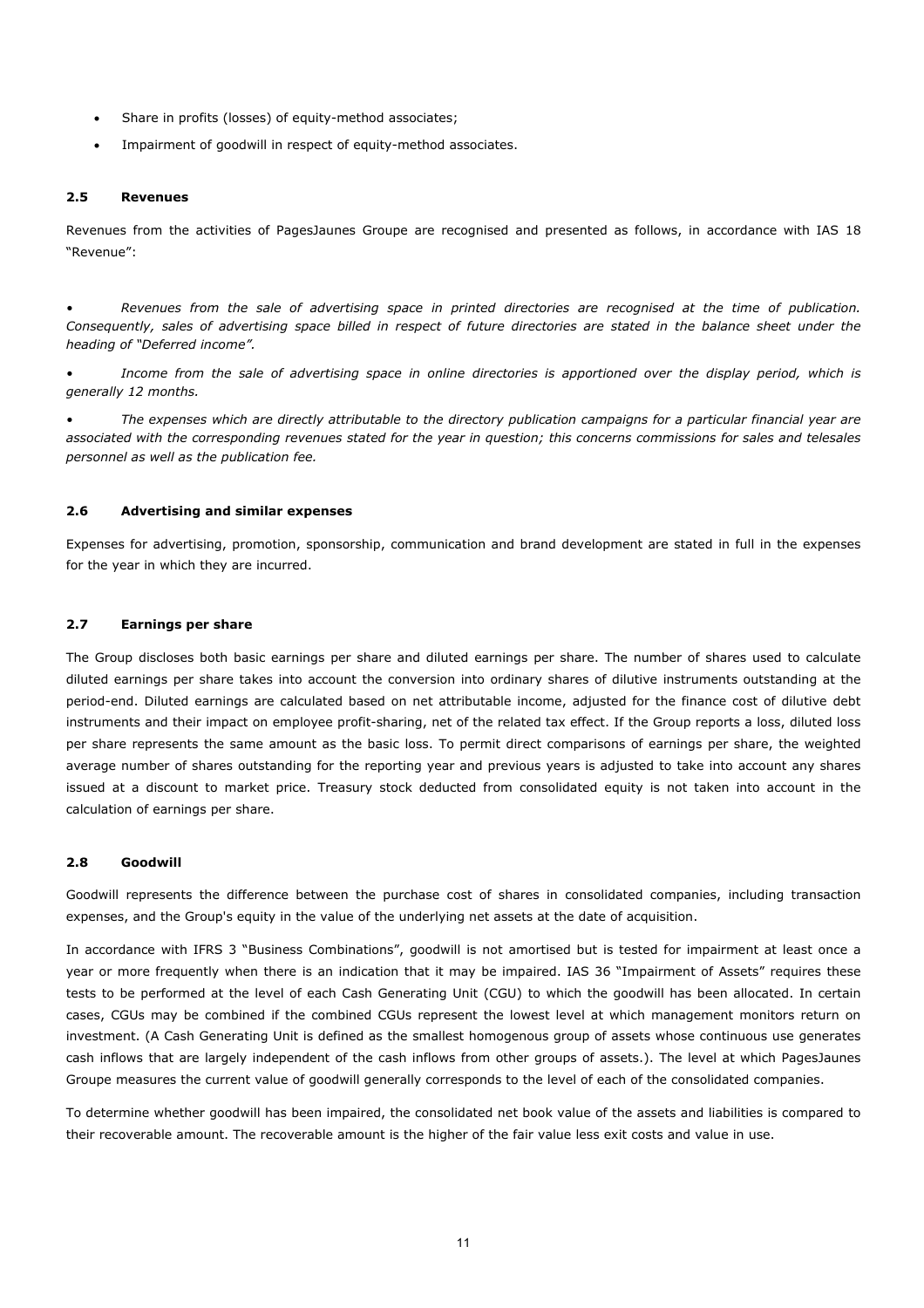Fair value less exit costs is determined as the best estimate of the sale value net of exit costs in a transaction conducted under normal competitive conditions between knowledgeable, willing parties. This estimate is determined on the basis of the available market information, taking into account particular situations.

The value in use applied by PagesJaunes Groupe is the present value of the future cash flows expected to be derived from the CGU, including goodwill. Cash flow projections are based on economic and regulatory assumptions and forecast trading conditions applied by the management of PagesJaunes, as follows:

- Cash flow projections are based on the five-year business plan,
- Cash flow projections beyond the five-year period are extrapolated by applying a declining or flat growth rate over the next three years, followed by a growth rate to perpetuity reflecting the expected long-term growth in the market,
- The cash flows obtained are discounted using appropriate rates for the type of business and the countries concerned.

Goodwill impairment losses are recorded in the income statement as a deduction from operating income.

If the business is intended to be sold, the recoverable amount is determined on the basis of the fair value net of exit costs.

## **2.9 Other intangible assets**

Other intangible assets, consisting mainly of trademarks, licences and patents, research and development costs and software, are stated at acquisition or production cost.

When intangible assets are acquired in a business combination, their cost is generally determined in connection with the purchase price allocation based on their respective market values. When their market value is not readily determinable, cost is determined using generally accepted valuation methods based on revenues, costs or other appropriate criteria.

Internally developed trademarks are not recognised in the balance sheet.

## *Trademarks*

Trademarks having an indefinite useful life are not amortised, but are tested for impairment (cf. note 3.10).

## *Licences and patents*

Licences and patents are amortised on a straight-line basis over periods which correspond to the expected usage period, not exceeding 20 years.

## *Research and development costs*

Under IAS 38 "Intangible Assets", development costs must be recognised as an intangible fixed asset when the following can be demonstrated:

- The intention and financial and technical ability to complete the development project.
- The likelihood that the future economic benefits attributable to the development costs incurred will accrue to the company.
- The costs of this asset can be reliably valued.

Research costs and development costs not fulfilling the above criteria are expensed in the year in which they are incurred. Significant capitalised development costs are amortised on a straight-line basis over their useful life, generally not exceeding three years.

## *Software*

Software is amortised on a straight-line basis over its useful life, not exceeding five years.

# **2.10 Tangible fixed assets**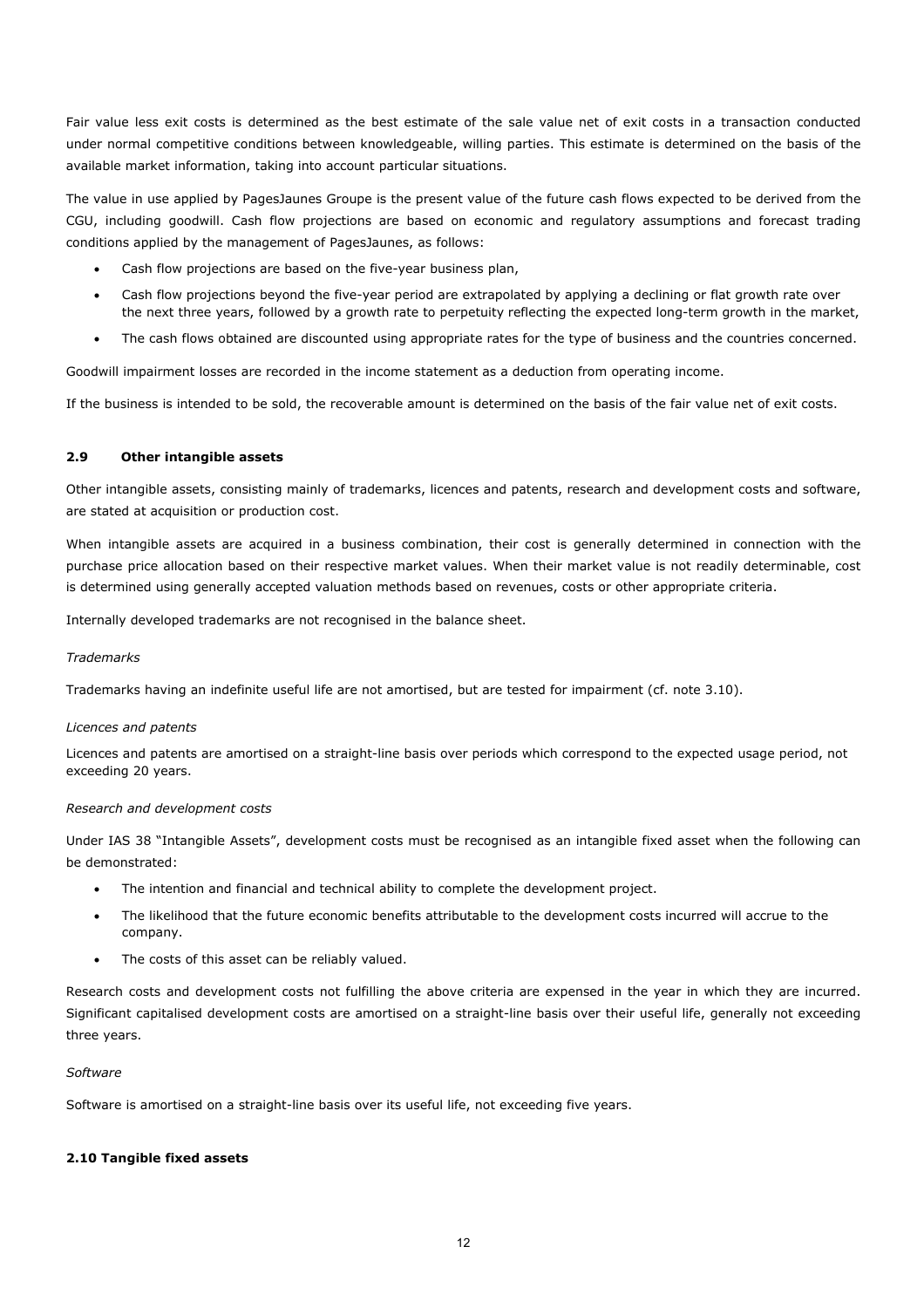#### *Gross value*

The gross value of tangible fixed assets corresponds to their purchase or production cost, including costs directly attributable to bringing the asset to the location and condition necessary for it to be capable of operating in the manner intended by management.

It also includes the estimate of the costs of dismantling and removing the item and restoring the site on which it is located, such obligation being incurred by the Group either when the item is acquired or as a consequence of having used the item during a particular period for purposes other than to produce inventories.

#### *Finance leases*

Assets acquired under leases that transfer the risks and rewards of ownership to PagesJaunes Groupe (finance leases) are stated in fixed assets, with a corresponding financial obligation being recorded in liabilities. The risks and rewards of ownership are considered as having been transferred to PagesJaunes Groupe when:

The lease transfers ownership of the asset to the lessee at the end of the lease term,

The Group has the option to purchase and the conditions of the option are such that it is highly likely that ownership will be transferred at the end of the lease term,

The lease term covers the major part of the estimated economic life of the asset,

• The discounted value of the total of the minimum fees provided for in the contract is close to the fair value of the asset.

At the same time, the assets in respect of which the risks and rewards associated with ownership are transferred by PagesJaunes Groupe to third parties under a lease contract are considered as having been sold.

Maintenance and repair costs are expensed as incurred, except where they serve to increase the asset's productivity or prolong its useful life.

## *Depreciation*

Tangible fixed assets are depreciated on a basis that reflects the pattern in which their future economic benefits are expected to be consumed in the case of each asset item on the basis of the acquisition cost, less any residual value. The straight-line basis is usually applied over the following estimated useful lives: 25 to 30 years for buildings, 5 to 10 years for fittings, 1 to 5 years for other fixed assets.

These depreciation periods are reviewed annually and are adjusted if current estimated useful lives differ from previous estimates. These changes in accounting estimates are recognised prospectively.

## **2.11 Impairment of fixed assets**

Under IAS 36 "Impairment of Assets", the value in use of tangible and intangible fixed assets must be tested for impairment when there is an indication that they may be impaired. Indicators are reviewed at each closing date.

Intangible and tangible fixed assets are subject to a writedown for impairment when, because of events or circumstances which have occurred during the period (such as obsolescence, physical deterioration, significant changes to the manner in which the asset is used, worse than expected performance, a drop in revenues or other external indicators, etc.), their recoverable amount appears to be lower than their net book value in the long term. The recoverable amount of an asset is the higher of its fair value less exit costs and its value in use.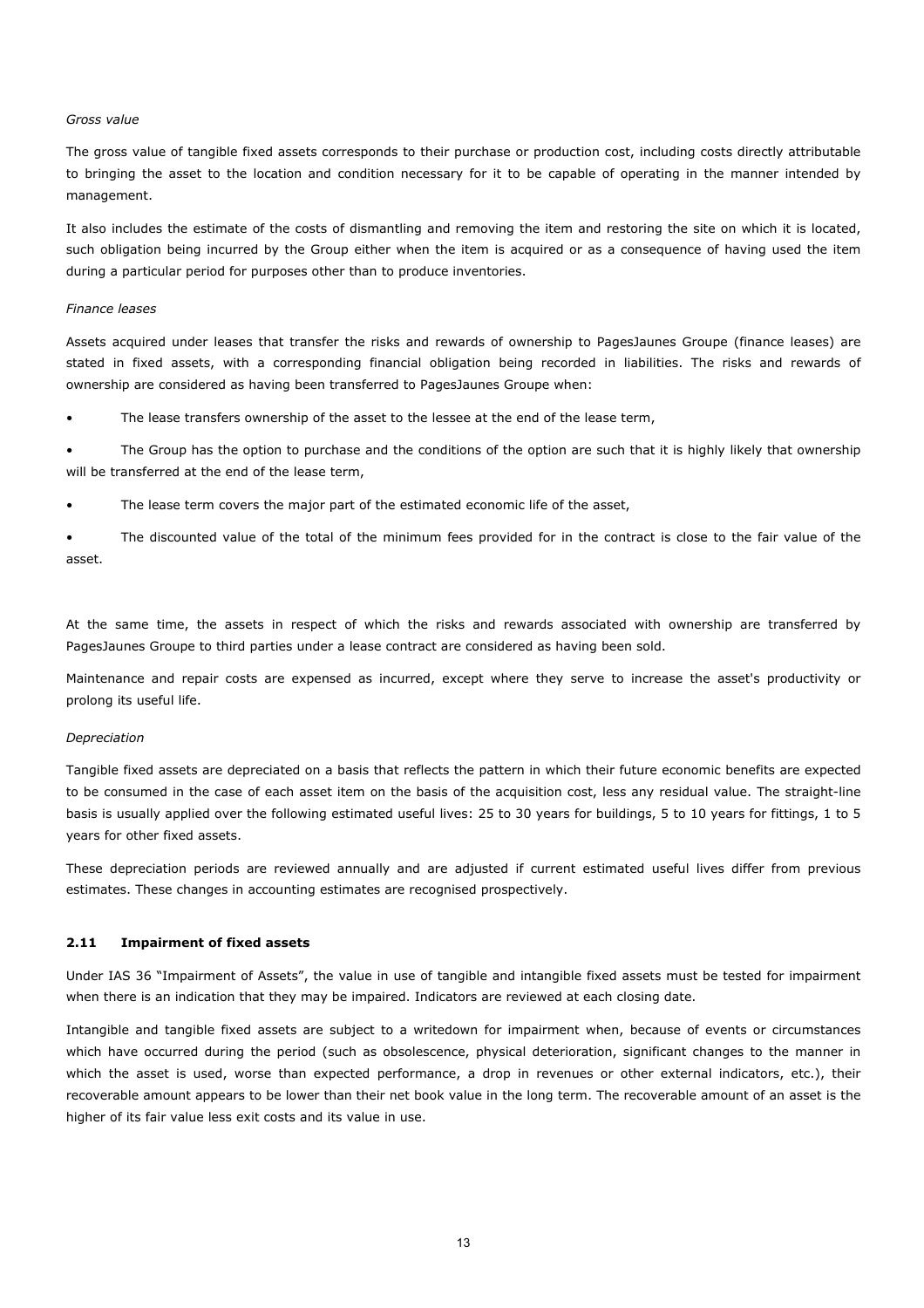Each asset or group of assets is tested for impairment by comparing its recoverable amount to its net book value. When an asset or group of assets is found to be impaired, the recognised impairment loss is equal to the difference between its net book value and the recoverable amount.

The recoverable amount of an asset is generally determined by reference to its value in use, corresponding to the future economic benefits expected to be derived from the use of the asset and its subsequent disposal. It is assessed by the discounted cash flows method, based on economic assumptions and operating conditions expected by the Management of PagesJaunes Groupe.

## **2.12 Financial assets and liabilities**

Financial assets include available-for-sale assets, held-to-maturity assets, loans and receivables and cash and cash equivalents.

Financial liabilities include borrowings, other financing and bank overdrafts and operating debts.

Financial assets and liabilities are measured and recognised in accordance with IAS 39 "Financial Instruments: Recognition and Measurement".

#### *Measurement and recognition of financial assets*

#### *Assets held to maturity*

Held-to-maturity investments comprise exclusively securities with fixed or determinable income and fixed maturities, other than loans and receivables, which the Group has the intention and ability to hold to maturity. They are recognised initially at fair value and are subsequently measured at amortised cost by the effective interest method.

The Group assesses whether there is any objective evidence that held-to-maturity assets are impaired. A financial asset is written down if its book value exceeds the recoverable amount estimated at the time of the impairment tests. The impairment loss is recognised in the income statement.

## *Available-for-sale assets*

Available-for-sale assets consist mainly of shares in non-consolidated companies and marketable securities that do not fulfil the criteria for classification in any of the other categories of financial assets. They are measured at fair value and gains and losses arising from remeasurement at fair value are recognised in equity.

Fair value corresponds to market price for listed securities and estimated value in use for unlisted securities, determined according to the most appropriate financial criteria in each case.

If there is any objective indication that these assets are impaired, the accumulated loss stated in equity is recognised in the income statement.

## *Loans and receivables*

This category includes receivables from participating interests, other loans and receivables and trade accounts receivable. They are recognised initially at fair value and are subsequently measured at amortised cost by the effective interest method. Short-term receivables with no stated interest rate are measured at the original invoice amount if the effect of discounting is immaterial. Cash flows on loans and receivables at variable rates of interest are remeasured periodically, to take into account changes in market interest rates. The remeasurement has the effect of increasing or reducing the effective interest rate and, consequently, the carrying value of the loan or receivable.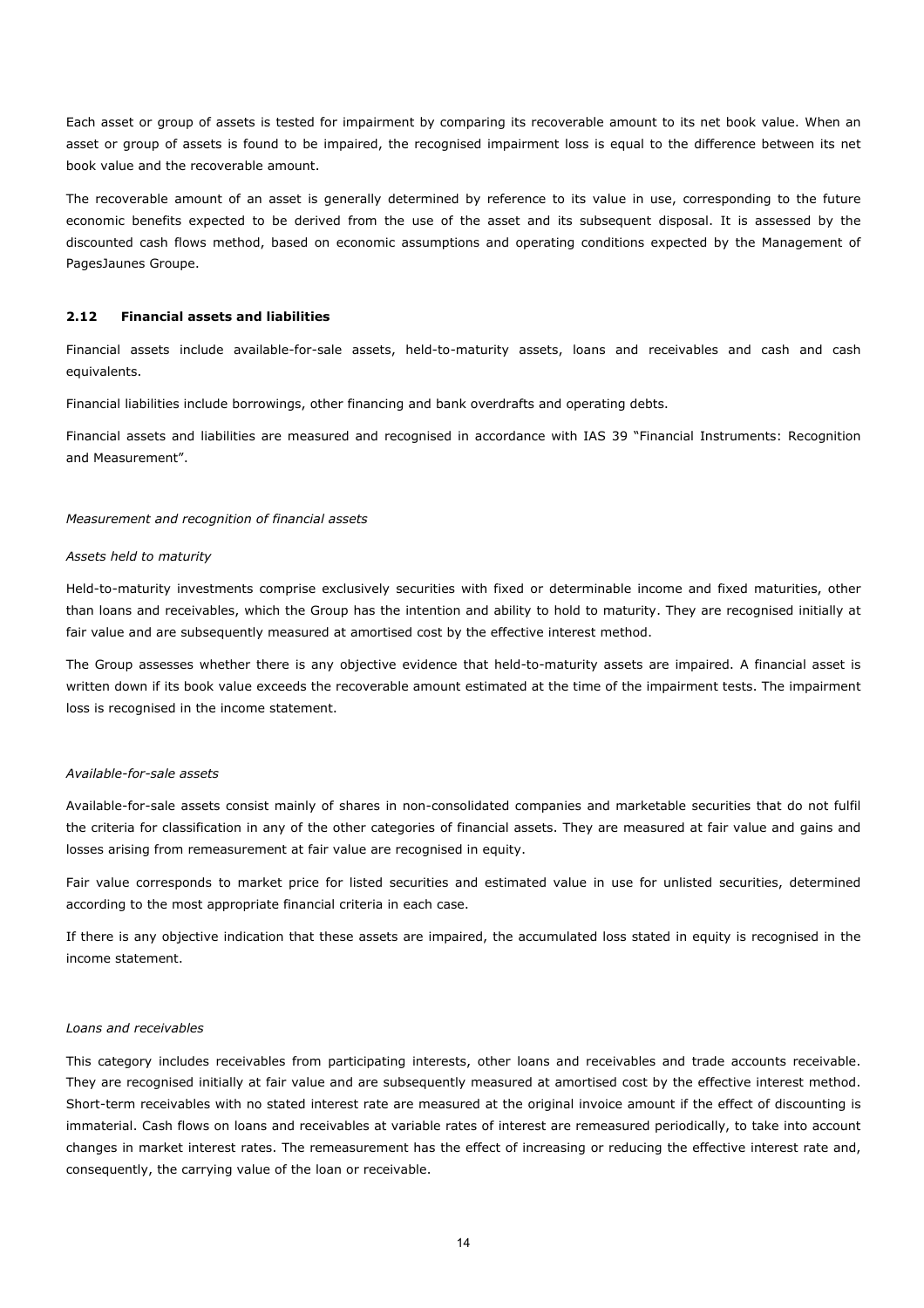The Group assesses whether there is any objective evidence that loans or receivables are impaired. A financial asset is written down if its book value exceeds the recoverable amount estimated at the time of the impairment tests. The impairment loss is recognised in the income statement.

## *Assets held for trading*

Assets held for trading are assets which the Company intends to resell in the near term in order to realise a profit, which form part of a portfolio of financial instruments that are managed together and for which there is a practice of short-term disposal. This category also includes assets which the Group has opted to classify in this category, irrespective of the criteria stated above ("fair value" option).

Assets held for trading, consisting mainly of mutual fund units, are carried in the balance sheet under "Short-term financial assets".

## *Cash and cash equivalents*

Cash equivalents are held to meet the Group's short-term cash needs rather than for investment or other purposes. They consist of instruments that are readily convertible into known amounts of cash and are not exposed to any material risk of impairment. Cash and cash equivalents comprise cash available on demand and short-term investments with maturities generally of three months or less at the date of purchase. They are stated at historical cost, which is close to their realisable value.

## *Measurement and recognition of financial liabilities*

With the exception of financial liabilities held for trading, which are measured at fair value, borrowings and other financial liabilities are initially recognised at fair value and subsequently measured at amortised cost by the effective interest method.

Transaction costs that are directly attributable to the acquisition or issue of a financial liability are deducted from the liability's carrying value. This is because financial liabilities are initially recognised at cost, corresponding to the fair value of the sums paid or received in exchange for the liability. The costs are subsequently amortised over the life of the liability, by the effective interest method.

The effective interest rate is the rate which discounts estimated future cash payments up to the maturity date or the nearest date of price adjustment to the market rate, to the net carrying amount of the financial liability. The calculation includes all fees and points paid or received between the parties to the contract.

## *Financial liabilities held for trading*

Financial liabilities held for trading are measured at fair value.

## **2.13 Inventories**

Inventories are stated at the lower of cost and probable net realisable value. Cost corresponds to purchase or production cost determined by the weighted average cost method.

# **2.14 Deferred taxes**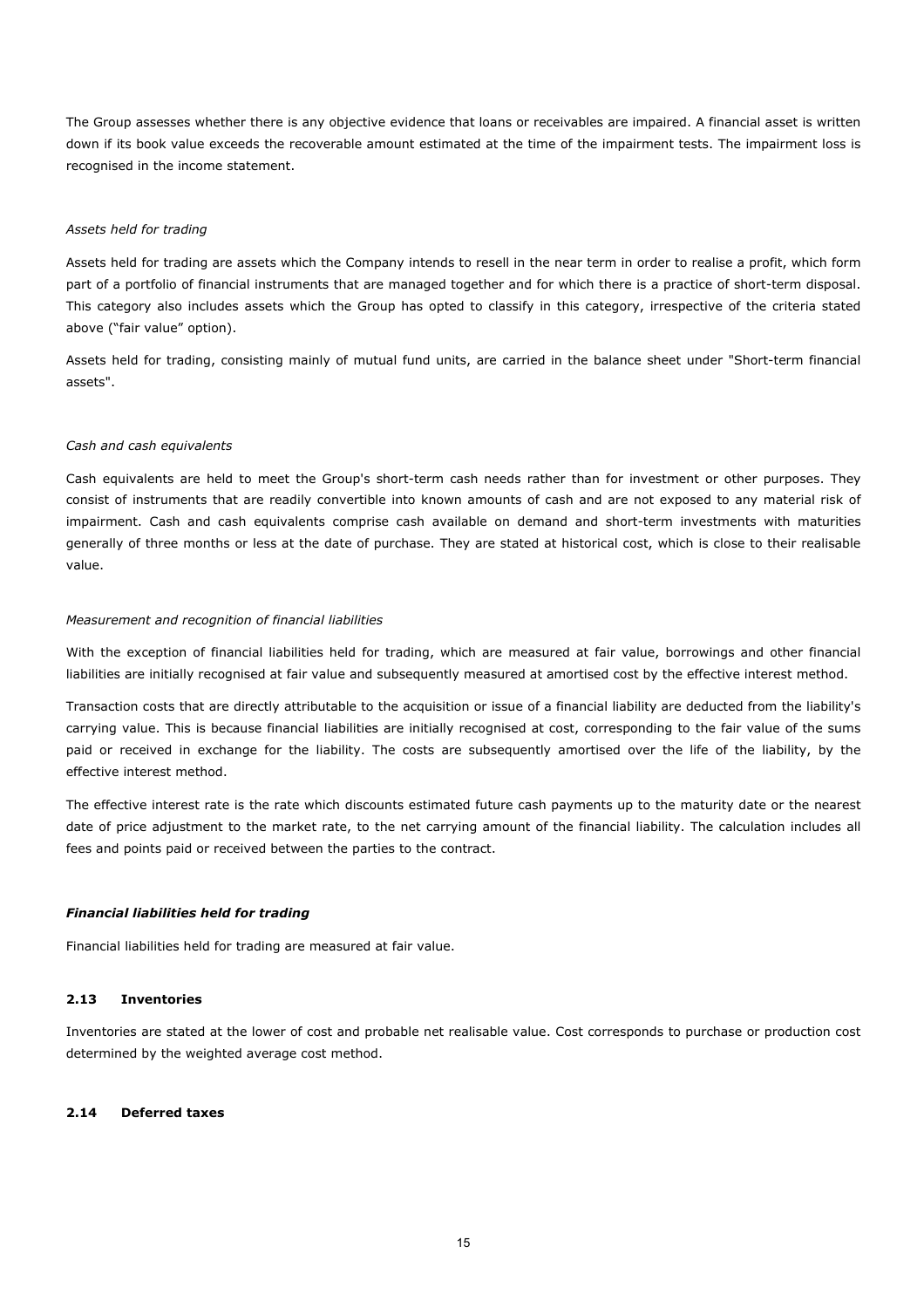In accordance with IAS 12 "Income Taxes", deferred taxes are recognised for all temporary differences between the book values of assets and liabilities and their tax basis, as well as for unused tax losses, by the liability method. Deferred tax assets are recognised only when their recovery is considered probable.

IAS 12 requires, in particular, the recognition of deferred tax liabilities on all intangible assets recognised in business combinations (trade marks, customer lists, etc.).

A deferred tax liability is recognised for all taxable temporary differences between the book value of shares and their tax base associated with investments in subsidiaries, equity-method associates and interests in joint ventures, except where:

- The Group is able to control the timing of the reversal of the temporary difference (e.g.: distribution of dividends); and
- It is probable that the temporary difference will not be reversed in the foreseeable future.

In practice, this means that for fully and proportionally consolidated companies, a deferred tax liability is recognised for taxes payable on planned dividend distributions by these companies.

In accordance with IAS 12, deferred tax assets and liabilities are not discounted.

## **2.15 Provisions**

In accordance with IAS 37 "Provisions, Contingent Liabilities and Contingent Assets", a provision is recognised when, at the end of the period, the Group has an obligation towards a third party resulting from a past event and it is probable that an outflow of resources embodying economic benefits will be required to settle the obligation.

The obligation may be legal, regulatory or contractual or it may represent a constructive obligation deriving from the Group's practices or public commitments which have created a legitimate expectation among third parties concerned that the group will meet certain responsibilities.

The amount recognised as a provision corresponds to the best estimate of the expenditure required of the Group to settle the present obligation. If a reliable estimate cannot be made of the amount of the obligation, no provision is recorded, but details of the obligation are disclosed in the notes to the financial statements.

Contingent liabilities – corresponding to potential obligations resulting from past events, the existence of which will be confirmed only by the occurrence of one or more uncertain future events not wholly within the Company's control, and to probable obligations that are not recognised because it is not probable that an outflow of resources embodying economic benefits will be required to settle the obligation – are disclosed in the notes to the financial statements.

Provisions for restructuring costs are recognised only when the restructuring has been announced and the Group has drawn up or has started to implement a detailed plan before the period end-date.

Provisions are discounted when the discounting adjustment is material.

#### *Statutory training rights (DIF)*

Expenditure in respect of statutory training rights constitutes an expense for the period and therefore does not give rise to any provision. However, the notes to the consolidated financial statements include disclosures of the cumulative number of hours' training entitlement at the end of the accounting period and the unused portion of the vested entitlement.

In a limited number of cases (request for training leave, redundancy or resignation) or where such costs cannot be considered as remuneration of future services, the resulting short-term obligation is provided for as soon as the obligation towards the employee becomes probable or certain.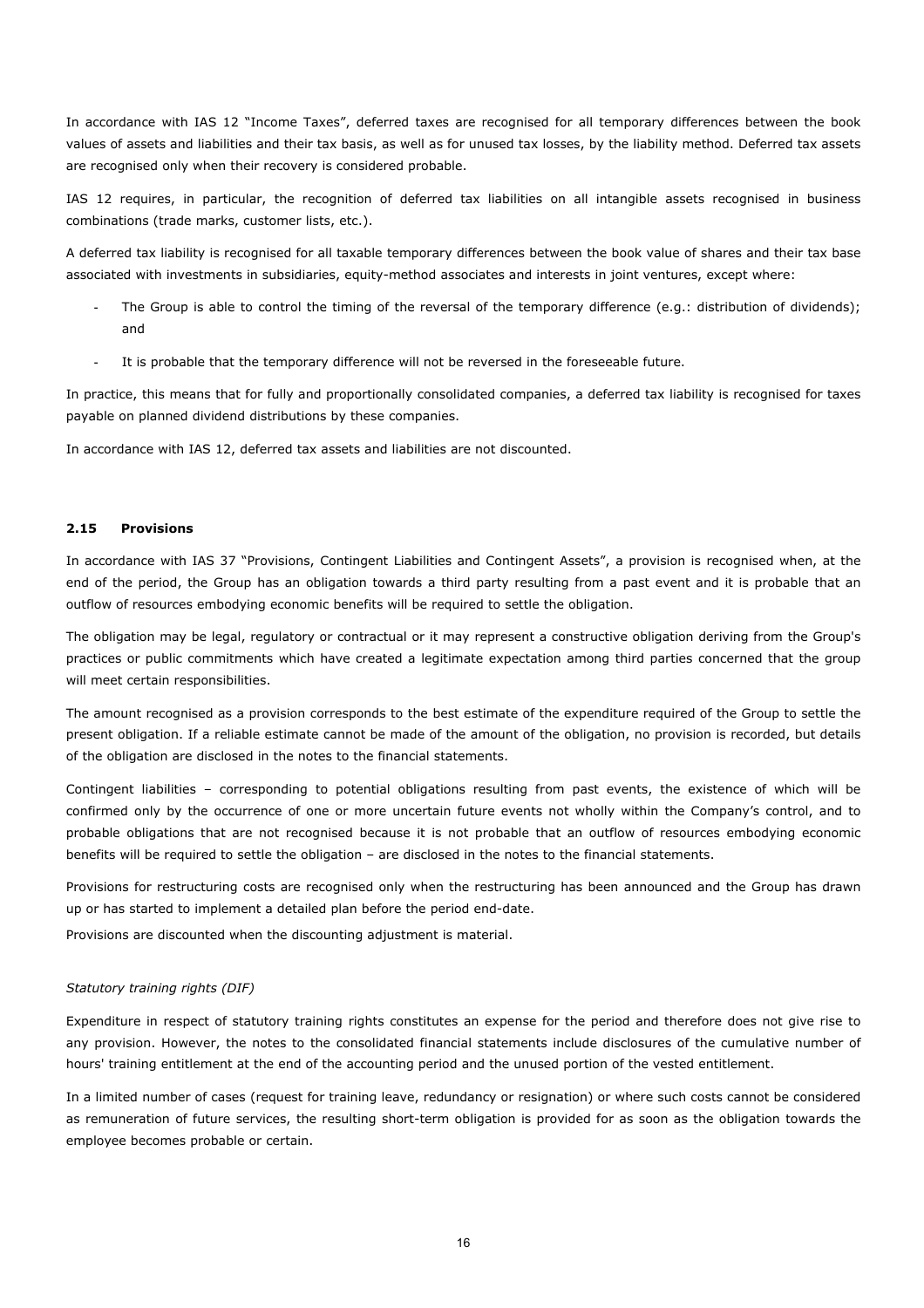## **2.16 Pension and other similar benefits**

#### **Post-employment benefits**

#### *Retirement benefits and similar commitments*

In France, the legislation provides for benefits to be paid to employees at retirement on the basis of their length of service and salary at retirement age. The actuarial differences relating to post-employment benefits are treated in accordance with the corridor method, which consists of recognising a specified portion of the net cumulative actuarial gains and losses that exceed 10% of the greater of the present value of the commitment and the value of plan assets, over the average expected remaining working lives of the employees participating in the plan.

The impact of changes in assumptions is reflected in the income statement over the residual average working life of the employees (cf. note 24).

#### *Other retirement schemes*

These benefits are provided either on the basis of defined contribution schemes or on the basis of defined benefit schemes.

In the context of defined contribution schemes, the Group has no commitment other than the payment of contributions; the charge corresponding to the contributions paid is recognised in the income statement for the period.

In accordance with IAS 19, obligations under defined benefit schemes are measured by the projected unit credit method. According to this method, each period of service gives rise to an additional unit of benefit entitlement and measures each unit separately to value the final obligation, which is then discounted.

#### **Other long-term benefits**

Other long-term benefits which may be granted by PagesJaunes Groupe consist mainly of long-service awards and paid longterm leaves of absence, for which the related obligations are also measured on an actuarial basis.

#### **Termination benefits**

Any termination benefits are also determined on an actuarial basis and covered by provisions.

For all commitments where termination of employment contracts would trigger payment of compensation, the impact of changes in assumptions is recognised in profit or loss for the period during which the revision takes place.

## **2.17 Share-based payments**

In accordance with IFRS 2 "Share-Based Payment", stock options, employee share issues and free allocations of shares to employees of the Group are valued on the grant date.

The grant date has been taken to be the date when the main terms of the plan were announced to employees, as stipulated in the circular issued by the CNC on 21 December 2004 relating to employee share ownership plans.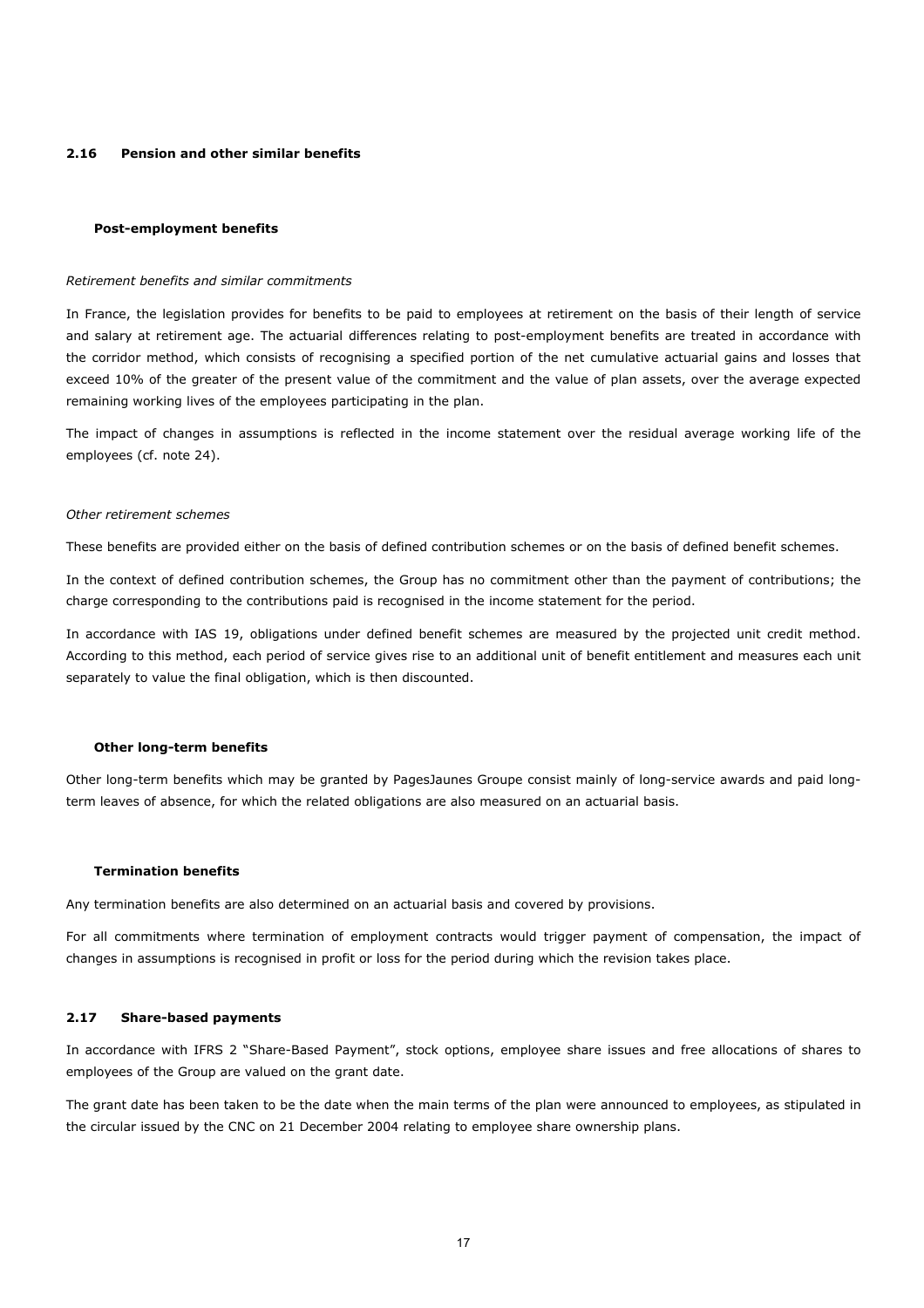Since the related benefits are vested immediately (the vesting period being very short or non-existent), the related compensation expense is recognised in full in the period. The Group has valued the benefits granted to employees at fair value on the date of granting of the rights, taking into account the restriction period.

The value of stock options is determined in particular by reference to the exercise price, the life of the options, the current price of the underlying shares, the expected share price volatility, expected dividends and the risk-free interest rate over the life of the options. The amount so determined is recognised in personnel expenses on a straight-line basis over the period between the grant date and the exercise date – corresponding to the vesting period – and in equity for equity-settled plans or in liabilities to employees for cash-settled plans.

The Group has opted for retrospective application of IFRS 2 to equity- and cash-settled plans. Plans issued prior to 31 December 2003 have been valued in accordance with the North American standard FAS 123 using the Black-Scholes model. With effect from 1 January 2004, all new plans are valued in accordance with IFRS 2 using a binomial model.

## **Note 3 – Change in the scope of consolidation**

The main operations which took place during the period ending on 30 June 2005 are as follows :

The entry on 1 January 2005 of Kompass Belgium, a company acquired on 14 April 2004 at a price of €1.8 million, generated goodwill of €1.3 million (for 100 per cent of the shares and voting rights).

The acquisition of e-sama, through the subsidiary Wanadoo Data, on 1 February 2005 at a price of €12.9 million for 100% of the shares generated goodwill of €11.7 million.

The acquisition of the remaining 50% of the Eurodirectory subgroup at a price of €13.5 million at the end of 2004 generated goodwill of €12 million. This company is now owned 100%. By acquiring the balance of the holding in Eurodirectory, PagesJaunes Groupe becomes a 49% shareholder in Editus, a Luxembourg directory company. Eurodirectory was fully consolidated on 1 January 2005 and its subsidiary Editus was proportionally consolidated.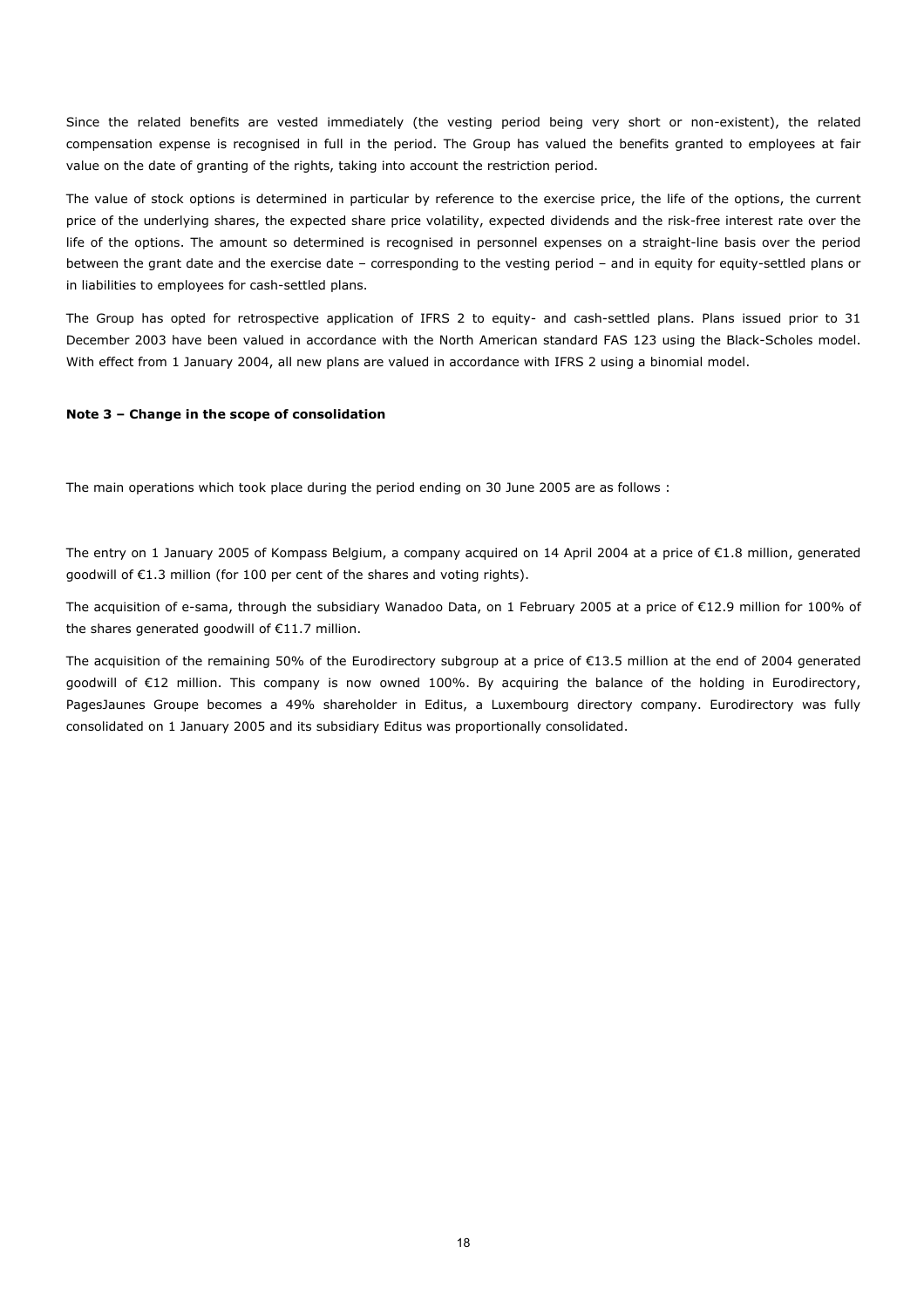## **Note 4 – Additional information at constant scope**

In order to ensure comparability between the data for the first half of 2004 and that for the scope of consolidation in the first half of 2005, the 2004 data has been restated on the basis of the 2005 scope of consolidation.

The table below shows the transition between the consolidated financial statements as at 30 June 2004 and the consolidated figures at constant scope for 30 June 2004, taking into account:

• The entries of QDQ Media and Mappy on 1 January 2004 instead of 1 April 2004 and 1 May 2004 respectively;

**30 June 2004**

Structure

**30 June 2004**

- The entry of Kompass Belgium on 1 January 2004;
- The proportional consolidation of Editus on 1 January 2004;
- The acquisition of e-sama on 1 February 2004 instead of 1 February 2005

#### *TO COMPARE CONSOLIDATED IFRS INCOME STATEMENT AT CONSTANT SCOPE*

*(Amounts in thousands of euros)*

|                                               | <b>Historical</b> | effects 2004 &<br>2005 | <b>Constant scope</b> |
|-----------------------------------------------|-------------------|------------------------|-----------------------|
| Net revenues                                  | 422,263           | 17,537                 | 439,800               |
| External purchases                            | (143, 834)        | (9, 155)               | (152, 989)            |
| Other operating income and expenses           | 10,326            | (619)                  | 9,707                 |
| Personnel expenses:<br>- Salaries and charges | (123, 171)        | (9,708)                | (132, 879)            |
| <b>Gross operating margin</b>                 | 165,584           | (1,945)                | 163,639               |
| - Employee profit-sharing                     | (12, 831)         | (115)                  | (12, 946)             |
| - Share-based payment                         | (5,404)           | 0                      | (5,404)               |
| Depreciation and amortisation                 | (4,880)           | (468)                  | (5, 348)              |
| Impairment of goodwill                        |                   | $\Omega$               | $\Omega$              |
| Impairment of fixed assets                    |                   | (5)                    | (5)                   |
| Result of asset disposals                     | (423)             | 0                      | (423)                 |
| Restructuring costs                           | 0                 |                        | 0                     |
| Results of equity method associates           | 553               | (553)                  |                       |
| <b>Operating income</b>                       | 142,599           | (3,086)                | 139,513               |
| Financial income                              | 7,582             | (1,699)                | 5,883                 |
| Financial expense                             | (118)             | 2                      | (116)                 |
| Gain (loss) on foreign exchange               | 11                | (11)                   | <sup>0</sup>          |
| <b>Financial result</b>                       | 7,475             | (1,708)                | 5,767                 |
| Corporate income tax                          | (60, 040)         | 446                    | (59, 594)             |
| <b>Net income</b>                             | 90,034            | (4, 348)               | 85,686                |
| Minority interests                            | $\mathbf 0$       | 0                      | 0                     |
| Consolidated net attributable income          | 90,034            | (4, 348)               | 85,686                |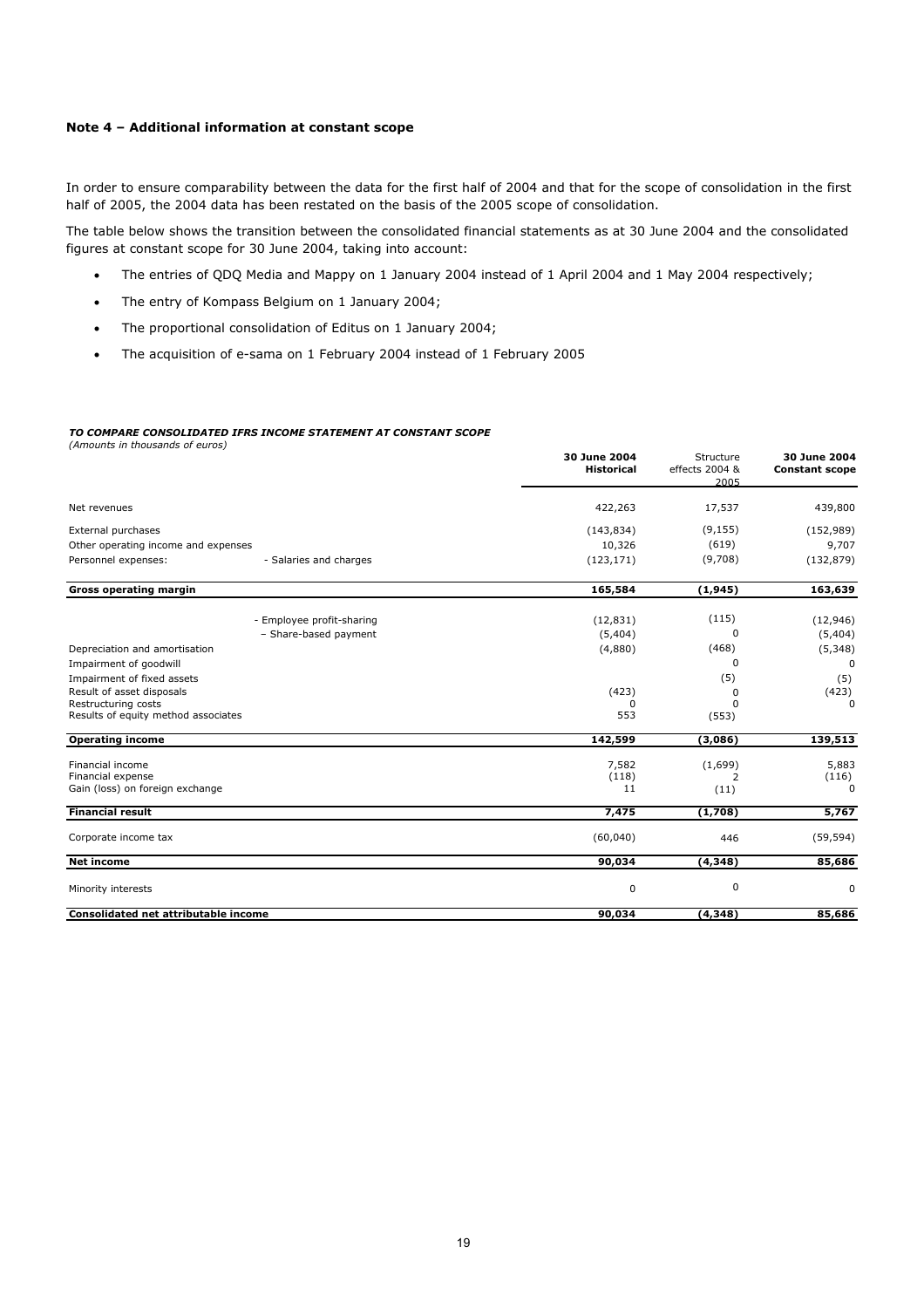## **Note 5 – Segment information**

The core business of the Group is the publication of directories in France and abroad, offering a diversified range of products and services for the general public and businesses.

The Group's business is organised in two main segments:

- PagesJaunes in France: the activities in France related to the publication and distribution of directories, the sale of advertising space in printed and online directories, the creation and hosting of websites, the publication of the PagesPro directories, the sale of online access to databases, the reverse directory QuiDonc and the advertising representation for Europages.
- International & Subsidiaries: the activities of the Company's various subsidiaries that are principally involved in the publication of consumer directories outside France, developing the Kompass directories in Europe and developing complementary activities related to the publication of directories (such as the geographic services of Mappy and the relationship marketing activities of Wanadoo Data and e-sama).

## **5.1 – Analysis by business segment**

The following tables show the key figures by business segment:

## *Analysis by business segment - historical*

| Amounts in thousands of euros                              |                           | PagesJaunes in<br><b>France</b> | <b>International</b><br>& Subsidiaries |             | <b>Total</b><br><b>Eliminations PagesJaunes</b><br>Group |
|------------------------------------------------------------|---------------------------|---------------------------------|----------------------------------------|-------------|----------------------------------------------------------|
| As at 30 June 2005                                         |                           |                                 |                                        |             |                                                          |
| <b>Net revenues</b>                                        |                           | 437,867                         | 45,328                                 | (1, 545)    | 481,650                                                  |
|                                                            | - External                | 437,314                         | 44,336                                 |             | 481,650                                                  |
|                                                            | - Intersegment            | 553                             | 992                                    | (1, 545)    | 0                                                        |
| <b>Gross operating margin</b>                              |                           | 204,028                         | (539)                                  | $\mathbf 0$ | 203,489                                                  |
|                                                            | - Employee profit-sharing | (14, 277)                       | (199)                                  |             | (14, 476)                                                |
|                                                            | - Share-based payment     | (3,735)                         | (419)                                  |             | (4, 154)                                                 |
| Depreciation and amortisation<br>Impairment of goodwill    |                           | (2,941)                         | (1, 446)                               |             | (4, 387)                                                 |
| Impairment of fixed assets                                 |                           |                                 | (435)                                  |             | (435)                                                    |
| Result of asset disposals                                  |                           | (47)                            | (28)                                   |             | (75)                                                     |
| Restructuring costs<br>Results of equity method associates |                           |                                 |                                        |             |                                                          |
| <b>Operating income</b>                                    |                           | 183,028                         | (3,066)                                | 0           | 179,962                                                  |
|                                                            |                           |                                 |                                        |             |                                                          |
| Financial income                                           |                           |                                 |                                        |             | 7,071                                                    |
| Financial expenses<br>Gain (loss) on foreign exchange      |                           |                                 |                                        |             | (3,034)<br>18                                            |
| Corporate income tax                                       |                           |                                 |                                        |             | (63,959)                                                 |
| <b>Net income</b>                                          |                           |                                 |                                        |             | 120,058                                                  |
| Capex                                                      |                           | 4,489                           | 1,000                                  |             | 5,489                                                    |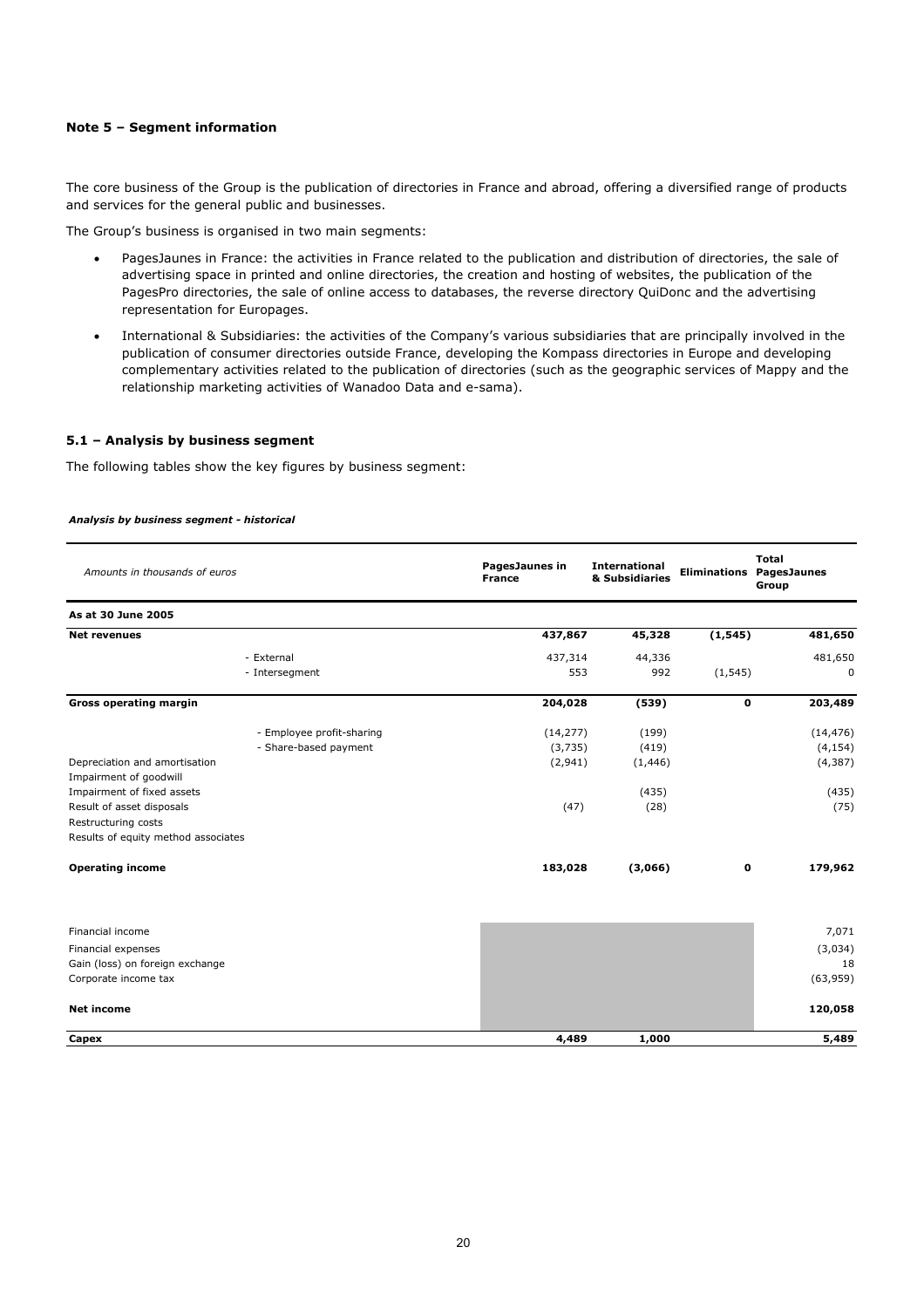## *Analysis by business segment - historical*

| Amounts in thousands of euros                                                                                                                                                                                                      | PagesJaunes in International & Eliminations<br><b>France</b> | <b>Subsidiaries</b>                        |          | <b>Total</b><br><b>PagesJaunes</b><br>Group                              |
|------------------------------------------------------------------------------------------------------------------------------------------------------------------------------------------------------------------------------------|--------------------------------------------------------------|--------------------------------------------|----------|--------------------------------------------------------------------------|
| As at 31 December 2004                                                                                                                                                                                                             |                                                              |                                            |          |                                                                          |
| <b>Net revenues</b>                                                                                                                                                                                                                | 903,937                                                      | 65,064                                     | (1, 841) | 967,160                                                                  |
| - External<br>- Intersegment                                                                                                                                                                                                       | 903,900<br>37                                                | 63,260<br>1,804                            | (1,841)  | 967,160<br><sup>0</sup>                                                  |
| <b>Gross operating margin</b>                                                                                                                                                                                                      | 413,940                                                      | (6, 458)                                   | 0        | 407,482                                                                  |
| Employee profit-sharing<br>Share-based payment<br>Depreciation and amortisation<br>Impairment of goodwill<br>Impairment of fixed assets<br>Result of asset disposals<br>Restructuring costs<br>Results of equity method associates | (29, 408)<br>(23, 522)<br>(6,670)<br>(360)                   | (518)<br>(1,752)<br>(3, 396)<br>(3)<br>774 |          | (29, 926)<br>(25, 274)<br>(10,066)<br>0<br>$\Omega$<br>(363)<br>0<br>774 |
| <b>Operating income</b>                                                                                                                                                                                                            | 353,980                                                      | (11, 353)                                  | 0        | 342,627                                                                  |
| Financial income<br>Financial expenses<br>Gain (loss) on foreign exchange<br>Corporate income tax                                                                                                                                  |                                                              |                                            |          | 20,784<br>(444)<br>(51)<br>(149, 314)                                    |
| <b>Net income</b>                                                                                                                                                                                                                  |                                                              |                                            |          | 213,602                                                                  |
| Capex                                                                                                                                                                                                                              | 6,211                                                        | 1,466                                      |          | 7,677                                                                    |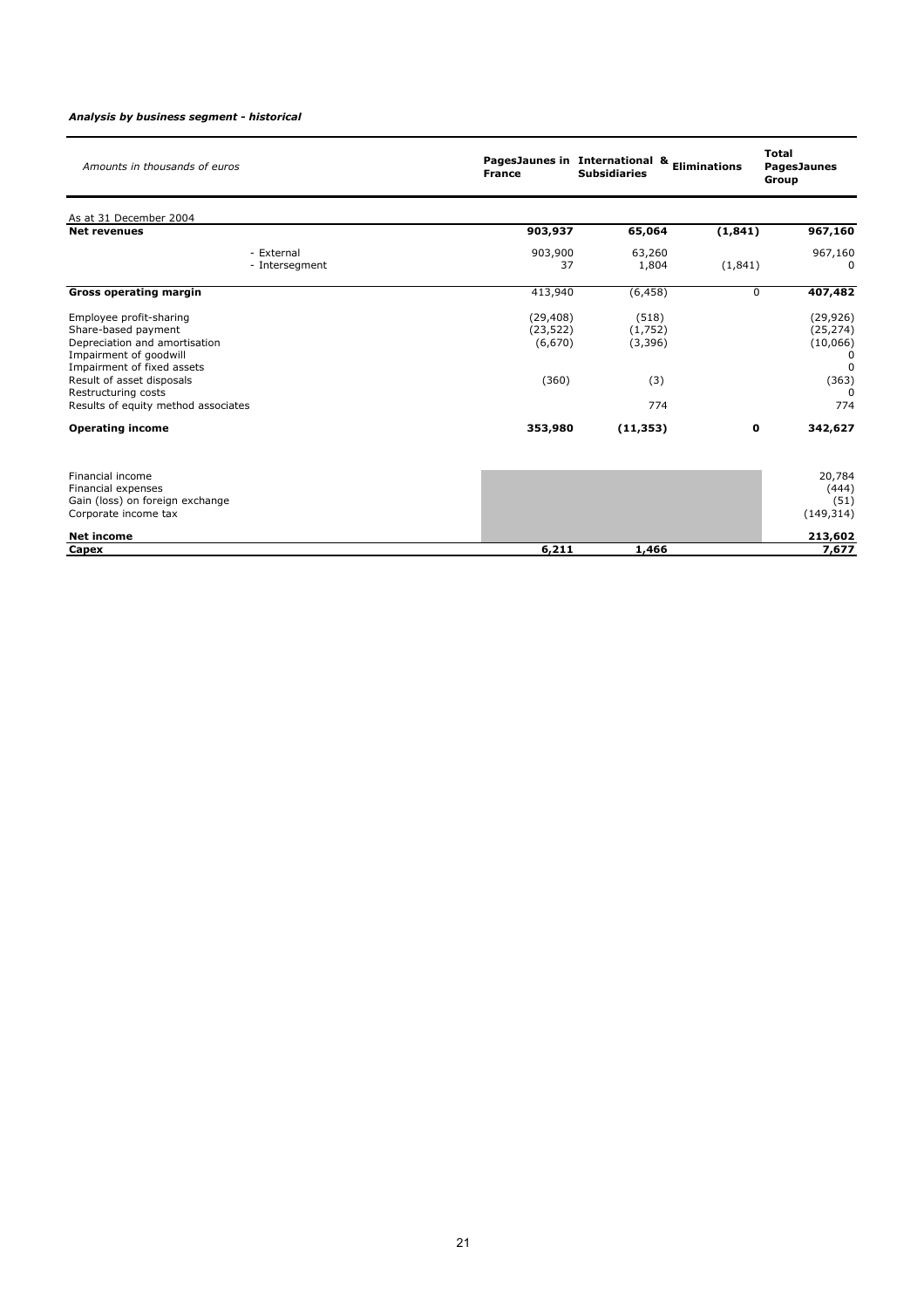## *Analysis by business segment - historical*

|                                                                                |                                                    |                                 |                                        |                     | <b>Total</b>                    |
|--------------------------------------------------------------------------------|----------------------------------------------------|---------------------------------|----------------------------------------|---------------------|---------------------------------|
| Amounts in thousands of euros                                                  |                                                    | PagesJaunes in<br><b>France</b> | <b>International</b><br>& Subsidiaries | <b>Eliminations</b> | <b>PagesJaunes</b><br>Group     |
| As at 30 June 2004                                                             |                                                    |                                 |                                        |                     |                                 |
| <b>Net revenues</b>                                                            |                                                    | 397,341                         | 25,555                                 | (633)               | 422,263                         |
|                                                                                | - External<br>- Intersegment                       | 397,309<br>32                   | 24,954<br>601                          | (633)               | 422,263<br><sup>0</sup>         |
| <b>Gross operating margin</b>                                                  |                                                    | 168,113                         | (2,529)                                | 0                   | 165,584                         |
| Depreciation and amortisation<br>Impairment of goodwill                        | - Employee profit-sharing<br>- Share-based payment | (12,703)<br>(4,874)<br>(3,249)  | (128)<br>(530)<br>(1,631)              |                     | (12, 831)<br>(5,404)<br>(4,880) |
| Impairment of fixed assets<br>Result of asset disposals<br>Restructuring costs |                                                    | (424)                           | 1                                      |                     | (423)                           |
| Results of equity method associates                                            |                                                    |                                 | 553                                    |                     | 553                             |
| <b>Operating income</b>                                                        |                                                    | 146,863                         | (4, 264)                               | 0                   | 142,599                         |
| Financial income                                                               |                                                    |                                 |                                        |                     | 7,582                           |
| Financial expenses<br>Gain (loss) on foreign exchange<br>Corporate income tax  |                                                    |                                 |                                        |                     | (118)<br>11<br>(60, 040)        |
| <b>Net income</b>                                                              |                                                    |                                 |                                        |                     | 90,034                          |
| Capex                                                                          |                                                    | 1,983                           | 540                                    |                     | 2,523                           |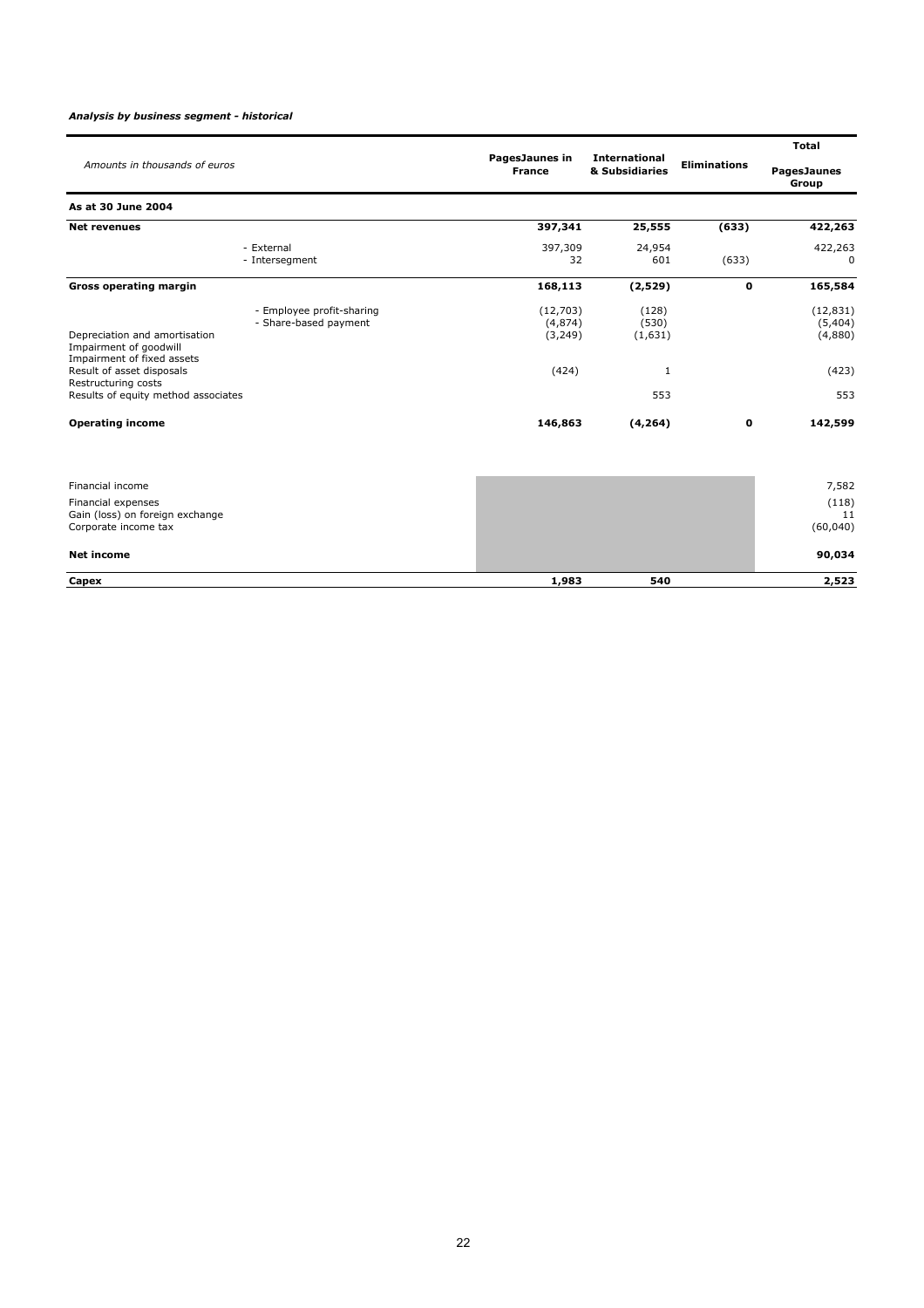## **5.2 – Analysis by geographic region**

| (Amounts in thousands of euros) | 30 juin 2005 | 31 décembre 2004 | 30 juin 2004 |
|---------------------------------|--------------|------------------|--------------|
| <b>Revenue contributions</b>    | 481,650      | 967,160          | 422,263      |
| - France                        | 460,049      | 940,774          | 414,221      |
| - Others                        | 21,601       | 26,386           | 8,042        |
| Capex                           | 5,489        | 7,677            | 2,523        |
| - France                        | 4,813        | 6,888            | 2,255        |
| - Others                        | 676          | 789              | 268          |

## **Note 6 – Goodwill related to consolidated companies**

The principal goodwill items arising from the fully consolidated companies are as follows:

| (in thousands of euros)          | Opening balance<br>31/12/04 | Acquisitions /<br>Disposals /<br>Reclassifications | Closing balance<br>30/06/05 |
|----------------------------------|-----------------------------|----------------------------------------------------|-----------------------------|
| QDQ Media                        | 68,882                      |                                                    | 68,882                      |
| Mappy (formerly Wanadoo<br>Maps) | 7,395                       |                                                    | 7,395                       |
| Wanadoo Data                     | 1,198                       |                                                    | 1,198                       |
| Eurodirectory                    |                             | 12,109                                             | 12,109                      |
| Kompass Belgium                  |                             | 1,265                                              | 1,265                       |
| e-sama                           |                             | 11,747                                             | 11,747                      |
| <b>Total</b>                     | 77,475                      | 25,123                                             | 102,598                     |

No impairment was recognised as at 30 June 2005.

Following the change in the consolidation method on 1 January 2005, the goodwill in respect of Eurodirectory was reclassified from "Equity Method Investments", since this company was now fully consolidated.

The entry of Kompass Belgium generated goodwill of €1.3 million, on the basis of an acquisition price of €1.8 million for 100 per cent of the shares in April 2004.

The acquisition of 100% of the shares of e-sama in February 2005 generated positive goodwill of approximately €12 million, on the basis of an acquisition price of €13 million for the shares (including an earn-out of €2 million).

The current value of the goodwill was examined during the preparation of the consolidated financial statements in accordance with the method described in note 2.8 - Goodwill, on the basis of business plans, a perpetual growth rate of between 2% and 3% and a discount rate after tax of between 9% and 11%.

The goodwill in respect of QDQ Media corresponds to the value in use as at 30 June 2005.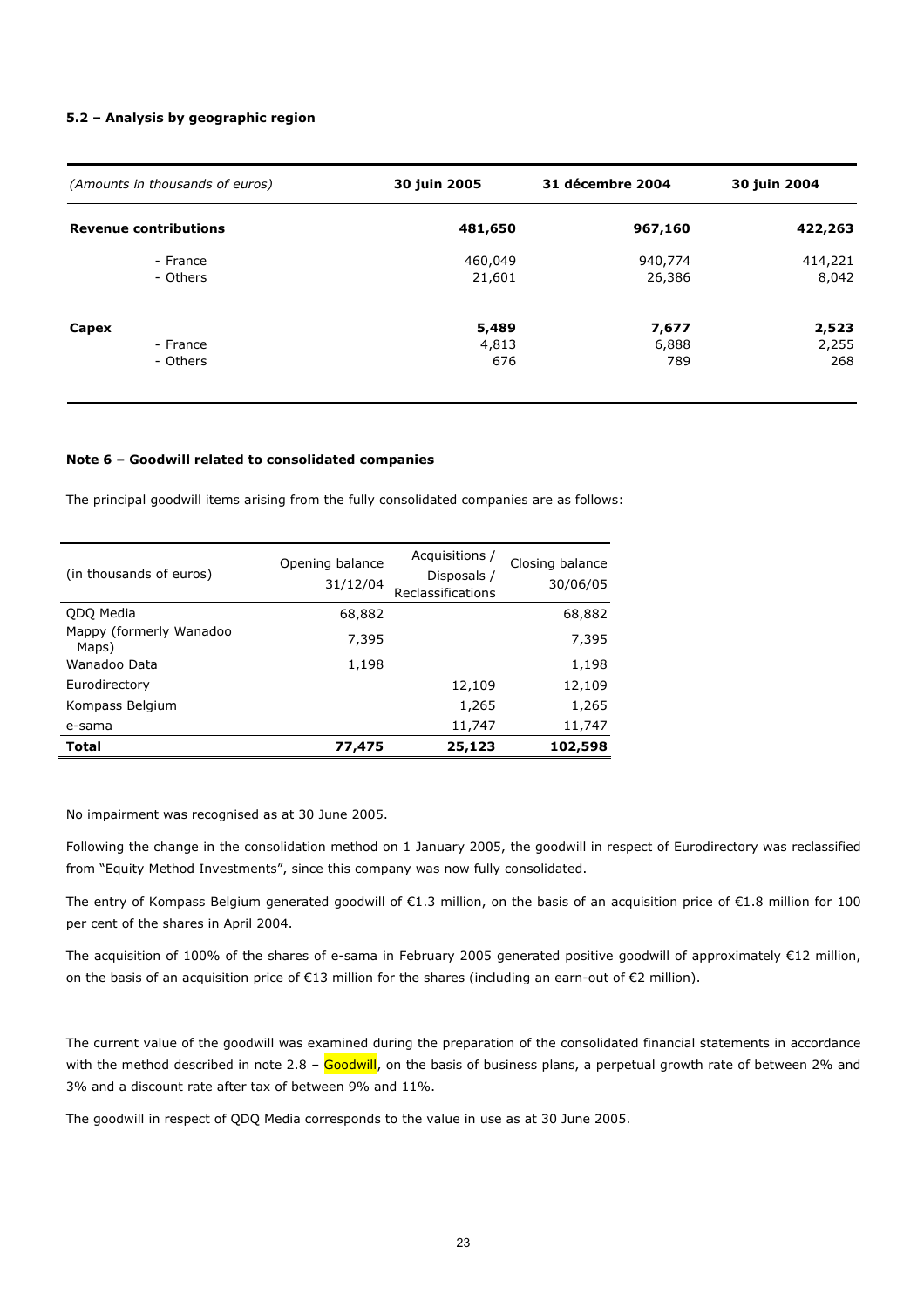## **Note 7 – Non-current and current financial assets**

The change in financial assets between 31 December 2004 and 30 June 2005 is linked to the securitisation of a tax receivable in respect of the exceptional levy on the distributions made in 2005 ("compulsory loan") for €64.2 million. It is repayable in three equal instalments from 2006 to 2008. The portion due in more than one year is classified under non-current financial assets.

## **Note 8 – Gross financial debt, cash**

| (in thousands of euros)                               | <b>30 June 2005</b> | 31 December 2004 | 30 June 2004 |
|-------------------------------------------------------|---------------------|------------------|--------------|
|                                                       |                     |                  |              |
| Short-term investments $>$ 3 months and $<$ 1<br>year | 2,113               | 265              | 1,197        |
| Cash and cash equivalents (1)                         | 489,648             | 644,077          | 486,376      |
| Total marketable securities and cash                  | 491,761             | 644,342          | 487,573      |
| Bank overdrafts                                       | 8,830               | 9,786            | 6,884        |
| Other financial liabilities                           | 50,180              | 4,816            | 49,899       |
| <b>Gross financial debt</b>                           | 59,010              | 14,602           | 56,783       |
| of which due in less than one year                    | 58,973              | 14,570           | 56,751       |
| of which due in more than one year                    | 37                  | 32               | 32           |
| Net cash position (debt)                              | 432,751             | 629,740          | 430,790      |

(1) Essentially comprises current accounts and deposits up to three months with France Telecom.

Movements in the financial debt of PagesJaunes were as follows:

| <b>Balance as at 30 June 2005</b>   | 59,010 |
|-------------------------------------|--------|
| - Other changes                     | (285)  |
| - Net increase (decrease)           | 43,493 |
| - Changes in scope of consolidation | 1,200  |
| Balance as at 31 December 2004      | 14,602 |
| (in thousands of euros)             |        |
|                                     |        |

## **Note 9 – Shareholders' equity**

The Combined General Meeting of PagesJaunes Groupe of 12 April 2005 authorised the Board of Directors, for a period of 18 months from the date of the Combined General Meeting, to repurchase shares of PagesJaunes Groupe up to 10% of the share capital for a maximum amount of €30 per share as part of the share repurchase programme described in the Note d'information authorised by the AMF on 23 March 2005 under the number 05-172. Hitherto, this programme has not been implemented.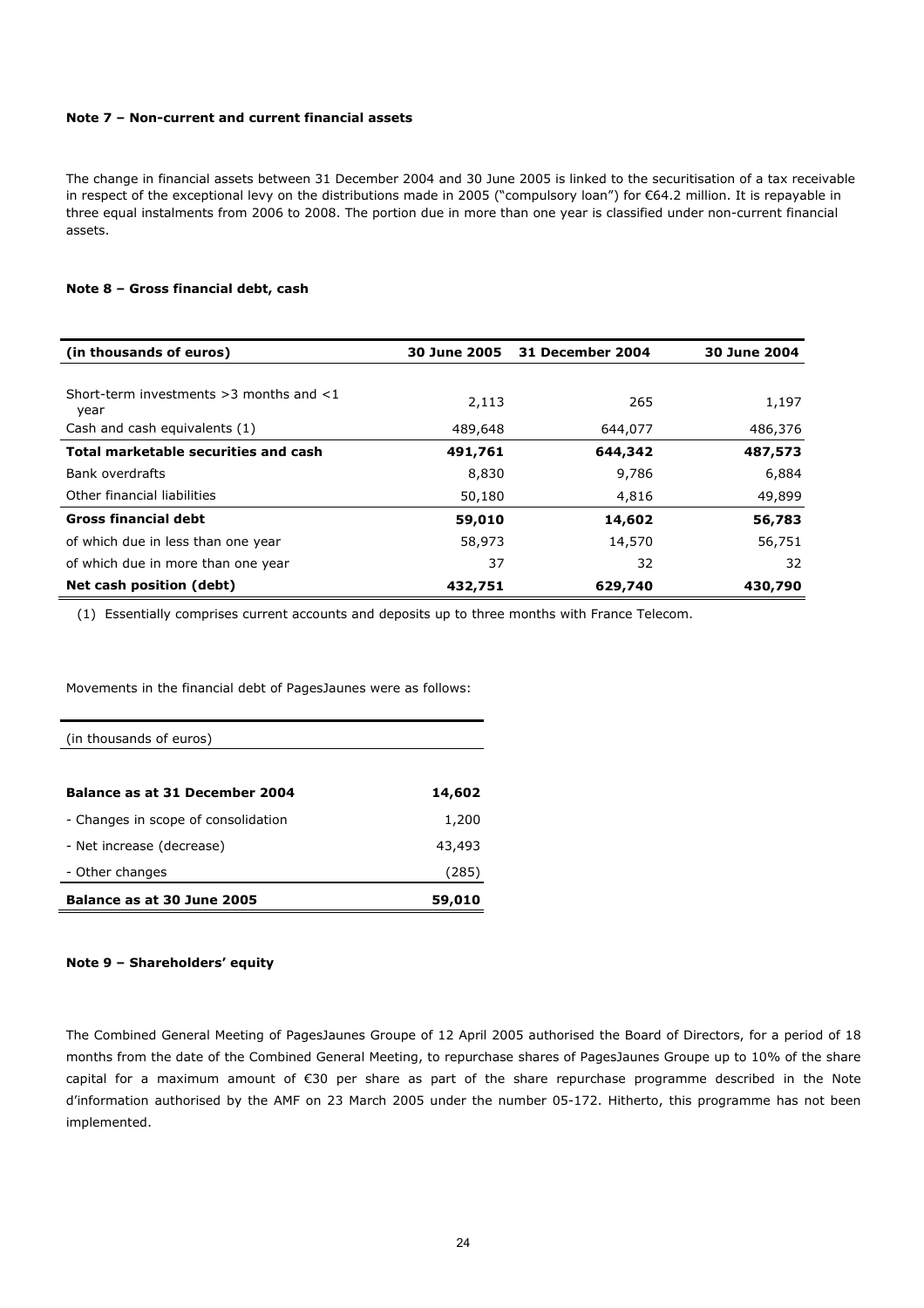This same Combined General Meeting, in its  $10^{th}$  and  $11^{th}$  resolutions, and making use of the legal mechanism of general delegation of powers, conferred upon the Board of Directors the power, for a period of 26 months, to decide on the issuance, with or without pre-emptive rights for shareholders, of (i) ordinary shares of the company, (ii) marketable securities giving access by any means, immediately or at a future date, to existing or new ordinary shares of the company or (iii) marketable securities giving access by all means, immediately or at a future date, to existing or future shares in a company of which the Company holds directly or indirectly more than half of the capital (the "Subsidiary").

This Meeting also conferred upon the Board of Directors, for the same period of 26 months, in its  $12<sup>th</sup>$  resolution, a power enabling the Board of Directors, in the context of an issue with no pre-emptive right, of ordinary shares or marketable securities giving access to ordinary shares of the Company or a Subsidiary, in accordance with the new power provided by the law to derogate from the legal rule concerning the setting of the subscription price and to set this price in accordance with the terms defined by the general meeting. The meeting, in its 13<sup>th</sup> resolution, authorised the Board of Directors, in the event of a capital increase with or without pre-emptive right for shareholders, to increase the number of shares to be issued in the event of excess demand. The 14<sup>th</sup>, 15<sup>th</sup> and 16<sup>th</sup> resolutions adopted by this Meeting concern the issuance, without pre-emptive right, of ordinary shares or marketable securities giving access to ordinary shares, either to enable the issuance of public exchange offers to be initiated by the Company  $(14^{th}$  resolution), or in accordance with the new power provided by the law to enable the remuneration by the Company of contributions in kind consisting of capital shares or marketable securities giving access to capital  $(15<sup>th</sup>$  resolution), or to enable the issuance by subsidiaries or companies controlling PagesJaunes Groupe of transferable securities giving access to ordinary shares of the Company (16<sup>th</sup> resolution). This Meeting set an upper limit of €20 million for the 10<sup>th</sup> to 16<sup>th</sup> resolutions referred to above.

In its 18<sup>th</sup> resolution, this Meeting delegated power to the Board of Directors to decide on the issuance of marketable securities conferring the right, immediately or at a future date, to the allocation of debt securities.

In its 19<sup>th</sup> resolution, this Meeting delegated power to the Board of Directors for the purposes of increasing the capital by the incorporation of reserves, profits or premiums, within the limits of a maximum nominal amount of capital increase of €20 million, irrespective of the initial upper limit.

In its 20<sup>th</sup> resolution, this Meeting delegated power to the Board of Directors for the purposes of increasing the capital for the benefit of the members of the employee share ownership plan of the PagesJaunes Group, by issuing shares for cash, within the limits of a maximum nominal amount of capital increase of €2,230,000, i.e. approximately 4% of the capital of the Company.

In its 21<sup>st</sup> resolution, this Meeting authorised the Board of Directors, for the purposes of reducing the capital by cancelling ordinary PagesJaunes Groupe shares acquired in the context of share repurchase programmes adopted by the Company. By law, the number of cancelled shares must not exceed 10% of the capital of the Company in any 24-month period.

The 22<sup>nd</sup> resolution is intended to enable the Board of Directors to allocate options in respect of the Company's ordinary shares to employees or officers of the Company. On 28 June 2005 the Board of Directors of PagesJaunes Groupe granted to certain of its employees a total of 3,796,800 options on PagesJaunes shares, representing 1.36% of the Company's share capital and conferring the right to subscribe the same number of shares at a price of €19.30 per share.

Following the Combined General Meeting of 12 April 2005, PagesJaunes Groupe paid on 28 April 2005 the dividend relating to the 2004 financial year in an amount of €259 million, i.e. €0.93 per share.

PagesJaunes Groupe is a subsidiary of France Telecom.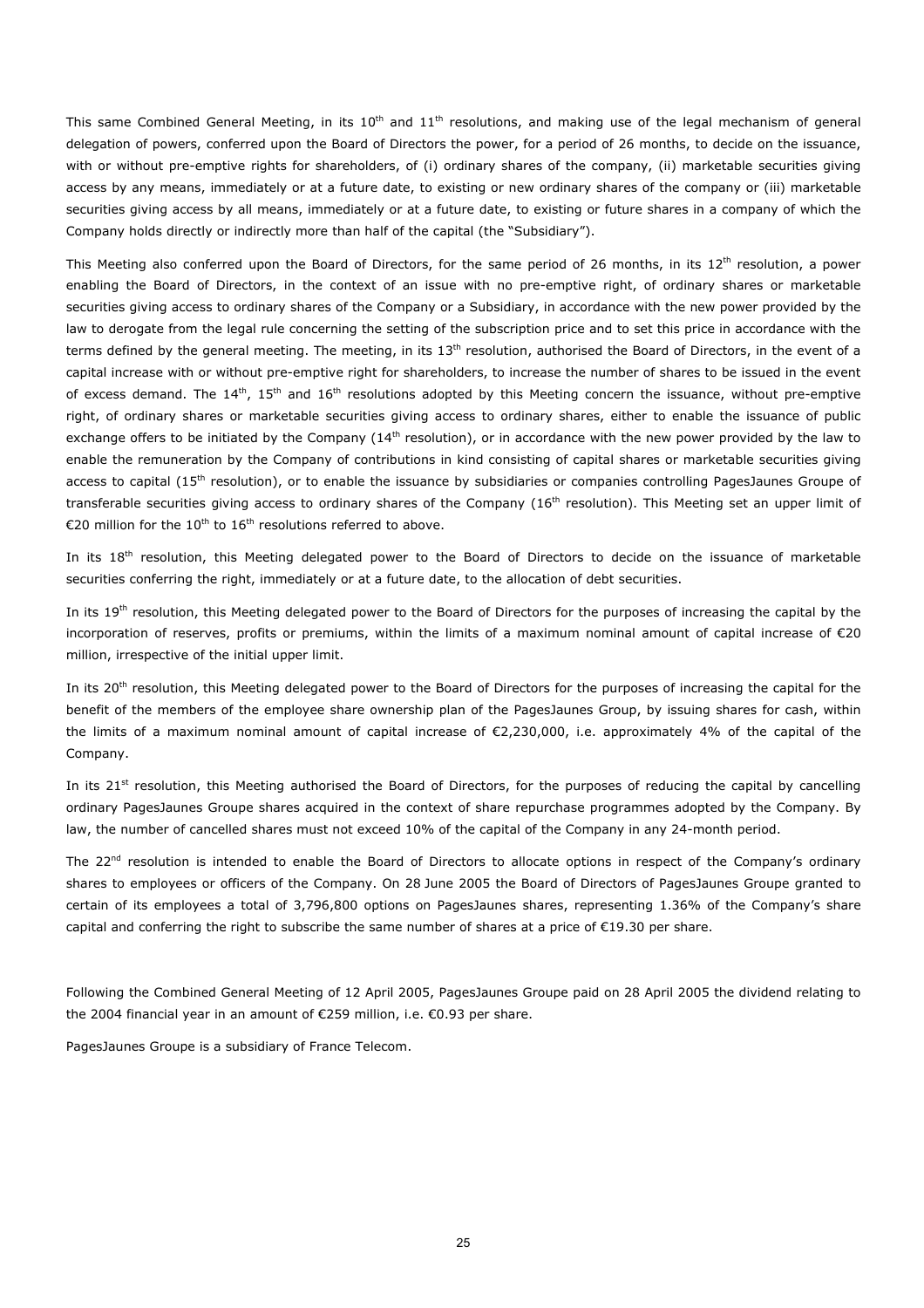# **Note 10 – Transactions with related parties**

**Receivables**

| (in thousands of euros)<br><b>Related party</b>                      | 30-juin-05 | 31<br><b>December</b><br>2004 | 30-juin-04      |
|----------------------------------------------------------------------|------------|-------------------------------|-----------------|
| France Télécom SA<br>Wanadoo SA                                      | 16,638     | 15,710                        | 16,311<br>211   |
| Wanadoo International<br>Other companies in the France Telecom Group | 2,100      | 17,613<br>1,875               | 22,500<br>2,269 |
| <b>Total</b>                                                         | 18,738     | 35,198                        | 41,291          |

# **Liabilities**

| (in thousands of euros)<br><b>Related party</b> | 30-juin-05 | 31<br><b>December</b><br>2004 | 30-juin-04       |
|-------------------------------------------------|------------|-------------------------------|------------------|
| France Télécom SA<br>Wanadoo SA                 | 35,550     | 30,280                        | 72,487<br>15,831 |
| Other companies in the France Telecom Group     | 1,706      | 2,197                         | 2,287            |
| <b>Total</b>                                    | 37,256     | 32,477                        | 90,605           |

| (in thousands of euros)     |            |                               |            |
|-----------------------------|------------|-------------------------------|------------|
| <b>Transactions</b>         | 30-juin-05 | 31<br><b>December</b><br>2004 | 30-juin-04 |
| Télétel                     | 2,230      | 6,028                         | 3,189      |
| Publishing costs            | 21,171     | 48,264                        | 21,580     |
| Audiotel                    | 607        | 1,395                         | 931        |
| Access to directories       | 618        | 2,664                         | 1,044      |
| Provision of personnel      | (3, 102)   | (7,631)                       | (4,010)    |
| Alphabetical directory fees | (29,454)   | (58,622)                      | (25,428)   |
| Real estate                 | (5,070)    | (10,085)                      | (5,053)    |
| Databases                   | (2, 120)   | (7,640)                       | (1,906)    |
| Management fees             | (2,821)    | (5,464)                       | (4,620)    |
| Trademark royalty fees      | (290)      | (1,066)                       | (1,200)    |
| Telephone - hosting         | (3,222)    | (5,438)                       | (2,371)    |
| Other operational services  | (2,627)    | (6, 353)                      | (7, 807)   |
| <b>Total</b>                | (24,080)   | (43,948)                      | (25,651)   |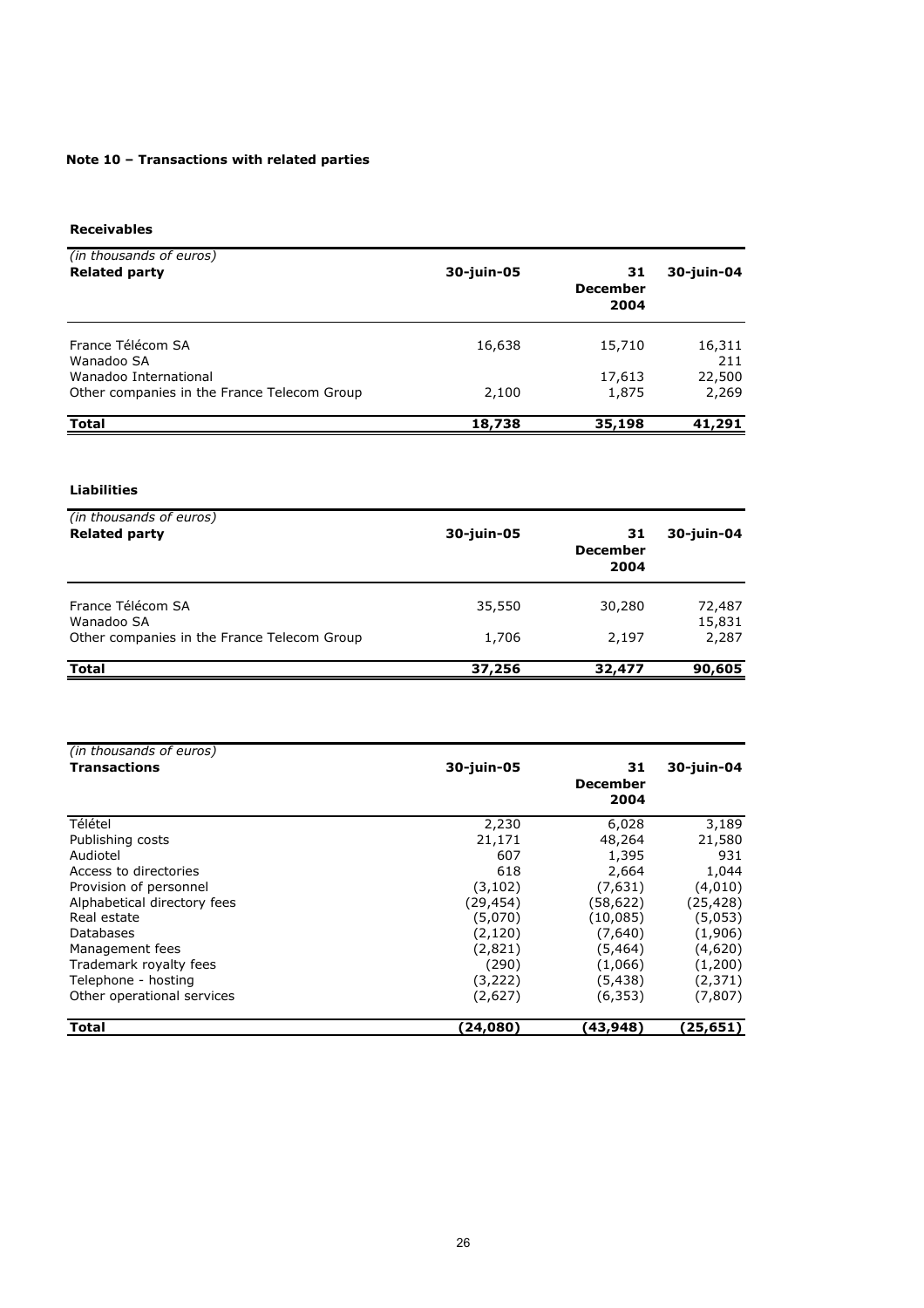## **Note 11 – Transition to IFRS as at 30 June 2004**

## **Background**

## **1.1 Preparation of the 2004 financial information in accordance with IFRS**

In accordance with European regulation 1606/2002 dated 19 July 2002 on international standards, the consolidated financial statements for the 2005 financial year will be prepared in accordance with the IAS/IFRS international standards.

The first financial statements published in accordance with the IAS/IFRS standards will be those for the 2005 financial year, which will include comparative figures for 2004 prepared on the same basis.

In preparation for the publication of these comparative financial statements for the first half of 2005, and as recommended by the French securities regulator AMF with regard to financial communications during the transition period, the Group has prepared the first half of 2004 financial information on the expected effects of the transition to IAS/IFRS standards on:

- The balance sheet at the transition date (1 January 2004), on which date the final IFRS transition adjustments determined at the time of publication of the 2005 consolidated financial statements will be recorded in equity,
- The financial situation as at 30 June 2004 and the performance of the first half of 2004.

This financial information of the first half of 2004 on the expected effect of the transition to IFRS has been determined by applying to the first half of 2004 data the IFRS standards and interpretations which the Group expects to apply for the preparation of its comparative consolidated financial statements as at 31 December 2005. The basis for the preparation of this first half of 2004 financial information, as described in note 2, consequently results from:

- IFRS standards and interpretations whose application will be compulsory at 31 December 2005, based on current information;
- IFRS standards and interpretations whose application will be compulsory after 2005 and for which the Group has opted for earlier application;
- The outcome which the Group currently expects of the technical issues and drafts currently being discussed by the IASB and the IFRIC, which may be applicable at the time of publication of IFRS consolidated financial statements for the 2005 financial year;
- The options and exemptions used, which are those that the Group will most probably apply in the preparation of its first IFRS consolidated financial statements in 2005.

For the above reasons, it is possible that the closing balance sheet will not be the same as the opening balance sheet used to prepare the consolidated financial statements for the 2005 financial year.

2004 opening and closing balance sheets have been set up taking into account only subsequent events to 2004 closing in French GAAP as reviewed by the Board of Directors on 2 February 2005. This information was reviewed by the Board of Directors on 22 September 2005.

## **1.2 Organisation of the conversion project**

In this context, PagesJaunes Groupe, as part of the measures implemented by France Telecom, launched a project for the conversion to international standards (IAS/IFRS) in July 2003. This made it possible to identify and deal with the main differences in accounting methods as at December 2004, to begin the preparation of an opening balance sheet as at 1 January 2004 and to carry out the adjustments to the monthly financial flows in the 2004 financial year. The project forms part of a broader programme to enhance management reporting and enabled the deployment of a new consolidation tool and a new chart of accounts throughout the Group. To ensure that accounting policies are defined and implemented consistently throughout France Telecom, the IFRS conversion project is being led by a corporate team that is responsible for managing the project at both Group and sub-group levels, including PagesJaunes Groupe.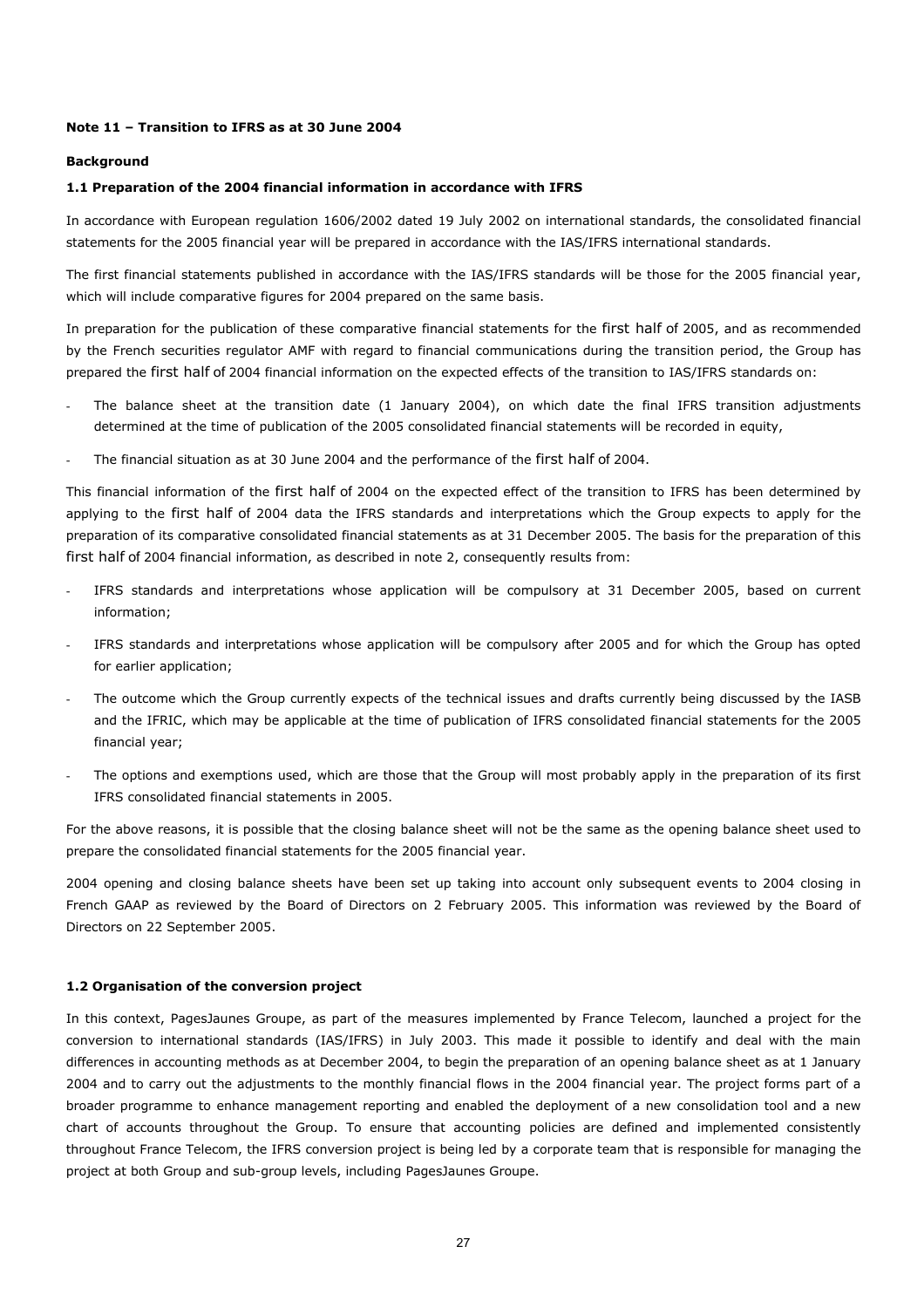The main committees within PagesJaunes Groupe which are responsible for ensuring the success of the project and tracking progress are as follows:

- A Programme Steering Committee comprising the main players in the Group and the sub-groups;
- A Technical Committee responsible for validating IFRS technical issues and options, comprising the main players in the Group and the sub-groups and the external auditors.
- A Programme Strategy Committee responsible for the IFRS project, the new consolidation system and the new management reporting system, comprising the Executive Directors and Finance Management.
- The Audit Committee, which has examined the accounting options selected by the Group.

Complementary work has also been carried out within PagesJaunes Groupe and its Audit Committee.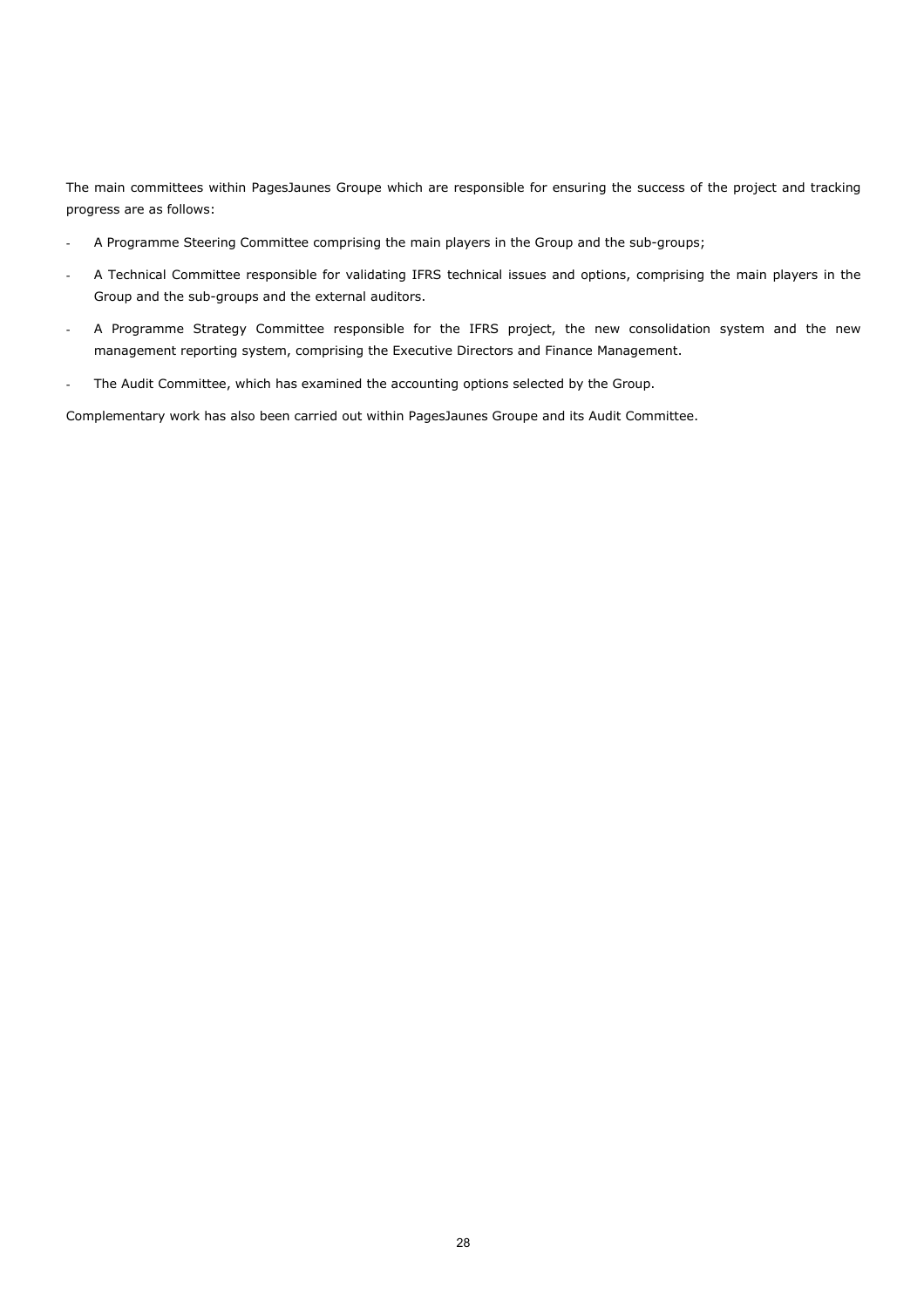#### **11.1 Effect on income as at 30 June 2004**

*(Amounts in thousands of euros, except for data relating to shares)* **Transition of income statement from French GAAP to IFRS**

**Breakdown of difference per standard**

|                                                                                                                                                                                  |                                                    |                                                       | 30 juin 2004                                                                        |                                                                                          | IAS18/<br><b>SIC31</b>  | IFRS3                   | IFRS2                   | IAS <sub>1</sub><br>(Reclassifications) | Autre                                                |
|----------------------------------------------------------------------------------------------------------------------------------------------------------------------------------|----------------------------------------------------|-------------------------------------------------------|-------------------------------------------------------------------------------------|------------------------------------------------------------------------------------------|-------------------------|-------------------------|-------------------------|-----------------------------------------|------------------------------------------------------|
|                                                                                                                                                                                  |                                                    | <b>French GAAP</b><br>as published                    | <b>IFRS</b>                                                                         | <b>Differences</b>                                                                       | 11.3.1                  | 11.3.2                  | 11.3.3                  | 11.3.5                                  |                                                      |
| Net revenues                                                                                                                                                                     |                                                    | 424,443                                               | 422,263                                                                             | (2,180)                                                                                  | (2, 180)                |                         |                         |                                         | $\Omega$                                             |
| External purchases<br>Other operating income and expenses<br>Personnel expenses:                                                                                                 | - Salaries and charges                             | (146, 024)<br>14,730<br>(123, 201)                    | (143, 834)<br>10,326<br>(123, 171)                                                  | 2,190<br>(4, 404)<br>30                                                                  | 2,180                   |                         |                         | (4, 506)<br>$\Omega$                    | 10<br>102<br>30                                      |
| <b>Gross operating margin</b>                                                                                                                                                    |                                                    | 169,948                                               | 165,584                                                                             | (4, 364)                                                                                 | 0                       | $\mathbf 0$             | $\mathbf 0$             | (4, 506)                                | 142                                                  |
| Depreciation and amortisation<br>Impairment of goodwill<br>Impairment of fixed assets<br>Result of asset disposals<br>Restructuring costs<br>Results of equity method associates | - Employee profit-sharing<br>- Share-based payment | (4,880)                                               | (12, 831)<br>(5,404)<br>(4,880)<br>$\Omega$<br>$\Omega$<br>(423)<br>$\Omega$<br>553 | (12, 831)<br>(5,404)<br><sup>0</sup><br>$\Omega$<br>$\Omega$<br>(423)<br>$\Omega$<br>553 |                         |                         | (5,404)                 | (12, 831)<br>(423)<br>553               | $\Omega$<br>$\Omega$                                 |
| <b>Operating income</b>                                                                                                                                                          |                                                    | 165,068                                               | 142,599                                                                             | (22, 469)                                                                                | 0                       | 0                       | (5, 404)                | (17, 207)                               | 142                                                  |
| Financial income<br>Financial expense<br>Gain (loss) on foreign exchange                                                                                                         |                                                    | 7,232<br>(118)<br>6                                   | 7,582<br>(118)<br>11                                                                | 350<br>0<br>5                                                                            |                         |                         |                         | 350<br>5                                | $\mathbf 0$<br>$\Omega$<br>$\Omega$                  |
| <b>Financial result</b>                                                                                                                                                          |                                                    | 7,120                                                 | 7,475                                                                               | 355                                                                                      | $\overline{\mathbf{0}}$ | $\overline{\mathbf{0}}$ | $\overline{\mathbf{0}}$ | 355                                     | $\mathbf{0}$                                         |
| Results of equity method associates<br>Other non-operating income (expenses), net<br>Employee profit-sharing<br>Amortisation of goodwill<br>Corporate income tax                 |                                                    | 639<br>(4, 574)<br>(12, 831)<br>(1, 407)<br>(60, 040) | (60, 040)                                                                           | (639)<br>4,574<br>12,831<br>1,407<br>0                                                   |                         | 1,407                   |                         | (553)<br>4,574<br>12,831                | (86)<br>$\Omega$<br>$\Omega$<br>$\Omega$<br>$\Omega$ |
| <b>Net income</b>                                                                                                                                                                |                                                    | 93,975                                                | 90,034                                                                              | (3, 941)                                                                                 | 0                       | 1,407                   | (5, 404)                | $\mathbf 0$                             | 56                                                   |
| Minority interests                                                                                                                                                               |                                                    |                                                       | $\mathbf 0$                                                                         |                                                                                          |                         |                         |                         |                                         |                                                      |
| Consolidated net attributable income                                                                                                                                             |                                                    | 93,975                                                | 90,034                                                                              | (3, 941)                                                                                 |                         |                         |                         |                                         |                                                      |
| Earnings per share (in euros)                                                                                                                                                    |                                                    |                                                       |                                                                                     |                                                                                          |                         |                         |                         |                                         |                                                      |
| Net attributable income                                                                                                                                                          | - basic<br>- published comparable                  | 0.34<br>0.34                                          | 0.32<br>0.32                                                                        | (0.01)<br>(0.01)                                                                         |                         |                         |                         |                                         |                                                      |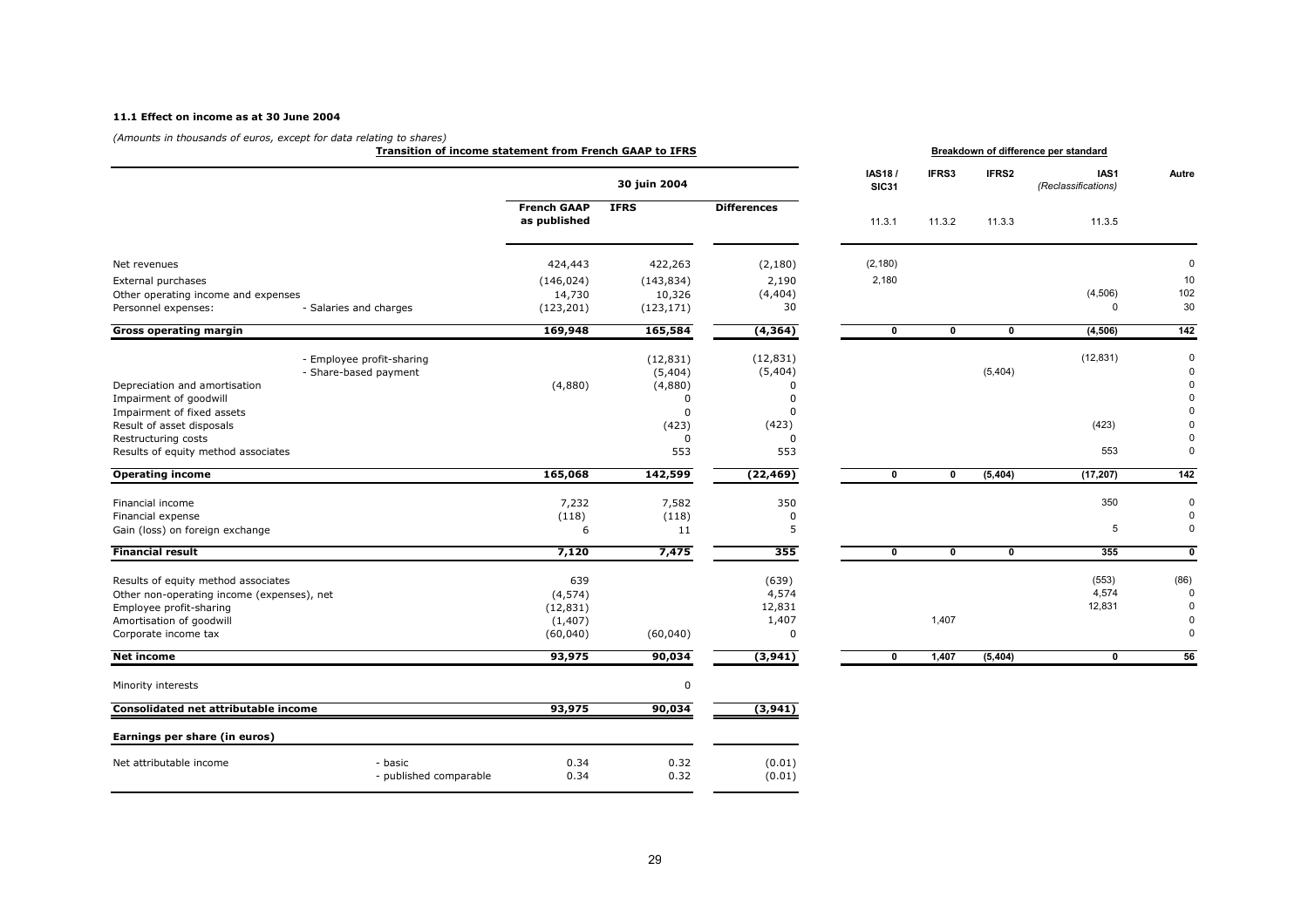#### **11.2 Effect on the balance sheet as at 30 June 2004 - assets**

| <b>Balance sheet under French GAAP</b>            |           | <b>Reclassifications</b> | <b>IFRS</b><br>adjustments | <b>IFRS</b> | <b>Balance sheet under IFRS</b>                   |
|---------------------------------------------------|-----------|--------------------------|----------------------------|-------------|---------------------------------------------------|
| Net goodwill                                      | 76,068    |                          | 1,407                      | 77,475      | Net goodwill                                      |
| Net intangible fixed assets                       | 2,040     | 7,247                    |                            | 9,287       | Other net intangible fixed assets                 |
| Tangible fixed assets                             | 23,378    | (7, 247)                 |                            | 16,131      | Net tangible fixed assets                         |
| Investments accounted for using the equity method | 2,748     |                          | (86)                       | 2,662       | Investments accounted for using the equity method |
| Net investment securities                         | 2,187     | (2, 187)                 |                            | 0           | Assets available for sale                         |
| Other net long-term assets                        | 1,374     | 2,187                    |                            | 3,561       | Other non-current financial assets                |
| Net long-term deferred taxes                      | 9,100     | 16,408                   | 2                          | 25,510      | Net deferred tax assets                           |
| Total fixed assets                                | 116,895   | 16,408                   | 1,323                      | 134,626     | <b>Total non-current assets</b>                   |
| Net inventories                                   | 6,954     |                          |                            | 6,954       | Net inventories                                   |
| Trade accounts receivable net of provision        | 356,727   |                          |                            | 356,727     | Net trade accounts receivable                     |
| Net short-term deferred taxes                     | 16,408    | (16, 408)                |                            | $\mathbf 0$ |                                                   |
| Other receivables and prepaid expenses            | 95,062    | (95,062)                 |                            |             |                                                   |
|                                                   |           | 53,639                   |                            | 53,639      | Other receivables                                 |
|                                                   |           | 171                      |                            | 171         | Current taxes                                     |
|                                                   |           | 41,190                   |                            | 41,190      | Prepaid expenses and other current assets         |
| Investment securities                             | 3,497     | 62                       | (2,300)                    | 1,259       | Other current financial assets                    |
| Cash and cash equivalents                         | 484,076   |                          | 2,300                      | 486,376     | Cash and cash equivalents                         |
| <b>Total current assets</b>                       | 962,724   | (16, 408)                | $\mathbf 0$                | 946,315     | <b>Total current assets</b>                       |
| <b>Total assets</b>                               | 1,079,619 | 0                        | 1,323                      | 1,080,941   | <b>Total assets</b>                               |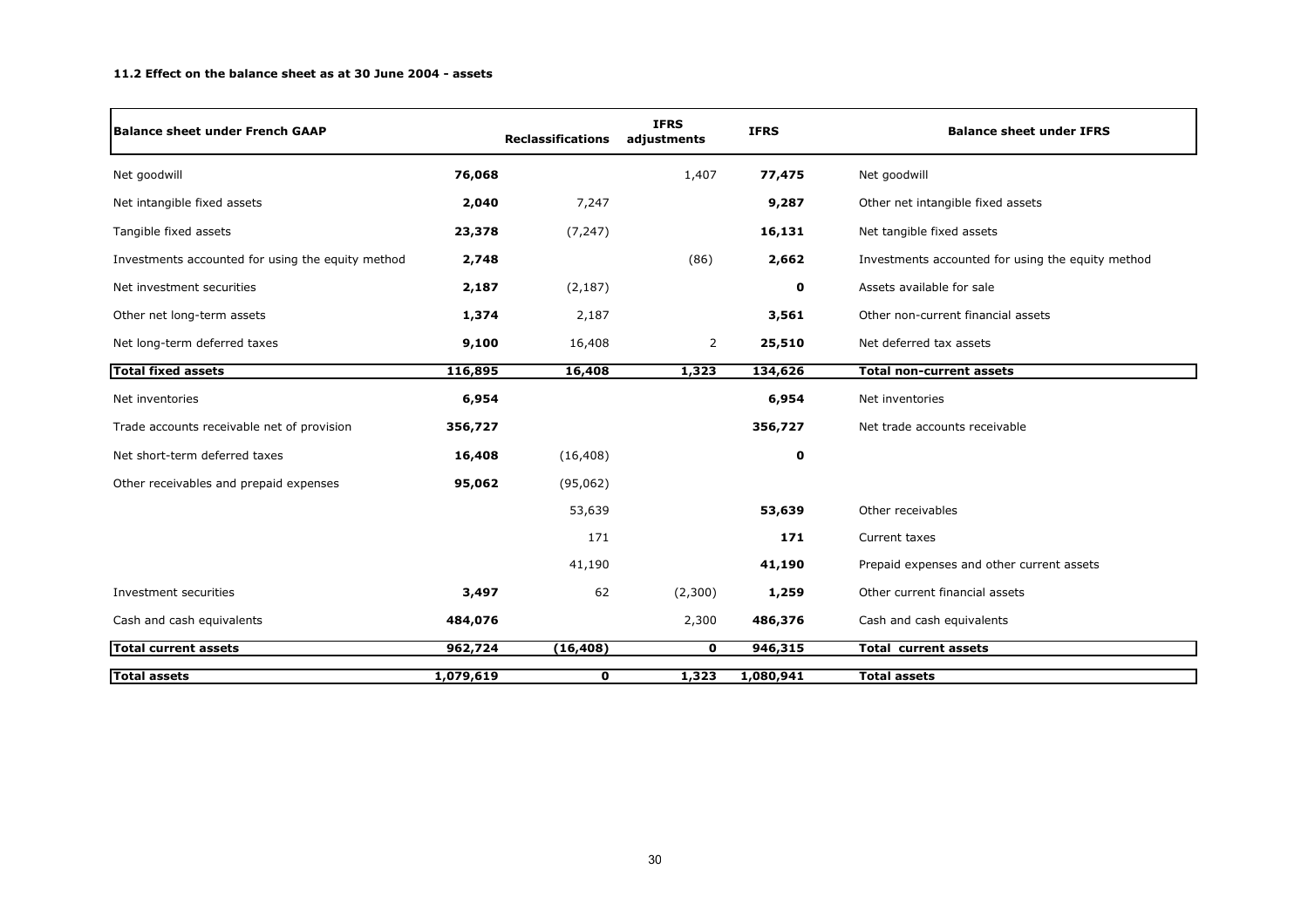#### **11.3 Effects on the balance sheet as at 30 June 2004 - liabilities**

| <b>Balance sheet under French GAAP</b>                                            |           | Reclassifica-<br>tions  | <b>IFRS</b><br>adjustments | <b>IFRS</b> | <b>Balance sheet under IFRS</b>                                                   |
|-----------------------------------------------------------------------------------|-----------|-------------------------|----------------------------|-------------|-----------------------------------------------------------------------------------|
| Share capital                                                                     | 54,810    |                         |                            | 54,810      | Share capital                                                                     |
| Reserves                                                                          | 41,590    |                         | 5,264                      | 46,854      | Reserves                                                                          |
| Net attributable income                                                           | 93,975    |                         | (3,941)                    | 90,034      | Net attributable income                                                           |
| Translation reserves                                                              | 0         |                         |                            | 0           | Translation reserves                                                              |
| <b>Shareholders' equity</b>                                                       | 190,375   | 0                       | 1,323                      | 191,698     | <b>Shareholders' equity</b>                                                       |
| Debentures                                                                        | 0         |                         |                            | 0           | Debentures or exchangeable loan stock                                             |
| Other long- and medium-term financial debts                                       | 32        |                         |                            | 32          | Long-term financial debts and derivatives                                         |
| Other long-term liabilities                                                       | 26,611    | (26, 611)               |                            |             |                                                                                   |
|                                                                                   |           | 18,146                  |                            | 18,146      | Employee benefits - non-current                                                   |
|                                                                                   |           | 8,462                   |                            | 8,462       | Provisions - non-current                                                          |
|                                                                                   |           | 3                       |                            | 3           | Other liabilities - non-current                                                   |
|                                                                                   |           | 0                       |                            | 0           | Deferred tax liabilities                                                          |
| <b>Total long-term liabilities</b>                                                | 26,643    | $\mathbf 0$             | $\mathbf 0$                | 26,643      | <b>Total non-current liabilities</b>                                              |
| Current portion of long- and medium-term debt (maturing in<br>less than one year) | 3,822     |                         |                            | 3,822       | Current portion of long- and medium-term debt (maturing in<br>less than one year) |
| Bank overdrafts and other short-term borrowings                                   | 52,788    | 134                     |                            | 52,922      | Bank overdrafts and other short-term borrowings                                   |
|                                                                                   |           | $\overline{7}$          |                            | 7           | Accrued interest not yet due                                                      |
|                                                                                   |           | 203                     |                            | 203         | Provisions - current                                                              |
| Trade accounts payable                                                            | 102,307   | 1                       |                            | 102,308     | Trade accounts payable                                                            |
|                                                                                   |           | 62,356                  |                            | 62,356      | Employee benefits - current                                                       |
| Accrued expenses and other short-term provisions                                  | 152,550   | (152, 550)              |                            |             |                                                                                   |
|                                                                                   |           | 81,015                  |                            | 81,015      | Sundry payables                                                                   |
|                                                                                   |           | 3,334                   |                            | 3,334       | Other current liabilities                                                         |
|                                                                                   |           | 8,828                   |                            | 8,828       | Corporate income tax liabilities                                                  |
| Other liabilities                                                                 | 3,328     | (3,328)                 |                            |             |                                                                                   |
| Deferred income                                                                   | 547,806   |                         |                            | 547,806     | Deferred income                                                                   |
| <b>Total short-term liabilities</b>                                               | 862,601   | $\overline{\mathbf{0}}$ |                            | 862,600     | Total current liabilities                                                         |
| <b>Total liabilities</b>                                                          | 1,079,619 | $\mathbf 0$             | 1,323                      | 1,080,941   | <b>Total liabilities</b>                                                          |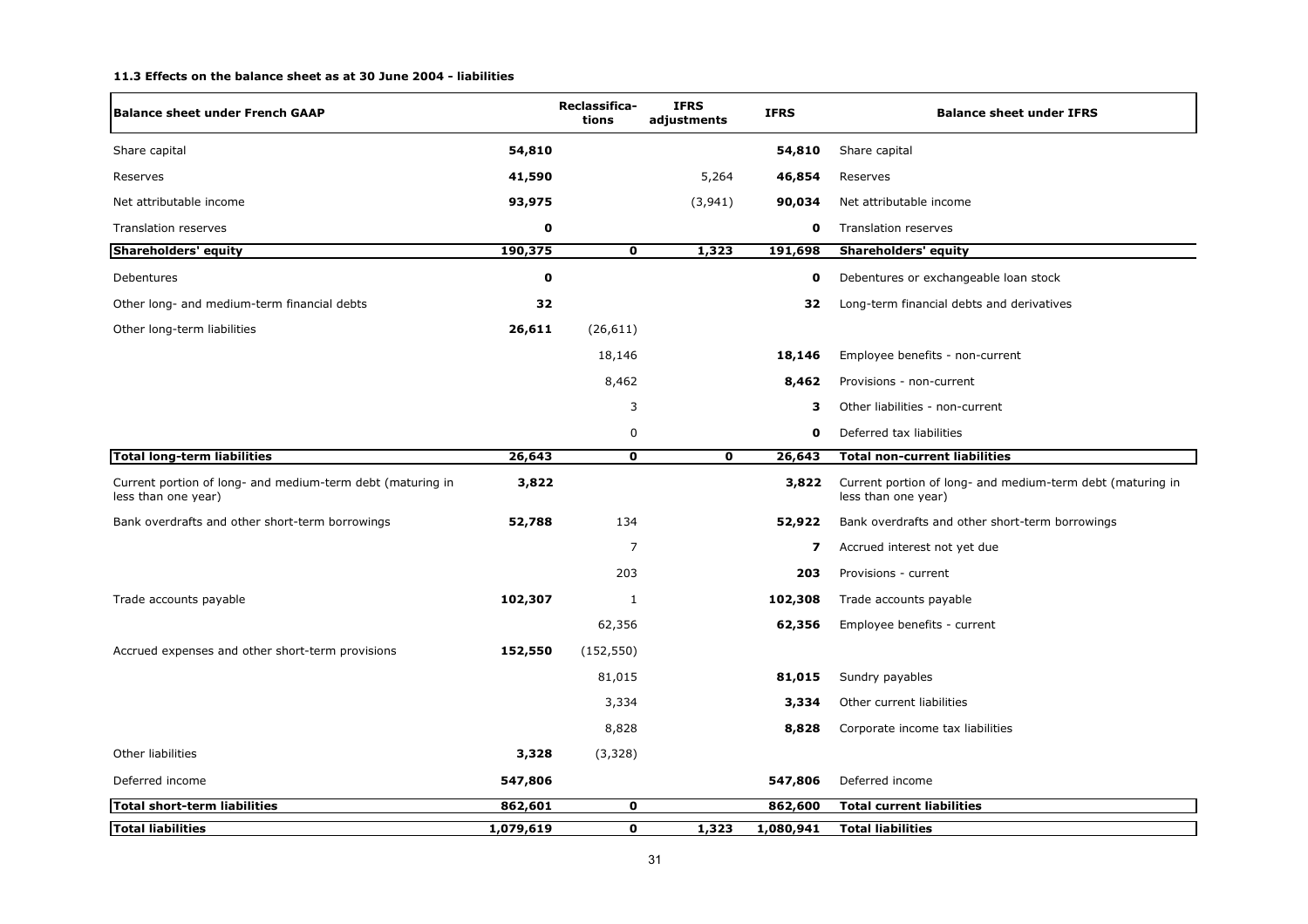## **11.3 Description of the main IFRS adjustments**

## *11.3.1 Revenues*

The 2004 IFRS consolidated income statement shows a decrease of €2 million in revenues compared to the published revenues under French standards because of changes in the presentation of certain expenses as deductions from revenues:

- Negative impact of €1 million in respect of reclassification of advertising exchanges as a deduction from revenues,
- Negative impact of €1 million in respect of reclassification of the Europages advertising representation fee as a deduction from revenues.

These items were stated as expenses under French GAAP. The gross operating margin and the consolidated net income are therefore unaffected.

## *11.3.2 Amortisation and impairment of goodwill*

In accordance with the option provided for by the standard IFRS 1, the Group has chosen not to restate business combinations occurring prior to 1 January 2004. In accordance with IFRS 3 "Business combinations", goodwill is no longer amortised from 1 January 2004. This generates a positive impact of €1.4 million on the income statement.

## *11.3.3 Stock options and employee share issues*

## *Stock options*

Under French accounting standards, no compensation expense is recognised when stock options are granted.

The application of IFRS 2 "Share-based payment" leads to the recognition of an expense for stock options granted by France Telecom to its employees, including the employees of PagesJaunes Groupe. In the IFRS income statement as at 30 June 2004, the expense related to stock options amounts to  $\epsilon$ 5 million, offset by an entry in equity, since the plans are settled in shares.

## *11.3.4 Main reclassifications in the balance sheet*

Various balance sheet items have been reclassified to comply with IFRS presentation rules. The main reclassifications as at 30 June 2004 – in addition to those described above – are as follows:

- "Software", which was classified under tangible fixed assets in the French GAAP balance sheet, has been reclassified under intangible fixed assets in an amount of €7 million.
- "Other receivables and prepaid expenses" have mainly been analysed between two headings, namely:
	- o "Other receivables" in an amount of €54 million,
	- o "Prepaid expenses and other current assets" in an amount of €41 million,
- "Other long-term debt" has mainly been analysed between two headings, namely
	- o "Non-current employee benefits" in an amount of €18 million
	- o "Non-current provisions" in an amount of €8 million,
- "Accrued expenses and other short-term provisions" have mainly been analysed between three headings, namely:
	- o "Current employee benefits" in an amount of €62 million,
	- o "Sundry payables" in an amount of €81 million,
	- o "Corporate income tax payable" in an amount of €9 million.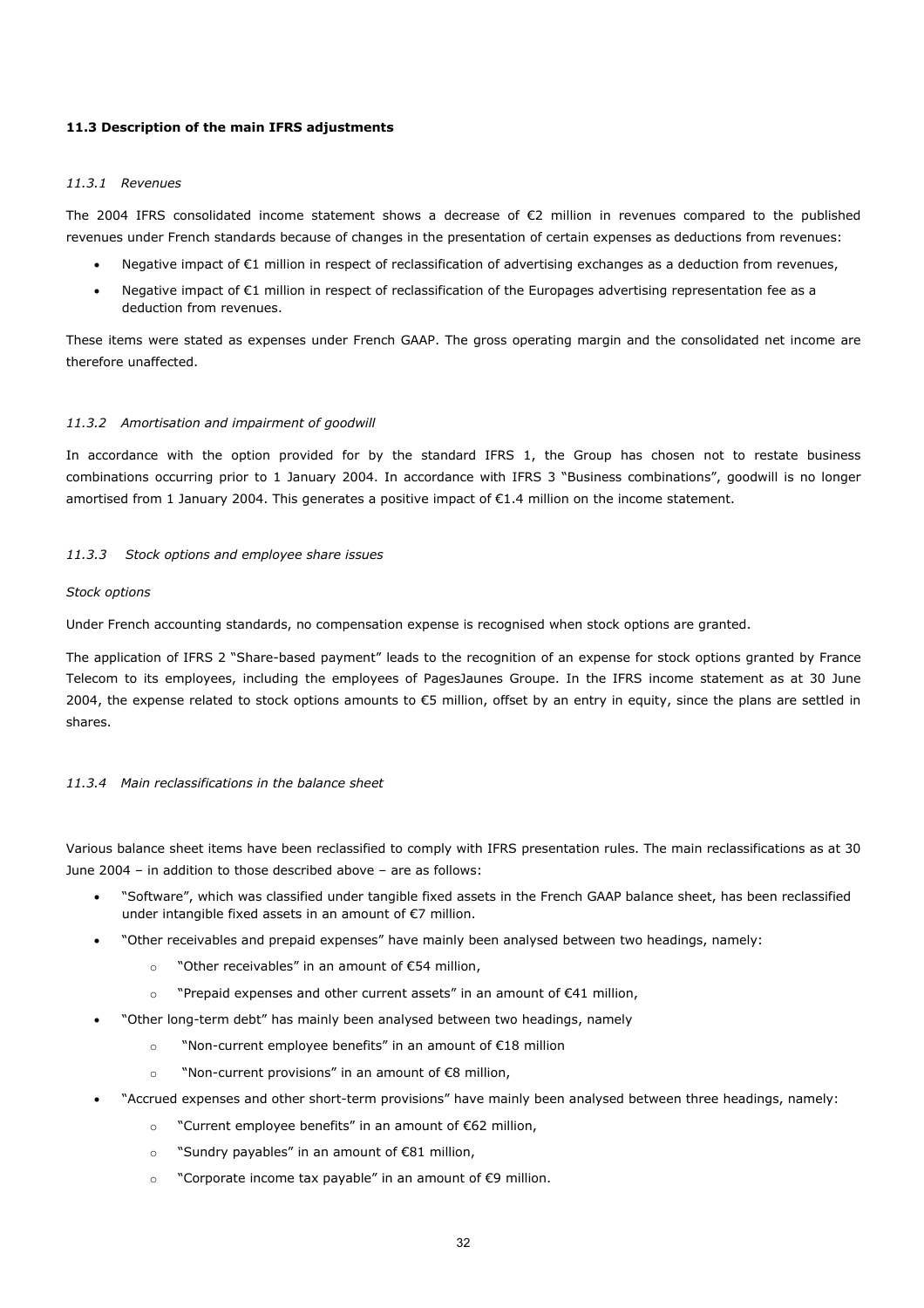- The balance of "Other liabilities" in the French GAAP balance sheet has been reclassified mainly in "Other current liabilities".
- Deferred income tax assets and liabilities are presented on a specific line under IFRS and are classified as noncurrent. Therefore, the "Net short-term deferred tax" headings in the assets and liabilities of the French GAAP balance sheet have been reclassified in "Deferred tax assets and liabilities".

## *11.3.5 Main reclassifications in the income statement*

In addition to the IFRS adjustments detailed above (revenue recognition, amortisation and impairment of goodwill, sharebased payment), certain presentation changes have been made to the income statement to comply with IFRS rules. The main reclassifications as at 30 June 2004 concern operating income, as follows:

- Employee profit sharing is reported under "Personnel expenses",

- The breakdown of "Other non-operating income and expenses" under French GAAP is reported mainly under "Other operating income and expenses" in an amount of  $\epsilon$ (5 million), including in particular the expenses for the Company's initial public offering.

## **Note 12 – Disputes and litigation**

In the ordinary course of business, the companies of the Group may be involved in a number of legal, arbitration and administrative proceedings. Costs that may arise from these proceedings are provisioned only when they are probable and their amounts can be either quantified or estimated within a reasonable range. The amount of the provisions is based on an assessment of the risk on a case-by-case basis and largely depends on factors other than the particular stage of proceedings, although events occurring during the course of proceedings may call for a reassessment of this risk.

With the exception of the proceedings described below, neither PagesJaunes Groupe nor any of its subsidiaries is party to any lawsuit or arbitration proceeding that the management of PagesJaunes Groupe believes could reasonably have a material adverse effect on its results, its business or its consolidated financial position.

I- Prodis, a company which operates an Internet site at the address www.pagesjaunes.com and owns the domain names pagesjaunes.com and pagesjaunes.net, commenced legal proceedings against France Telecom and against PagesJaunes on 26 September 2000 and on 20 April 2001 respectively, primarily for nullification of the PagesJaunes trademark. In this context, Prodis sought to assert that the filing of the name Pages Jaunes as a trademark would be fraudulent as it is a mere translation of the term "Yellow Pages", which has been used in the United States since 1886 for the business directory concept, and constitutes a generic term used without distinctiveness in various countries. In a judgment rendered on 14 May 2003, the Tribunal de Grande Instance of Paris confirmed the validity of the "Pages Jaunes" trademark. Prodis filed an appeal citing the same claims and adding new claims concerning the "Pages Blanches", "L'Annuaire" and "L'annuaire des Pages Blanches" trademarks. In a ruling issued on 30 March 2005, the Cour d'Appel of Paris considered in particular that "these trademarks have acquired a strong distinctive character as a result of the long-standing and intensive use made of them" and that PagesJaunes and France Télécom had demonstrated "by means of the many notices produced during the proceedings that they have reacted to any unlawful use of their trademarks, regularly defending the associated rights", and that "the contradictory nature of the arguments advanced by Prodis (…) were sufficient to establish its bad faith in the instigation and conduct of the present proceedings". The Cour d'Appel of Paris consequently upheld the judgment issued on 14 May 2003 by the Tribunal de Grande Instance de Paris, dismissing all of the claims cited by Prodis and declaring the new claims inadmissible and ordered the company to pay damages of EUR 20,000 each to PagesJaunes and France Télécom for abuse of process and EUR 10,000 on the basis of article 700 of the New Code of Civil Procedure.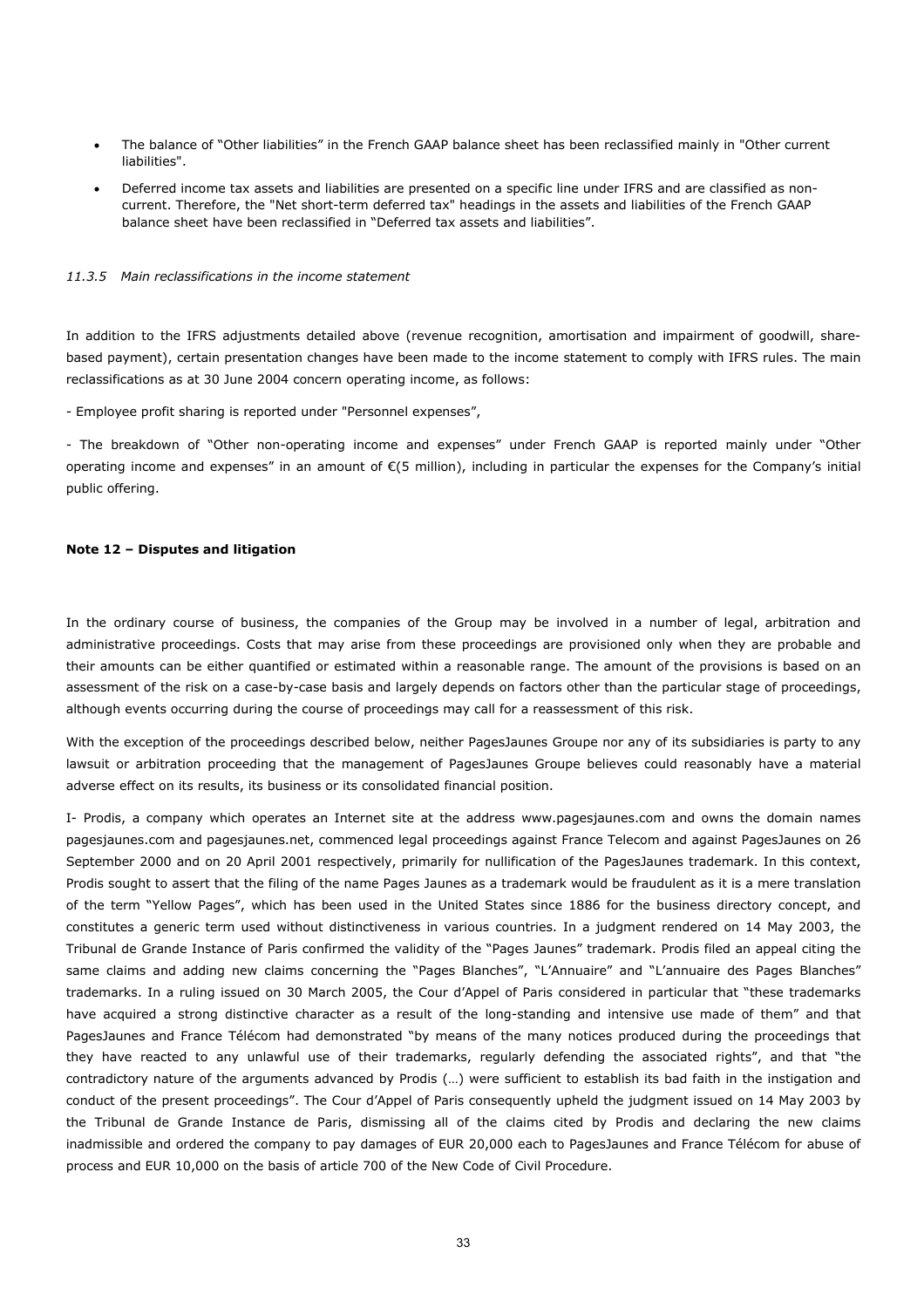II- At the beginning of 2002, PagesJaunes implemented a commercial development plan, including, notably, the modification of the employment contracts of 930 sales representatives. This modification aims to adapt these contracts to a new competitive environment. Approximately 100 employees refused to sign the proposed new contract and were laid off during the second quarter of 2002. To date, almost all these employees have commenced legal proceedings against PagesJaunes to contest the validity of the reason for the layoff. Although a number of decisions favourable to the Group have already been rendered at first instance, no assurance can be given on the favourable outcome of this litigation for the Group. The total amount of damages claimed is approximately €22 million and a provision of €7.3 million has been recorded for the risk arising from this litigation. An unfavourable outcome could have a significant negative effect on the activity, financial situation, results or objectives of the Group.

III- During the years 2001 and 2002, PagesJaunes was subject to a tax audit for fiscal years 1998 and 1999. The only adjustments still disputed represent a risk of approximately €6.6 million (including interest). The Company believes that it has strong arguments for opposing the still disputed adjustments and has therefore not entered provisions in respect of these adjustments as at 31 December 2003. In order to present its arguments, the company instituted a dispute procedure by filing a prior complaint with the tax authorities in July 2004.

IV- On 26 June 2002, FAC, an advertising agency, commenced proceedings against PagesJaunes before the Tribunal de commerce of Nanterre. This advertising agency considers that PagesJaunes has committed acts of unfair competition, such as interference with customer relationships, disparagement and abusive sales methods. It is claiming €1 million in damages. This case was heard on 14 September 2004. Judgement was pronounced on 21 December 2004. Our opponents did not win the case. FAC has appealed this judgement. Although PagesJaunes Groupe believes it has elements in its favour, it cannot, in the current circumstances, rule out the possibility that it may lose the case on appeal.

V- PagesJaunes commenced legal action on 10 June 2003 against LSM, an advertising agency, before the Tribunal de Commerce of Cannes. Based on the testimony of many customers, PagesJaunes claims that this agency undertook acts of unfair competition with the aim of creating confusion between LSM and PagesJaunes in the mind of customers contacted by LSM for advertisement insertions in the PagesJaunes directory. In a judgment rendered on 19 February 2004, the Tribunal de Commerce of Cannes dismissed PagesJaunes' claims. PagesJaunes has appealed this decision, which, if confirmed on appeal, would likely foster the development of this type of competition from other advertising agencies and create difficulties for PagesJaunes in its customer prospection. Even though it believes it has a strong case in these proceedings, PagesJaunes cannot exclude a confirmation of this decision on appeal.

VI- PagesJaunes was informed on 4 October 2004 of a reference to the Conseil de la Concurrence (French Competition Authority) apparently made on May 11, 1998 by the Ministry of the Economy alleging certain practices by the former Office d'Annonces (which subsequently became PagesJaunes) in the market for advertisement insertions in telephone directories in Metropolitan France and Réunion. As PagesJaunes currently has no information on this matter, it is unable to make any assessment of these proceedings.

In addition, in common with the other companies in the sector, the Group is frequently the subject of court proceedings brought in relation to errors in the publication of directories and other media. Generally the financial risk represented by each of these proceedings is relatively limited. However, an increase in their number may constitute a significant risk for the Group. The number of such proceedings has declined constantly since 2001. As at 31 December 2004, the number of proceedings was 27, for a total amount of damages of €2 million, and as at 30 June 2005 the number of proceedings was around 25, with a total amount of claims of the order of €2 million. In the context of these proceedings, the Group is endeavouring to negotiate out-of-court compensation, which would enable it significantly to reduce the final total cost of these proceedings. However, no guarantee can be given that these proceedings will not have a significant negative impact on the financial situation of the Group.

To the Company's knowledge, there is no other dispute, arbitration or exceptional fact liable to have, or having had in the recent past, a significant impact on the financial position, earnings, activity and assets of the Company and of the Group.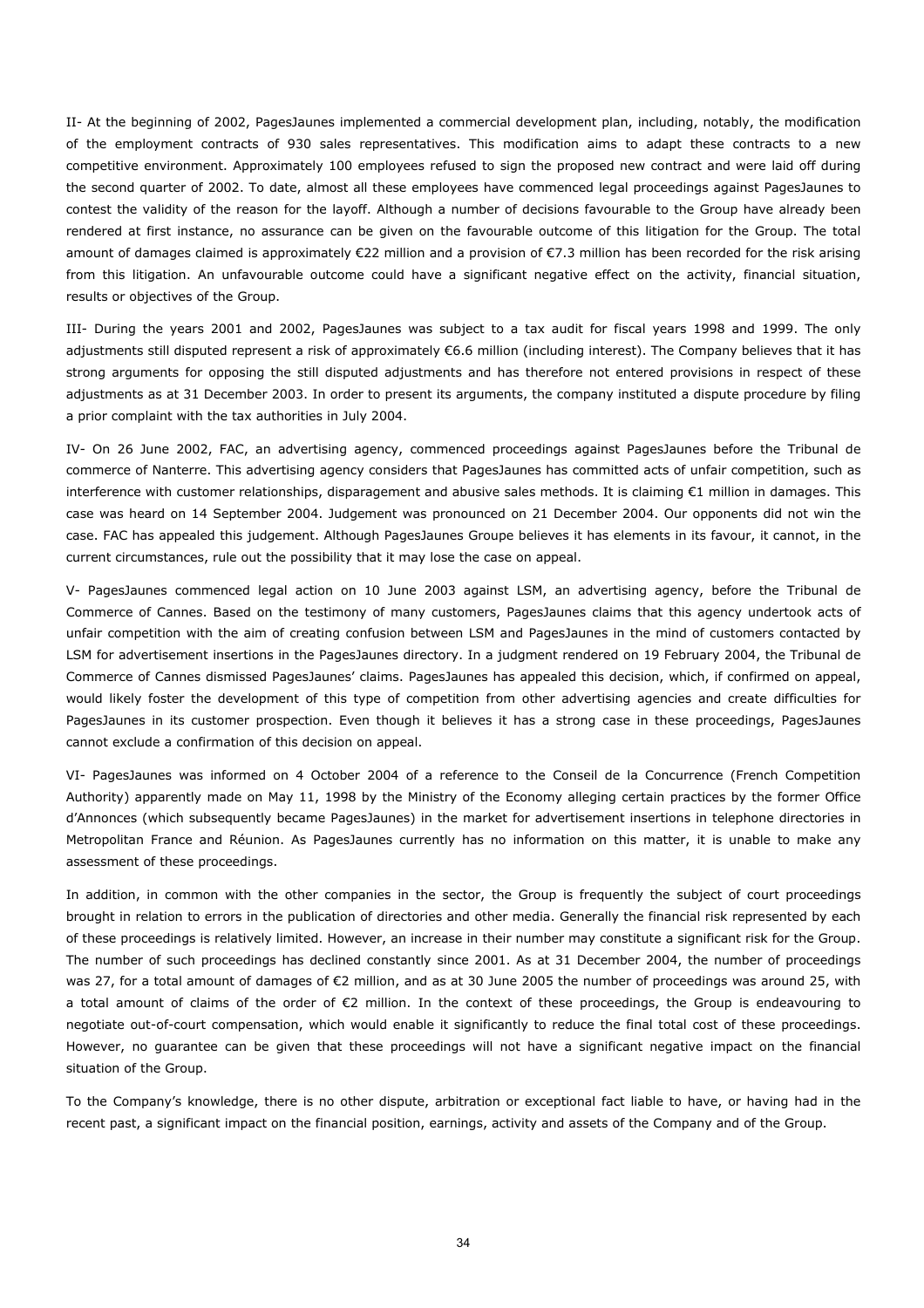# **Note 13 – Subsequent events**

In line with the intentions stated at the time of the initial public offering, PagesJaunes Groupe completed the acquisition of Edicom from France Télécom. Edicom is the leading publisher of directories in Morocco and generated revenues of €4.0 million in 2004. Edicom will be consolidated from 1 July 2005·